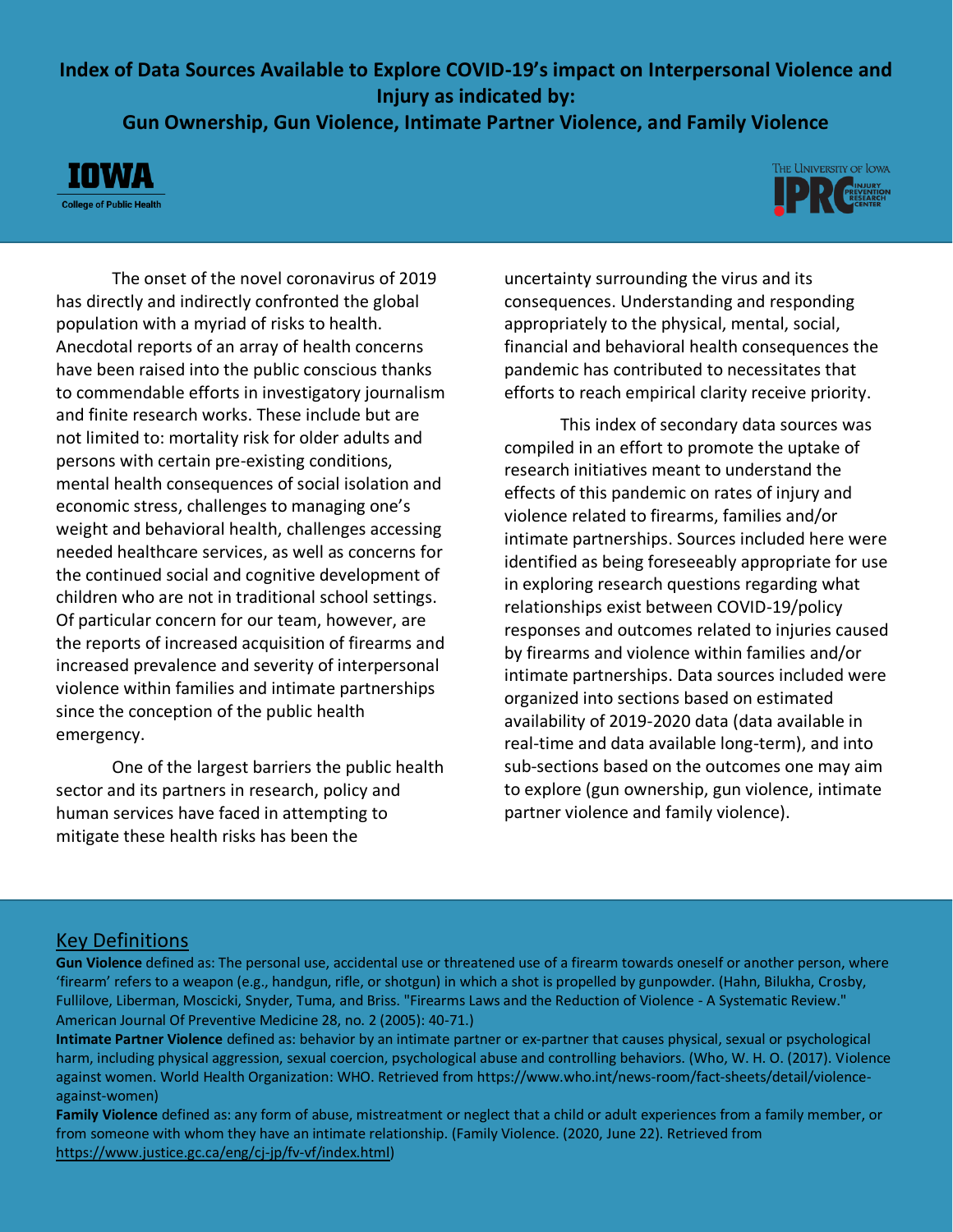# **Table of Contents**

- I. Data Sources Available in Real-Time
- *1a) In relation to gun ownership* a) Existing Secondary data sources i) National ii) State or more local
- *2) In relation to gun violence* a) Existing Secondary data sources i) National ii) State or more local

*3)In relation to intimate partner violence* a)Existing Secondary data sources i)National ii)State or more local b) Primary data contacts i) National ii) State or more local

*4)In relation to family violence* a) Existing Secondary data sources i) National ii) State or more local

- II. Data Sources Available Long-Term
- *5) In relation to gun ownership* a) Existing Secondary data sources i) National ii) State or more local
- *6) In relation to gun violence* a) Existing Secondary data sources i) National ii) State or more local
- *7) In relation to intimate partner violence* a) Existing Secondary data sources i) National ii) State or more local b) Primary data contacts i) National ii) State or more local

*8) In relation to family violence* a) Existing Secondary data sources i) National ii) State or more local

Notes: Data sources included may be repeated across categories of interpersonal violence and injury should the information housed be applicable to more than one Data sources classified as being available in real-time are mutually exclusive to those classified as being available long-term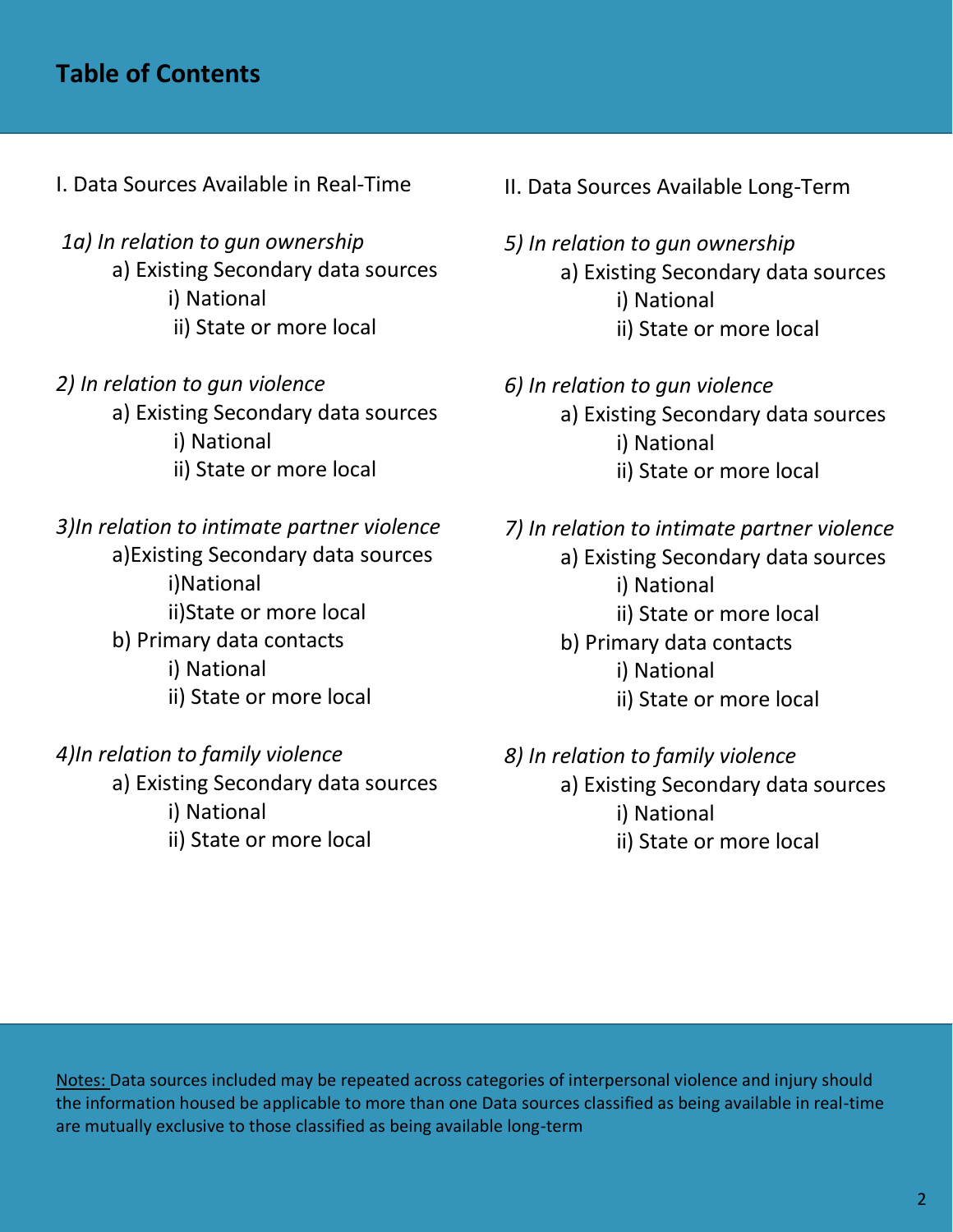# **In relation to gun ownership...**

# Existing Secondary Data Sources

### *National*

### Name: **National Instant Criminal Background Check System**

Oversight Authority: Federal Bureau of Investigation

Population in database: Prospective Firearm Purchasers

Variables Included:

- o Date
- o Type of gun
- o Total number of checks
- o Number of denials
- o Reason for denial

Main violence/firearm variable:

o Denial of firearm access per criminal background

Other related variables:

o None

Unit of Analysis available: (in terms of state-level, county-level or individual-level, etc.) National and state-level figures

Variables Stratified by: (race, gender, age, income-level, education attainment, etc.)

o None

Accessibility: (in terms of cost, security, credentials, etc. required for access)

o Public

Methods of Data Selection:

 $\circ$  When someone attempts to purchase a gun, the buyer must fill out ATF Form 4473, which the seller then relays to the NICS.

Data Update Frequency / Dates Available: Data is updated monthly.

Data Quality Discussion: This database is updated much more frequently than other available sources. Included data can be broken down to more specific time intervals and by state. A report is produced annually with more in-depth analysis. It should be noted that not all states have the same requirements for background checks. For example, some states may only show numbers for handgun checks, while others may include long guns. Differences between states should be reviewed with caution.

\*\*For more information users can consult:<https://www.fbi.gov/services/cjis/nics>

Note: When attempting to analyze gun ownership, differences in reporting between states prove challenging. Some states only require background checks for handguns which can make it seem that state seem to have significantly lower gun ownership than it does in reality. Some states (such as Ohio, Florida, and Pennsylvania) compile an annual report on statewide gun permits, while others only aggregate permits at the county level and do not publish these electronically. Lack of access to data with finite date information (e.g., year-specific data, but no month-specific data) and infrequency of updates to state level data (and some national data) prove challenging. Some data bases may only be annually and may entail a two to three years lag.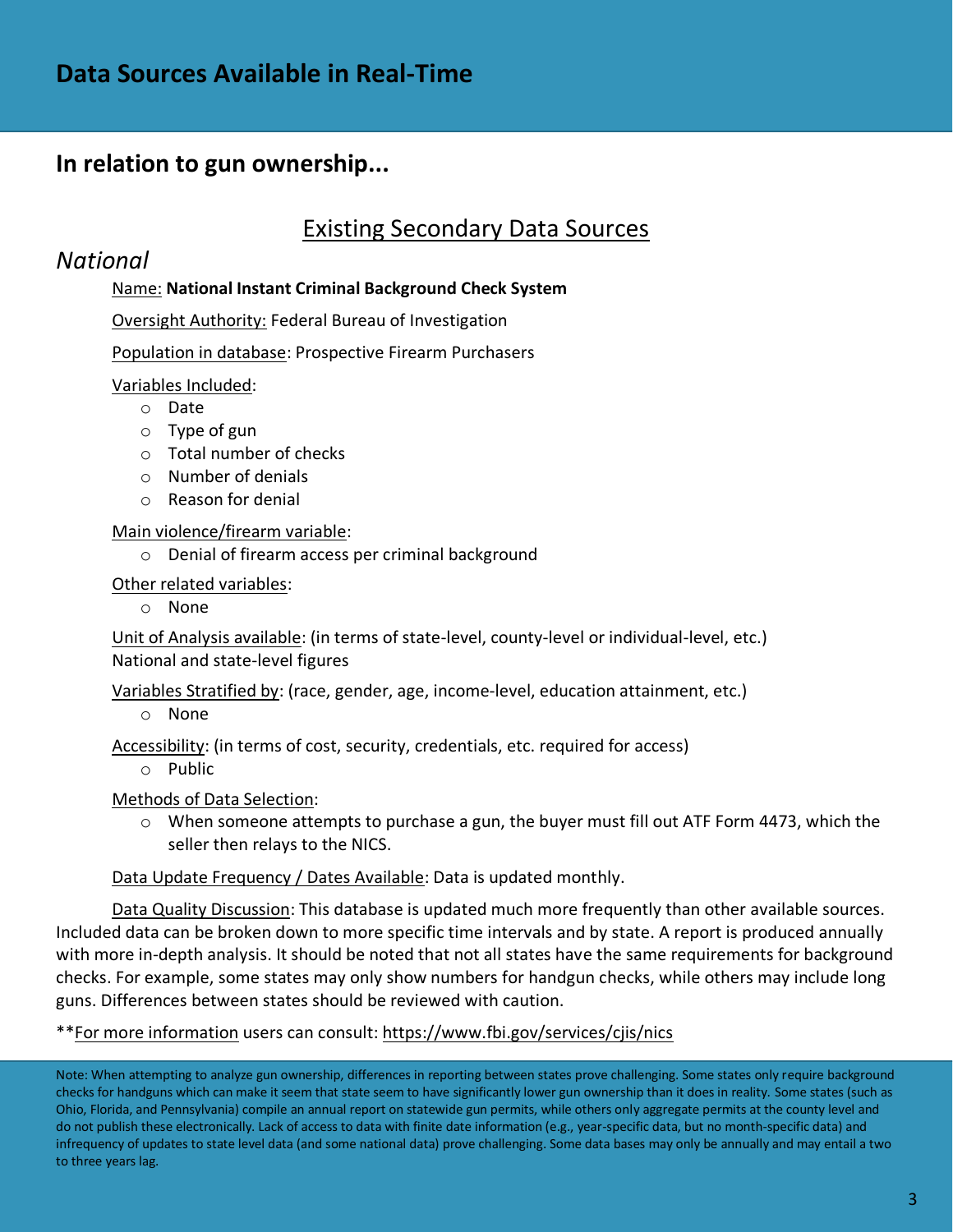### **In relation to gun ownership...**

### Existing Secondary Data Sources

### *State/Local*

### Name: **State Federal Firearm Listings (FFL)**

Oversight Authority: Bureau of Alcohol, Tobacco, Firearms, and Explosives

Population in database: Federal Firearm License (FFL) holders

#### Variables Included:

- o Type of FFL held
- o License Region and District
- o State/County/City of Licensee
- o Name & Contact information for license applicant

#### Main violence/firearm variable:

o Availability of firearm dealers in an area

#### Other related variables:

o None

Unit of Analysis available: (in terms of state-level, county-level or individual-level, etc.) Individual level

Variables Stratified by: (race, gender, age, income-level, education attainment, etc.)

o None

Accessibility: (in terms of cost, security, credentials, etc. required for access) Public

Methods of Data Selection: Applications for a Federal Firearm License are processed by the ATF, among others. The ATF maintains the database of all individuals they license.

Data Update Frequency / Dates Available: Data is updated monthly.

Data Quality Discussion: Data displays firearm licenses given to firearm dealers, including the address of each licensee. However, this data cannot be used to discern the number of firearms in an area of interest. While the data is provided by month, it may not be updated as immediately as the NICS database.

\*\*For more information users can consult: [https://www.atf.gov/firearms/listing-federal-firearms](https://www.atf.gov/firearms/listing-federal-firearms-licensees)[licensees](https://www.atf.gov/firearms/listing-federal-firearms-licensees)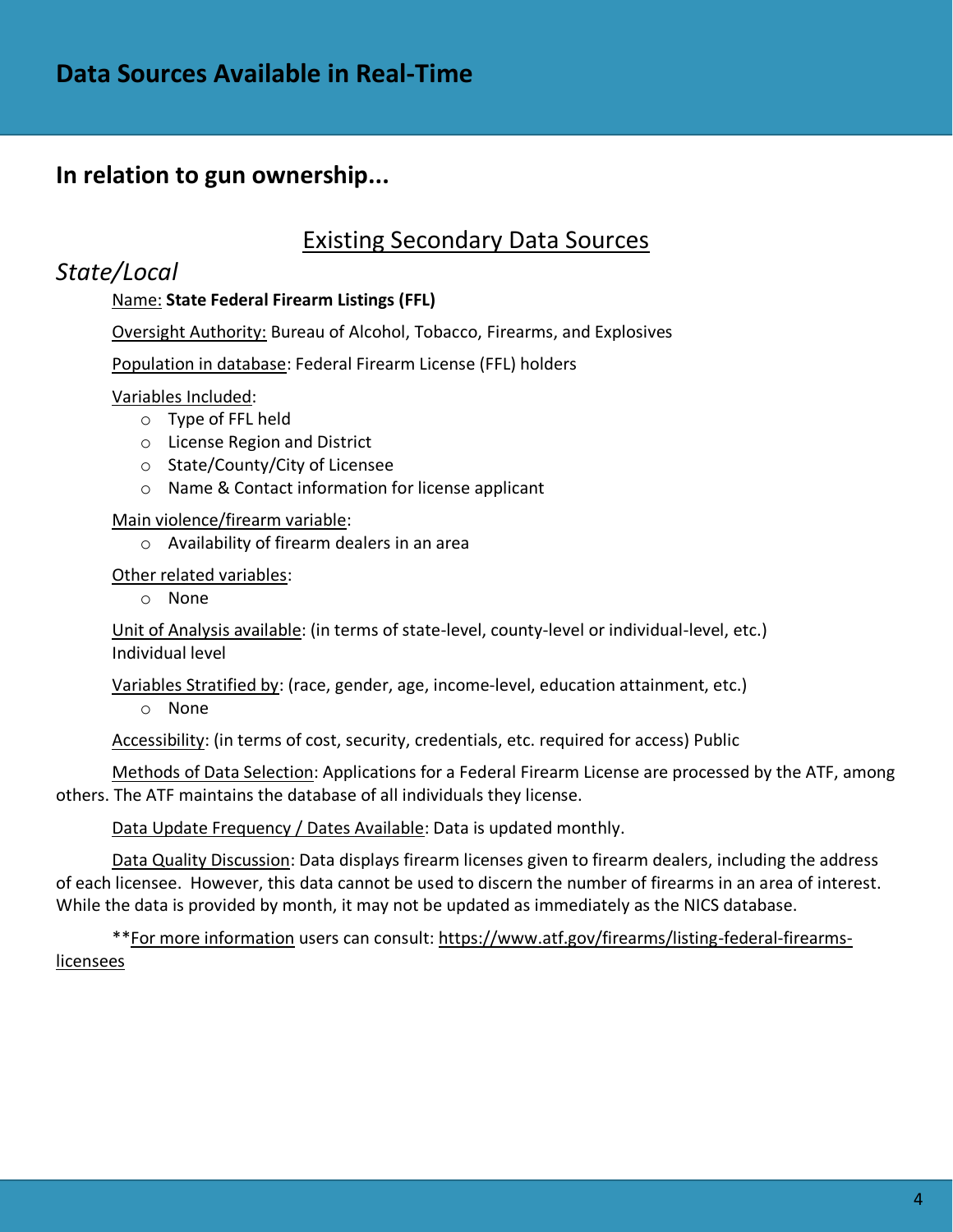## Existing Secondary Data Sources

### *National*

### Name: **Gun Violence Archive<sup>i</sup>**

### Oversight Authority: Gun Violence Archive (GVA)

Population in database: Gun violence and crime incidents are collected/validated from 6,500 sources daily from 2014-2020. Tallies for the number of deaths, injuries, incidents involving children, teens, officers, home invasions, defensive use, and unintentional shootings.

### Variables Included:

- o Number of injuries related to firearms
- o Number of deaths related to firearms
- o Year (*2014, 2015, 2016, 2017, 2018, 2019, 2020*)

Main violence/firearm variable:

o Cause-of-death estimates (including uncertainty intervals)

### Other related variables:

- $\circ$  Incident Circumstances (officer involvement, home invasions, defensive use of firearms, unintentional shootings)
- o \*Suicides are not included

Unit of Analysis available: (in terms of state-level, county-level or individual-level, etc.) National statistics

Variables Stratified by: (race, gender, age, income-level, education attainment, etc.)

o Age groups

Accessibility: (in terms of cost, security, credentials, etc. required for access) Public

Methods of Data Selection: The Gun Violence Archive tallies gun violence incidents collected from law enforcement, media, government and commercial sources daily in an effort to provide near-real time data about the results of gun violence. GVA is an independent data collection and research group with no affiliation with any advocacy organization.<sup>ii</sup>

Data Update Frequency / Dates Available: Data is available in real-time, however, consists of aggregate categorical tallies rather that circumstances of individual events.

Data Quality Discussion: GVA will collect and check for accuracy, comprehensive information about gun-related violence in the U.S. and then post and disseminate it online, primarily if not exclusively on this website

\*\*For more information users can consult: The Gun Violence Archive's web resource at <https://www.gunviolencearchive.org/about>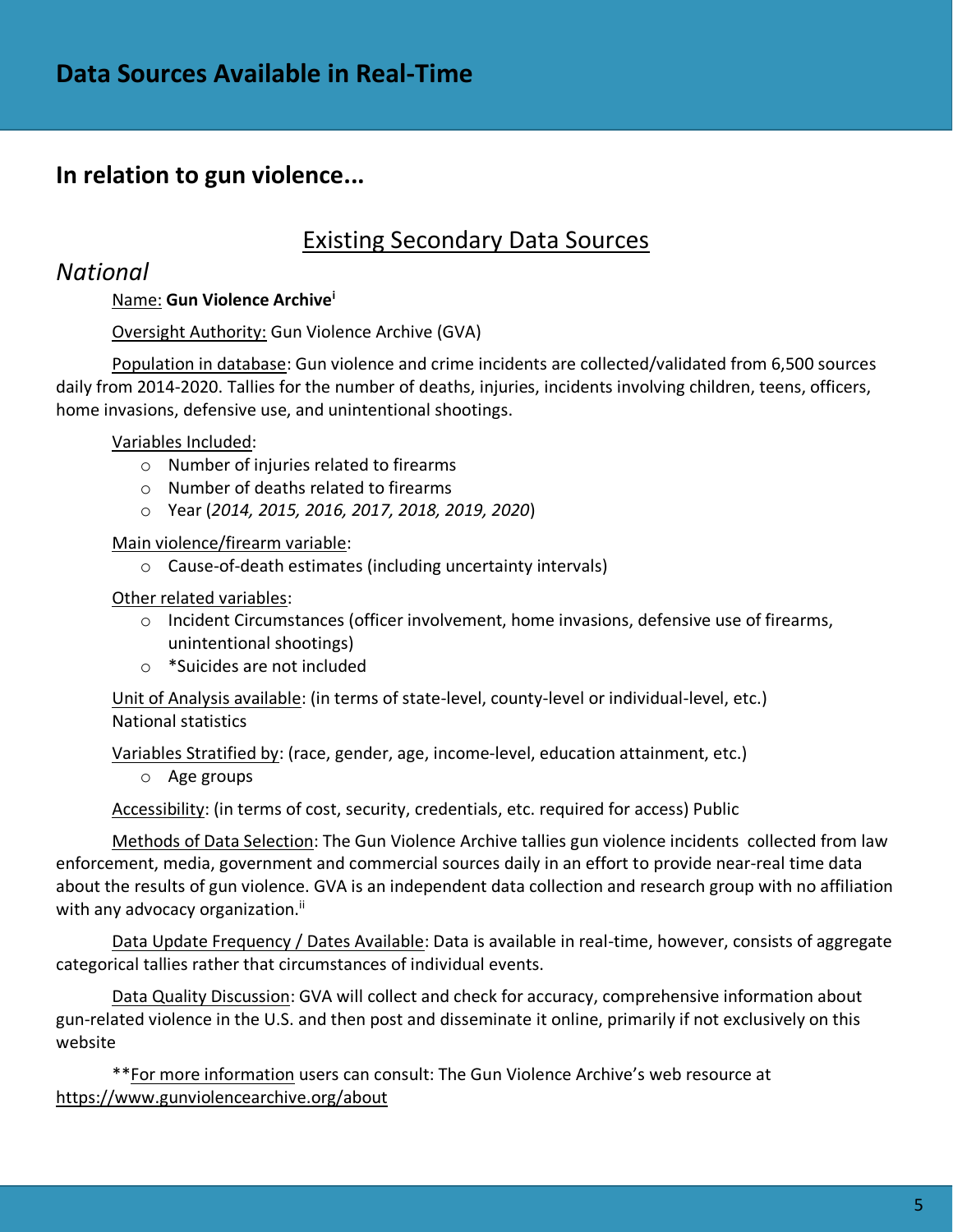### Existing Secondary Data Sources

### *State/Local*

### Name: **9-1-1 Calls for Service**

### Oversight Authority: **Police Data Initiative,** [www.policedatainitiative.org/datasets/calls-for-service/](http://www.policedatainitiative.org/datasets/calls-for-service/)

Population in database (e.g. hospitalizations, gun purchases, etc.): Instances of 9-1-1 calls for service (or calls for service in which a dispatch occurred) in select police jurisdictions.

### Variables Included:

o Included variables vary across individual participating jurisdictions

Unit of Analysis Available: (in terms of state-level, county-level or individual-level, etc.)

o Individual-level (with the exception of Mott Community College Police Department)

Variables Stratified by: (race, gender, age, income-level, education attainment, etc.)

o Varies across individual jurisdictions

Accessibility: (in terms of cost, security, credentials, etc. required for access) Public (with the exception of Salt Lake City Police Department's archived data)

Methods of Data Selection: (narrative description) Methods for data collection vary across included years and jurisdictions. Details on these can be reviewed using the links to individual participating jurisdictions (see above table).

Data Update Frequency / Dates Available: (estimated time elapsed between the addition of new data) Timelines for data availability vary across individual participating jurisdictions

Data Quality Discussion: Methods for data validation vary across included years and jurisdictions. Details on these can be reviewed using the links to individual participating jurisdictions (see above table).

\*\*For more information users can consult: Links to individual participating jurisdiction data pages (see table on next page).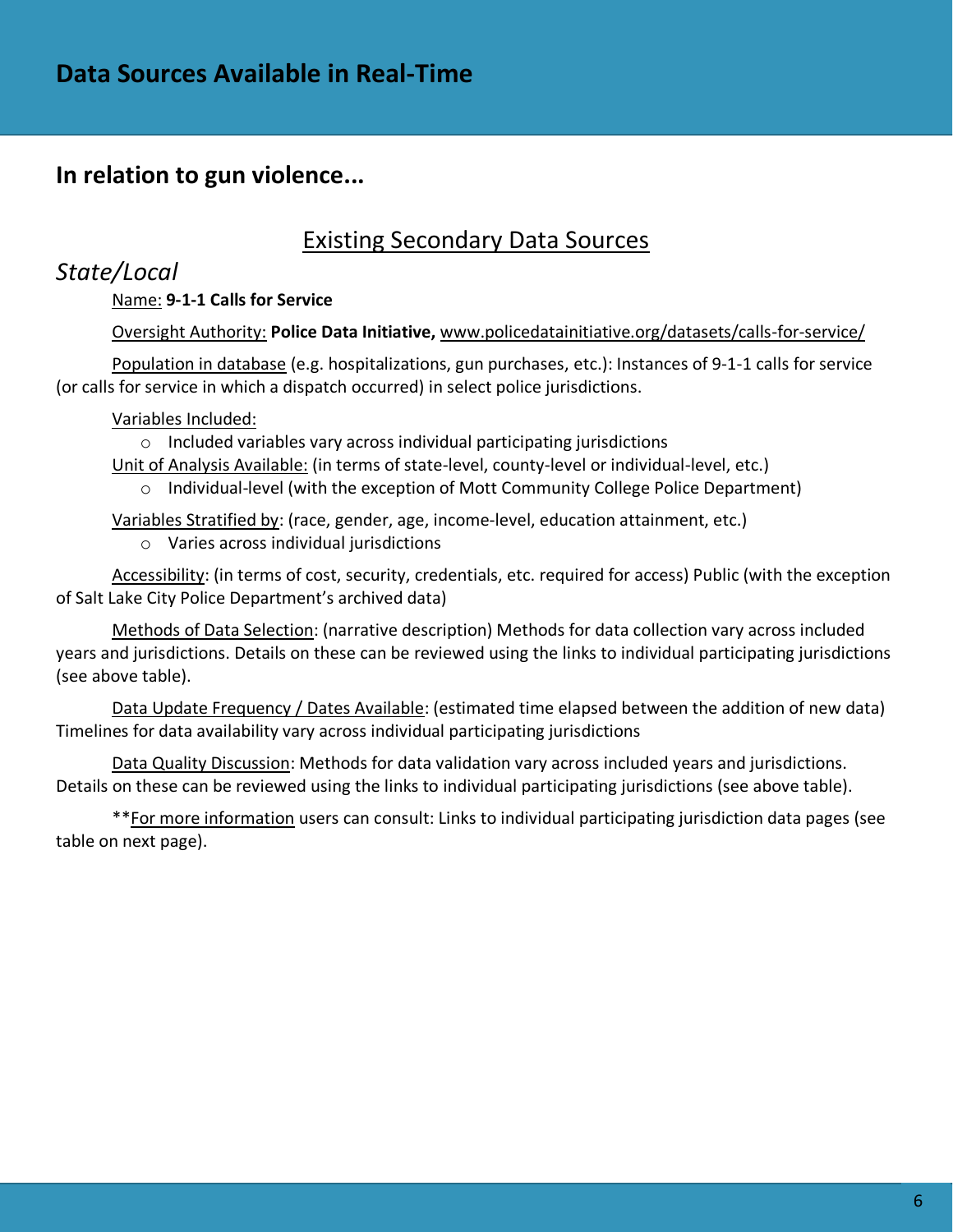| Calls for Service / Police Calls                                        | Dispatch Records                                    |
|-------------------------------------------------------------------------|-----------------------------------------------------|
| Baltimore Police Department - (2015-2020)                               | O Mesa Police Department - (2018-2020)              |
| https://data.baltimorecity.gov/Public-Safety/911-Police-Calls-for-      | https://goo.gl/8SE4NN                               |
| Service/xviu-ezkt                                                       | o Portland Police Bureau - (2018-2020)              |
| Bloomington Police Department - (2016-2020)                             | https://www.portlandoregon.gov/police/76454         |
| https://data.bloomington.in.gov/dataset/calls-for-service-data          | o Sacramento Police Department - (2014-2017)        |
| https://data.bloomington.in.gov/dataset/calls-for-service-data          | https://data.cityofsacramento.org/search?q=dispatch |
| Chandler Police Department - (2013-2020)                                |                                                     |
| https://data.chandlerpd.com                                             |                                                     |
| Cincinnati Police Department - (2016-2020) https://data.cincinnati-     |                                                     |
| oh.gov/Safety/PDI-Police-Data-Initiative-Police-Calls-for-Servic/gexm-  |                                                     |
| h6bt                                                                    |                                                     |
| Hartford Police Department - (2016-2018)                                |                                                     |
| https://data.hartford.gov/Public-Safety/Police-Calls-for-Service-       |                                                     |
| 01012005-to-12312015/675m-3vbp                                          |                                                     |
| Lincoln Department of Public Safety - (2013-2017)                       |                                                     |
| http://opendata.lincoln.ne.gov/search?q=Dispatch%20Records              |                                                     |
| Los Angeles Police Department - (2010-2020)                             |                                                     |
| https://data.lacity.org/browse?category=A+Safe+City&limitTo=datasets&q= |                                                     |
| LAPD+Calls+For+Service&sortBy=relevance&utf8=V&page=2                   |                                                     |
| Montgomery County Police Department - (2019, 2020)                      |                                                     |
| https://data.montgomerycountymd.gov/Public-Safety/Police-               |                                                     |
| Dispatched-Incidents/98cc-bc7d                                          |                                                     |
| Mott Community College Police Department - (2001-2019)                  |                                                     |
| https://www.mcc.edu/public-safety/calls-for-service-statistics.shtml    |                                                     |
| New Orleans Police Department - (2011-2016)                             |                                                     |
| https://data.cityoforlando.net/Orlando-Police/OPD-Calls-For-            |                                                     |
| Service/69ge-5wp8                                                       |                                                     |
| Northampton Police Department - (2003-2015)                             |                                                     |
| https://data.cityoforlando.net/Orlando-Police/OPD-Calls-For-            |                                                     |
| Service/69ge-5wp8                                                       |                                                     |
| Orlando Police Department - (2016-2020)                                 |                                                     |
| https://data.cityoforlando.net/Orlando-Police/OPD-Calls-For-            |                                                     |
| Service/69ge-5wp8                                                       |                                                     |
| Salt Lake City Police Department - ** archives require authorization    |                                                     |
| https://dotnet.slcgov.com/Police/CADCallsForService/                    |                                                     |
| San Diego Police Department - (2016-2020) https://goo.gl/AQPxYN         |                                                     |
| Seattle Police Department - (2018-2019)                                 |                                                     |
| https://data.seattle.gov/Public-Safety/Call-Data/33kz-ixgy              |                                                     |
| Springfield Police Department - (2013-2019)                             |                                                     |
| https://www.springfieldmo.gov/2860/Police-Calls                         |                                                     |
| Tucson Police Department - (2012-2020)                                  |                                                     |
| http://gisdata.tucsonaz.gov/search?q=Calls%20for%20Service              |                                                     |
| Vallejo Police Department - (2015, 2016) https://goo.gl/Gy9bWN          |                                                     |
|                                                                         |                                                     |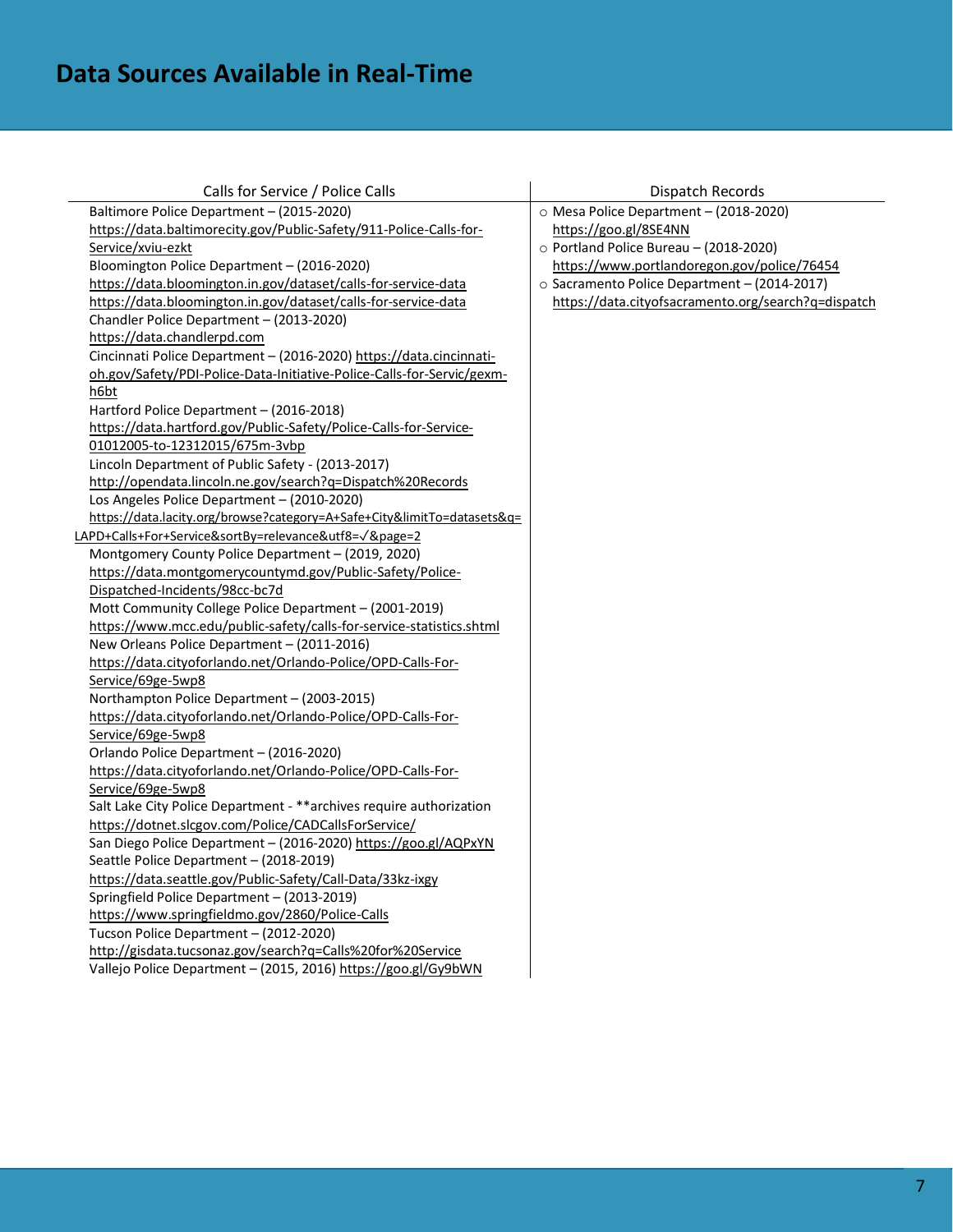### Existing Secondary Data Sources

# *State/Local*

#### Name: **ShotSpotteriii**

Oversight Authority: ShotSpotter, Inc for the annual National Gunfire Index; Local Jurisdictions for incident-level data

Population in database (e.g. hospitalizations, gun purchases, etc.): "Cities that have implemented ShotSpotter technology include:

- o Birmingham, AL
- o Montgomery, AL
- o Little Rock, AR
- o Glendale, AZ
- o Nassau, Bahamas
- o Bakersfield, CA
- o East Palo Alto, CA
- o Fresno, CA
- o Oakland, CA
- o Redwood City, CA
- o Richmond, CA
- o Sacramento County, CA
- o Sacramento, CA
- o Salinas, CA
- o San Diego, CA
- o San Francisco, CA
- o San Mateo County, CA
- o San Pablo, CA
- o Denver, CO
- o Bridgeport, CT
- o Hartford, CT
- o New Haven, CT
- o Washington, DC
- o Wilmington, DE
- o Fort Myers, FL
- o Gladeview, FL
- o Jacksonville, FL
- o Lake Park, FL
- o Miami, FL
- o Miami-Dade County, FL
- o Miami Gardens, FL
- o Palm Beach County, FL
- o Riviera Beach, FL
- o Tampa, FL
- o West Palm Beach, FL
- o Savannah, GA
- o Calumet City, IL
- o Chicago, IL
- o Peoria, IL
- o Rockford, IL
- o Springfield, IL
- o East Chicago, IN
- o South Bend, IN
- o Louisville, KY
- o Baton Rouge, LA
- o Baltimore, MD
- o Boston, MA
- o Brockton, MA
- o Cambridge, MA
- o Chelsea, MA
- o Everett, MA
- o New Bedford, MA
- o Pittsfield, MA
- o Revere, MA
- o Somerville, MA
- o Springfield, MA
- o Worcester, MA
- o Minneapolis, MN
- o Jennings (STL County), MO
- o Kansas City, MO
- o Moline Acres (STL County), MO
- o St. Louis, MO
- o Goldsboro, NC
- o Greenville, NC
- o Rocky Mount, NC
- o Wilmington, NC
- o Omaha, NE
- o Atlantic City, NJ
- o Camden, NJ
- o East Orange, NJ
- o Newark, NJ
- o Paterson, NJ
- o Piscataway, NJ
- o Plainfield, NJ
- o Pleasantville, NJ
- o Trenton, NJ
- o Albuquerque, NM
- o Las Vegas, NV
- o Elmont (Nassau County), NY
- o Freeport (Nassau County), NY
- o Hempstead, NY
- o Long Beach, NY
- o Newburgh, NY
- o New York City, NY
- o Rochester, NY
- o Syracuse, NY
- o Roosevelt (Nassau Co), NY
- o Uniondale (Nassau Co), NY
- o Cincinnati, OH
- o Columbus, OH
- o Dayton, OH
- o Toledo, OH

o Columbia, SC o Jackson, TN

o Newport News, VA Milwaukee, WI"iv

8

o Youngstown, OH o Pittsburgh, PA

o San Juan, Puerto Rico o Trujillo Alto, Puerto Rico o Cape Town, South Africa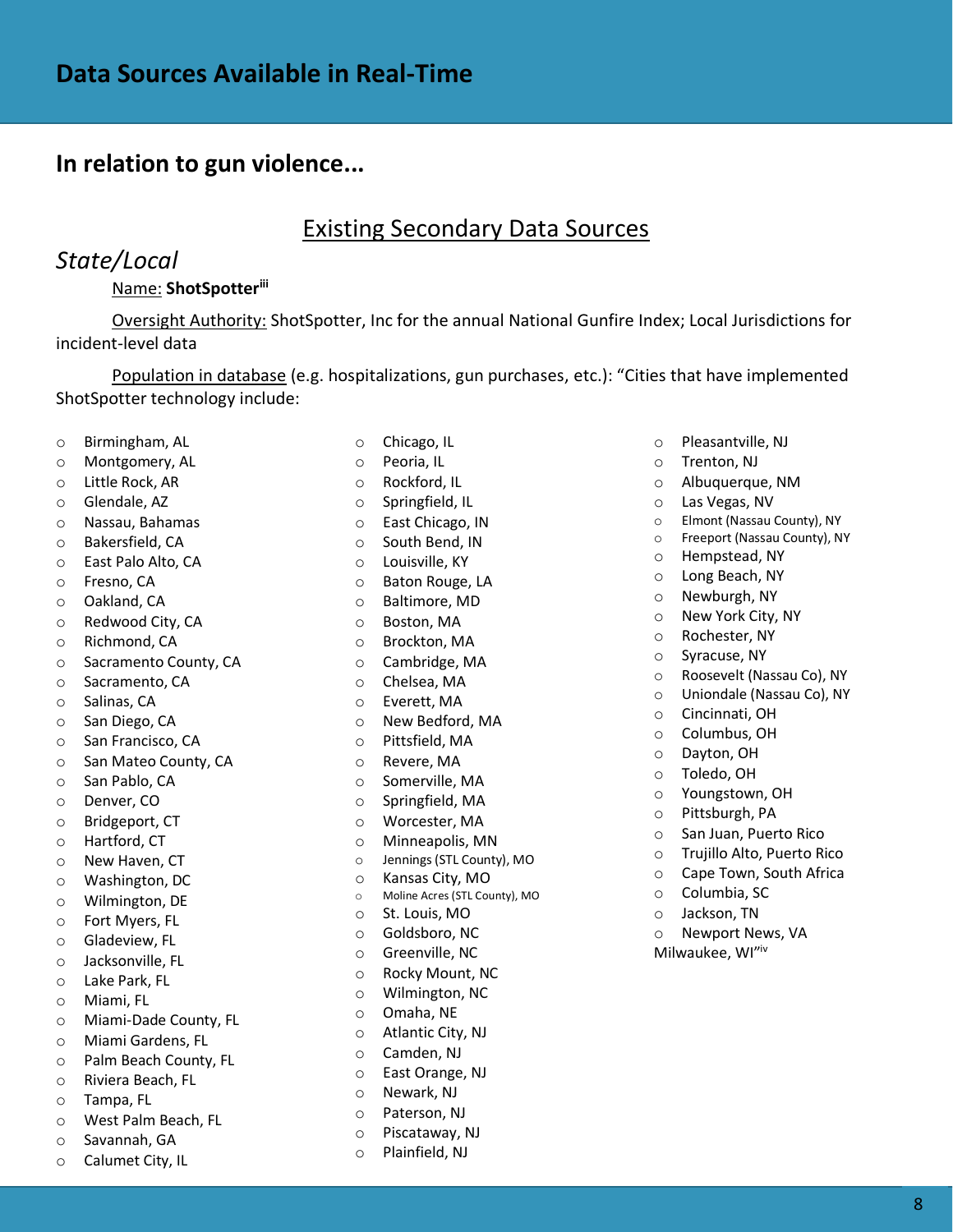Variables Included: "ShotSpotter data typically include the following information on each incident: date, time, location (latitude and longitude), and whether the incident consisted of a single gunshot or multiple gunshots."

Main violence/firearm variable: Number of fired gun shots in a defined U.S. city

Other related variables:

- o Date of fired gun shot
- o Time of fired gun shot
- o Longitude and latitude coordinates of fired gun shot
- o Whether the incident entailed a single gunshot or a series of gun shots

Unit of Analysis available: (in terms of state-level, county-level or individual-level, etc.) National Gunfire Index is publicly available. Access conditions for city-specific data is determined by the individual jurisdiction.

Variables Stratified by: (race, gender, age, income-level, education attainment, etc.)

o City

Accessibility: (in terms of cost, security, credentials, etc. required for access) National Gunfire Index is publicly available. Access conditions for city-specific data is determined by the individual jurisdiction.

Methods of Data Selection: "ShotSpotter consists of audio sensors implemented throughout a targeted area (on top of buildings and in similar discrete locations), which detect the sound of gunfire and triangulate its location. An algorithm analyzes the recorded sound and determines whether it was gunfire or another loud noise such as construction or fireworks. If it is confirmed to be gunfire, the relevant information (including time, location, and a recording of the incident) is sent to local police so that they can quickly go to the scene.

ShotSpotter has been adopted by over ninety jurisdictions across the United States. Not all of these jurisdictions are major cities, though places that implement ShotSpotter tend to have higher crime rates than average. The firm releases an annual "National Gunfire Index" summarizing the data its system generates in cities across the United States (ShotSpotter, 2015). However, they do not make the incident-level data publicly available. We have obtained incident-level data directly from several jurisdictions where the data are considered public record."

Data Update Frequency / Dates Available: National Gunfire Index is made available annually; Local, participating jurisdictions that consider their ShotSpotter data to be public record have the authority to release aggregate and/or incident level data upon request

Data Quality Discussion: "These data on gunfire incidents exist for many cities in the United States, but not all. The cost of the technology limits its coverage: not all cities choose to implement it, and those that do target the most violent neighborhoods. […] The promise of ShotSpotter data is that (1) both measurement error and selection bias should be much lower than when using reported crime data or 911 call data, and (2) the detection of gunfire by ShotSpotter will be unaffected by policy interventions that aim to reduce gun violence."

\*\*For more information users can consult: *Carr, Jillian and Doleac, Jennifer L., The Geography, Incidence, and Underreporting of Gun Violence: New Evidence Using Shotspotter Data (April 26, 2016). Available at SSRN: <https://ssrn.com/abstract=2770506> or http://dx.doi.org/10.2139/ssrn.2770506*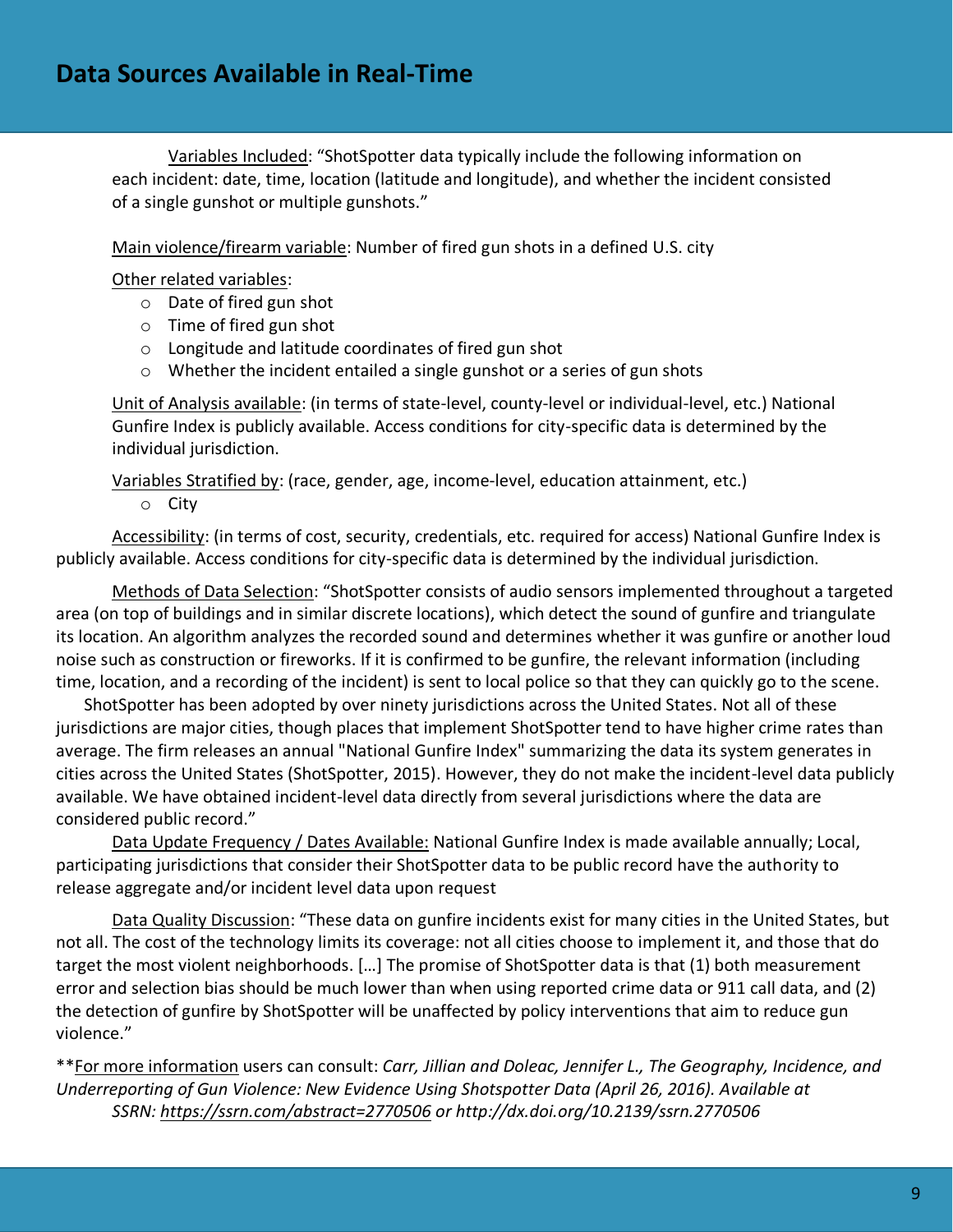# **In relation to intimate partner violence...**

Existing Secondary Data Sources

*National*

**NONE**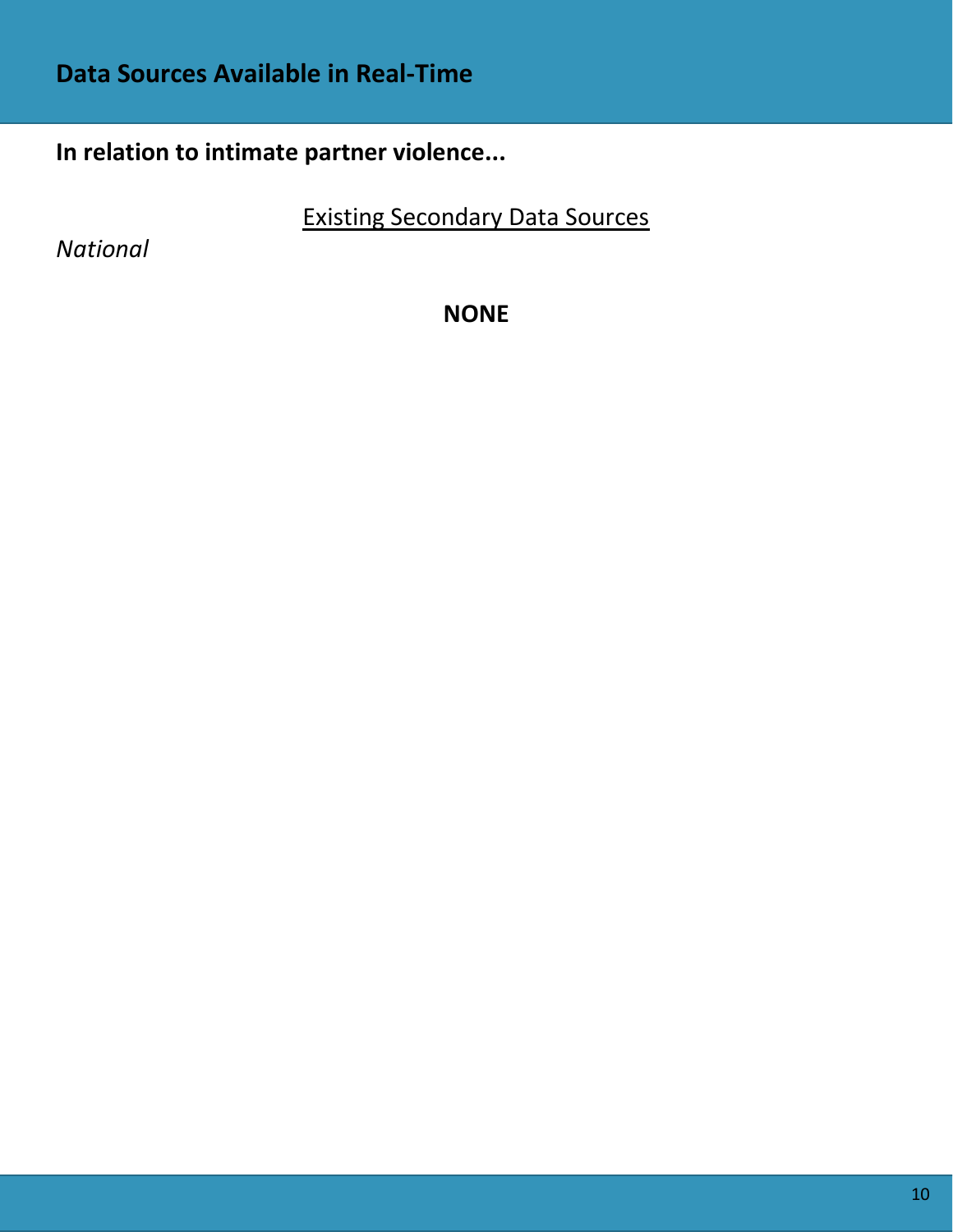## **In relation to intimate partner violence...**

# Existing Secondary Data Sources

### *State/Local*

### Name: **9-1-1 Calls for Service**

### Oversight Authority: **Police Data Initiative,** [www.policedatainitiative.org/datasets/calls-for-service/](http://www.policedatainitiative.org/datasets/calls-for-service/)

Population in database (e.g. hospitalizations, gun purchases, etc.): Instances of 9-1-1 calls for service (or calls for service in which a dispatch occurred) in select police jurisdictions.

Variables Included:

o Included variables vary across individual participating jurisdictions

Unit of Analysis Available: (in terms of state-level, county-level or individual-level, etc.)

 $\circ$  Individual level (with the exception of Mott Community College Police Department)

Variables Stratified by: (race, gender, age, income-level, education attainment, etc.)

o Varies across individual jurisdictions

Accessibility: (in terms of cost, security, credentials, etc. required for access) Public (with the exception of Salt Lake City Police Department's archived data)

Methods of Data Selection: (narrative description) Methods for data collection vary across included years and jurisdictions. Details on these can be reviewed using the links to individual participating jurisdictions (see above table).

Data Update Frequency / Dates Available: (estimated time elapsed between the addition of new data) Timelines for data availability vary across individual participating jurisdictions

Data Quality Discussion: Methods for data validation vary across included years and jurisdictions. Details on these can be reviewed using the links to individual participating jurisdictions (see above table).

\*\*For more information users can consult: Links to individual participating jurisdiction data pages (see table on next page).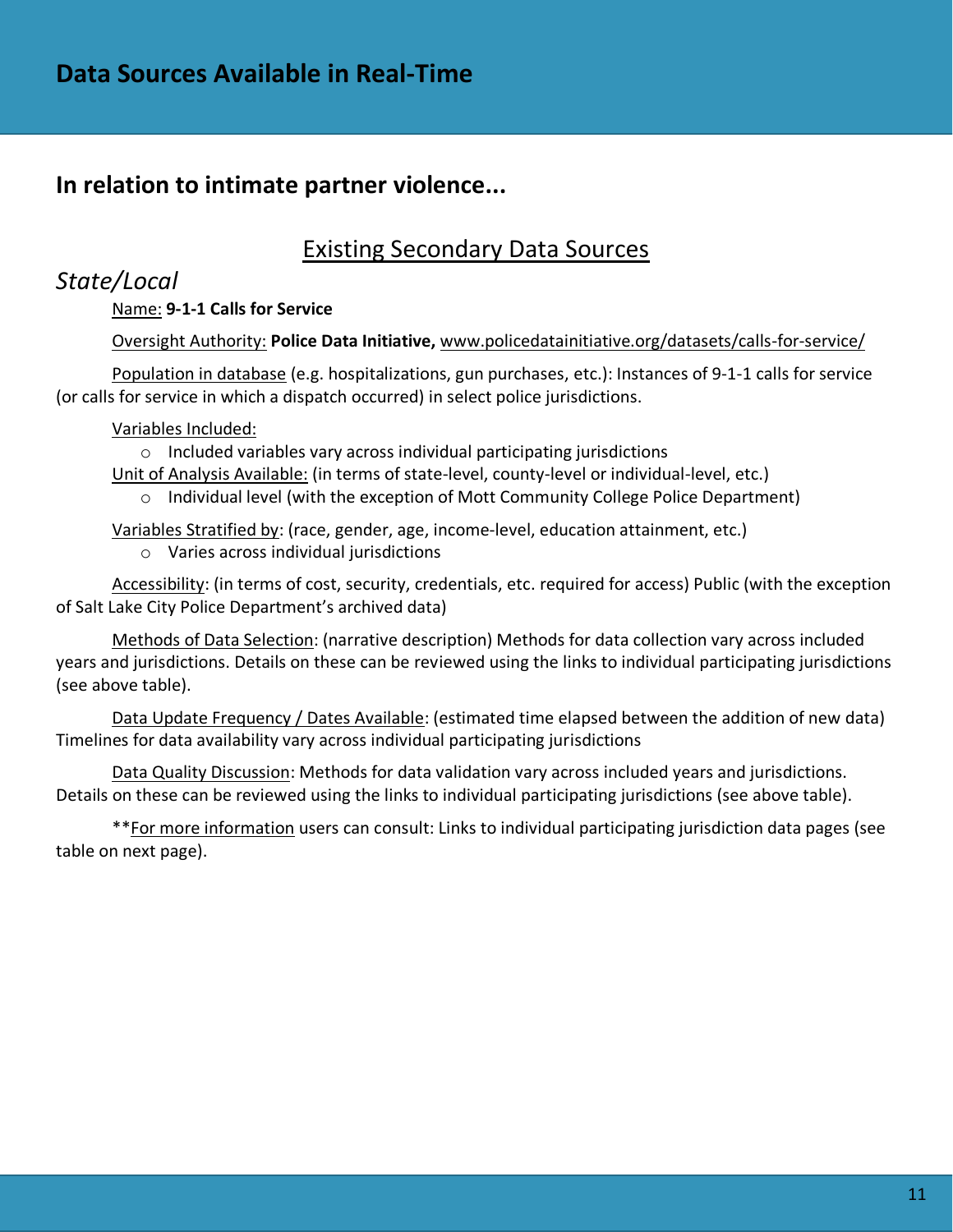# **Data Sources Available in Real-Time**

| Calls for Service / Police Calls                                        | Dispatch Records                                    |
|-------------------------------------------------------------------------|-----------------------------------------------------|
| Baltimore Police Department - (2015-2020)                               | O Mesa Police Department - (2018-2020)              |
| https://data.baltimorecity.gov/Public-Safety/911-Police-Calls-for-      | https://goo.gl/8SE4NN                               |
| Service/xviu-ezkt                                                       | o Portland Police Bureau - (2018-2020)              |
| Bloomington Police Department - (2016-2020)                             | https://www.portlandoregon.gov/police/76454         |
| https://data.bloomington.in.gov/dataset/calls-for-service-data          | o Sacramento Police Department - (2014-2017)        |
| https://data.bloomington.in.gov/dataset/calls-for-service-data          | https://data.cityofsacramento.org/search?q=dispatch |
| Chandler Police Department - (2013-2020)                                |                                                     |
| https://data.chandlerpd.com                                             |                                                     |
| Cincinnati Police Department - (2016-2020) https://data.cincinnati-     |                                                     |
| oh.gov/Safety/PDI-Police-Data-Initiative-Police-Calls-for-Servic/gexm-  |                                                     |
| h6bt                                                                    |                                                     |
| Hartford Police Department - (2016-2018)                                |                                                     |
| https://data.hartford.gov/Public-Safety/Police-Calls-for-Service-       |                                                     |
| 01012005-to-12312015/675m-3vbp                                          |                                                     |
| Lincoln Department of Public Safety - (2013-2017)                       |                                                     |
| http://opendata.lincoln.ne.gov/search?q=Dispatch%20Records              |                                                     |
| Los Angeles Police Department - (2010-2020)                             |                                                     |
| https://data.lacity.org/browse?category=A+Safe+City&limitTo=datasets&q= |                                                     |
| LAPD+Calls+For+Service&sortBy=relevance&utf8=V&page=2                   |                                                     |
| Montgomery County Police Department - (2019, 2020)                      |                                                     |
| https://data.montgomerycountymd.gov/Public-Safety/Police-               |                                                     |
| Dispatched-Incidents/98cc-bc7d                                          |                                                     |
| Mott Community College Police Department - (2001-2019)                  |                                                     |
| https://www.mcc.edu/public-safety/calls-for-service-statistics.shtml    |                                                     |
| New Orleans Police Department - (2011-2016)                             |                                                     |
| https://data.cityoforlando.net/Orlando-Police/OPD-Calls-For-            |                                                     |
| Service/69ge-5wp8                                                       |                                                     |
| Northampton Police Department - (2003-2015)                             |                                                     |
| https://data.cityoforlando.net/Orlando-Police/OPD-Calls-For-            |                                                     |
| Service/69ge-5wp8                                                       |                                                     |
| Orlando Police Department - (2016-2020)                                 |                                                     |
| https://data.cityoforlando.net/Orlando-Police/OPD-Calls-For-            |                                                     |
| Service/69ge-5wp8                                                       |                                                     |
| Salt Lake City Police Department - ** archives require authorization    |                                                     |
| https://dotnet.slcgov.com/Police/CADCallsForService/                    |                                                     |
| San Diego Police Department - (2016-2020) https://goo.gl/AQPxYN         |                                                     |
| Seattle Police Department - (2018-2019)                                 |                                                     |
| https://data.seattle.gov/Public-Safety/Call-Data/33kz-ixgy              |                                                     |
| Springfield Police Department - (2013-2019)                             |                                                     |
| https://www.springfieldmo.gov/2860/Police-Calls                         |                                                     |
| Tucson Police Department - (2012-2020)                                  |                                                     |
| http://gisdata.tucsonaz.gov/search?q=Calls%20for%20Service              |                                                     |
| Vallejo Police Department - (2015, 2016) https://goo.gl/Gy9bWN          |                                                     |
|                                                                         |                                                     |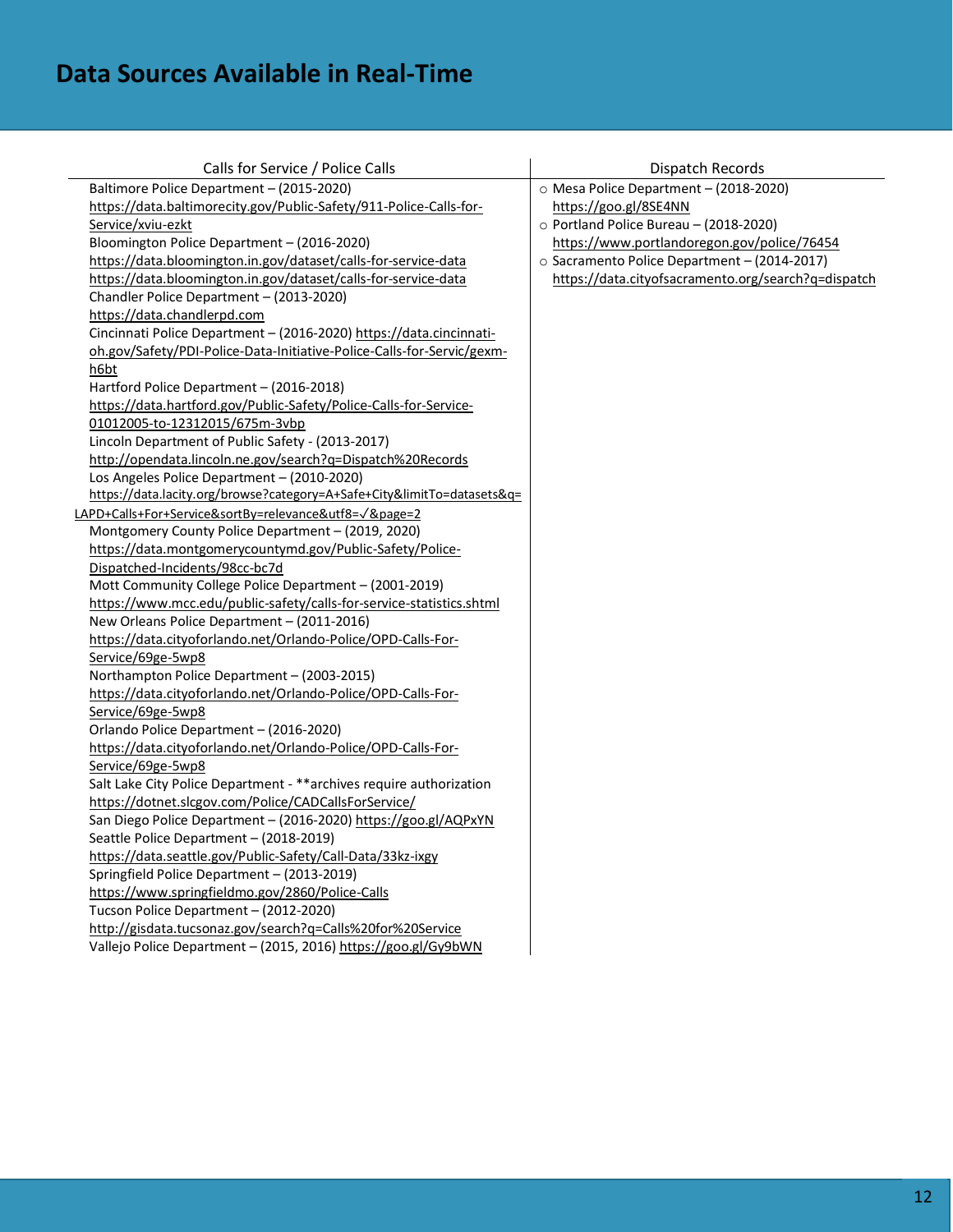# **Data Sources Available in Real-Time**

# **In relation to family violence...**

Existing Secondary Data Sources

*National*

**NONE**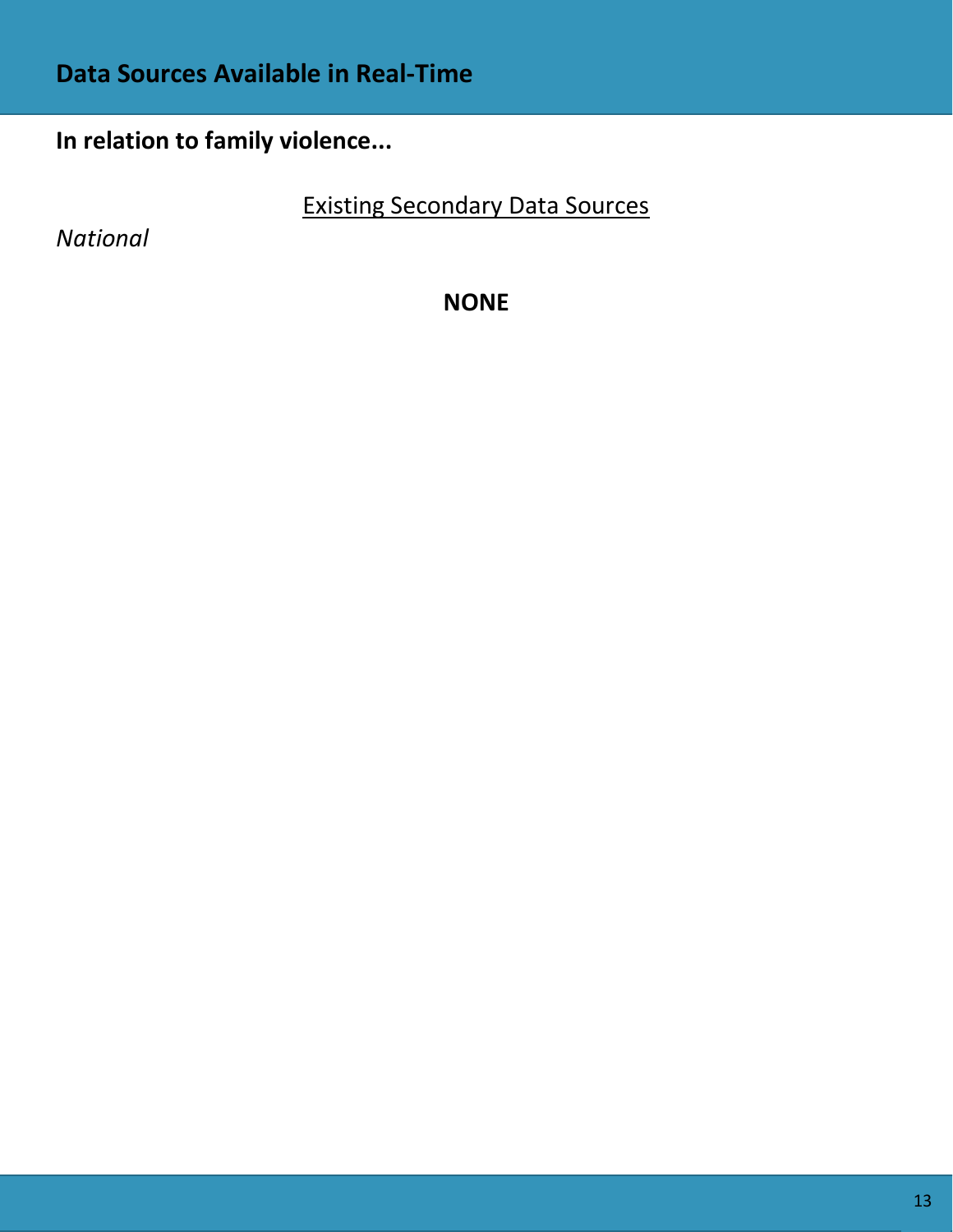## **In relation to family violence...**

## Existing Secondary Data Sources

### *State/Local*

### Name: **9-1-1 Calls for Service**

### Oversight Authority: **Police Data Initiative,** [www.policedatainitiative.org/datasets/calls-for-service/](http://www.policedatainitiative.org/datasets/calls-for-service/)

Population in database (e.g. hospitalizations, gun purchases, etc.): Instances of 9-1-1 calls for service (or calls for service in which a dispatch occurred) in select police jurisdictions.

#### Variables Included:

o Included variables vary across individual participating jurisdictions Unit of Analysis Available: (in terms of state-level, county-level or individual-level, etc.)

 $\circ$  Individual level (with the exception of Mott Community College Police Department)

Variables Stratified by: (race, gender, age, income-level, education attainment, etc.)

o Varies across individual jurisdictions

Accessibility: (in terms of cost, security, credentials, etc. required for access) Public (with the exception of Salt Lake City Police Department's archived data)

Methods of Data Selection: (narrative description) Methods for data collection vary across included years and jurisdictions. Details on these can be reviewed using the links to individual participating jurisdictions (see above table).

Data Update Frequency / Dates Available: (estimated time elapsed between the addition of new data) Timelines for data availability vary across individual participating jurisdictions

Data Quality Discussion: Methods for data validation vary across included years and jurisdictions. Details on these can be reviewed using the links to individual participating jurisdictions (see above table).

\*\*For more information users can consult: Links to individual participating jurisdiction data pages (see table on next page).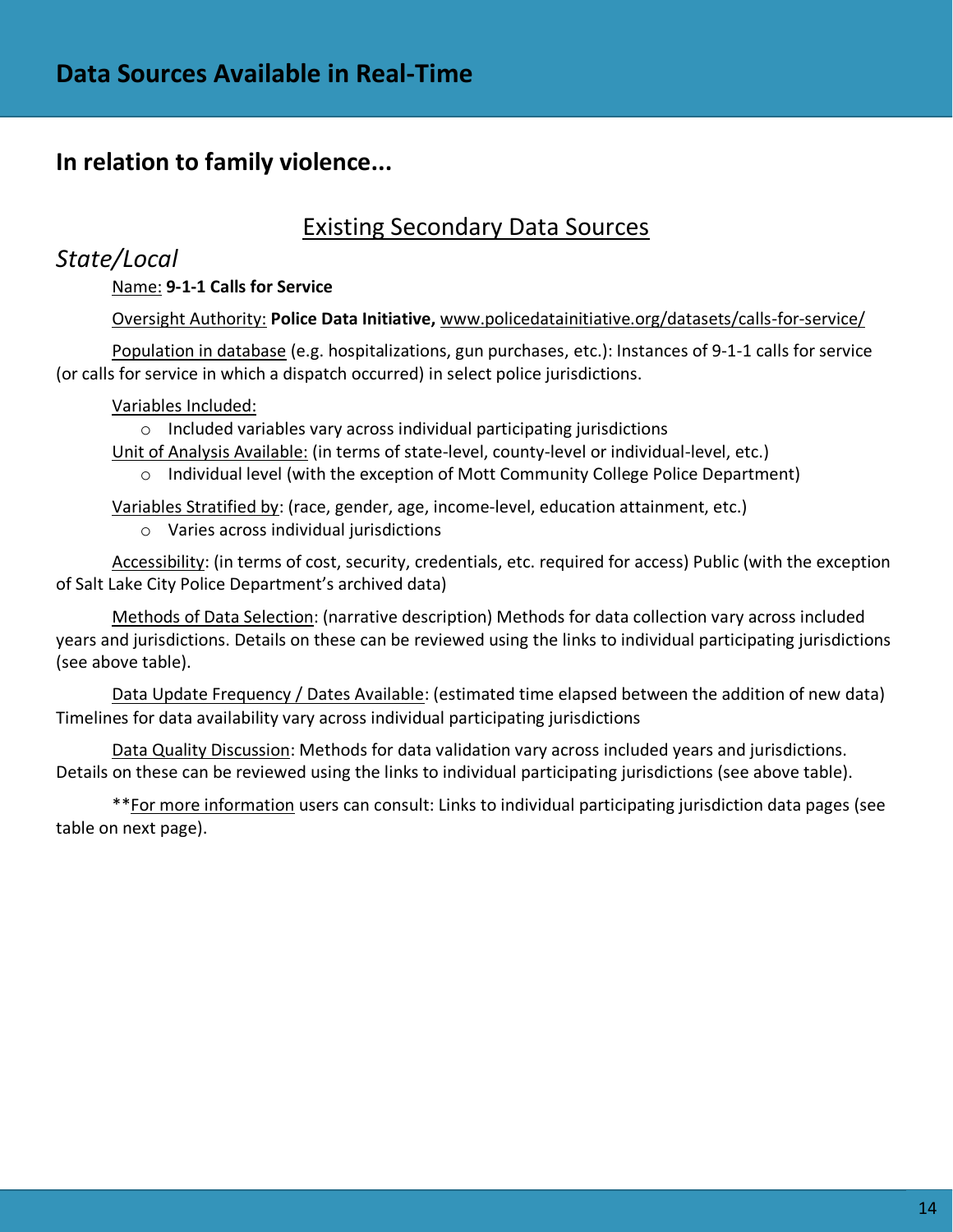# **In relation to family violence...**

# Existing Secondary Data Sources

# *State/Local*

| Calls for Service / Police Calls                                        | Dispatch Records                                    |
|-------------------------------------------------------------------------|-----------------------------------------------------|
| Baltimore Police Department - (2015-2020)                               | O Mesa Police Department - (2018-2020)              |
| https://data.baltimorecity.gov/Public-Safety/911-Police-Calls-for-      | https://goo.gl/8SE4NN                               |
| Service/xviu-ezkt                                                       | o Portland Police Bureau - (2018-2020)              |
| Bloomington Police Department - (2016-2020)                             | https://www.portlandoregon.gov/police/76454         |
| https://data.bloomington.in.gov/dataset/calls-for-service-data          | o Sacramento Police Department - (2014-2017)        |
| https://data.bloomington.in.gov/dataset/calls-for-service-data          | https://data.cityofsacramento.org/search?q=dispatch |
| Chandler Police Department - (2013-2020)                                |                                                     |
| https://data.chandlerpd.com                                             |                                                     |
| Cincinnati Police Department - (2016-2020) https://data.cincinnati-     |                                                     |
| oh.gov/Safety/PDI-Police-Data-Initiative-Police-Calls-for-Servic/gexm-  |                                                     |
| h6bt                                                                    |                                                     |
| Hartford Police Department - (2016-2018)                                |                                                     |
| https://data.hartford.gov/Public-Safety/Police-Calls-for-Service-       |                                                     |
| 01012005-to-12312015/675m-3vbp                                          |                                                     |
| Lincoln Department of Public Safety - (2013-2017)                       |                                                     |
| http://opendata.lincoln.ne.gov/search?q=Dispatch%20Records              |                                                     |
| Los Angeles Police Department - (2010-2020)                             |                                                     |
| https://data.lacity.org/browse?category=A+Safe+City&limitTo=datasets&q= |                                                     |
| LAPD+Calls+For+Service&sortBy=relevance&utf8=V&page=2                   |                                                     |
| Montgomery County Police Department - (2019, 2020)                      |                                                     |
| https://data.montgomerycountymd.gov/Public-Safety/Police-               |                                                     |
| Dispatched-Incidents/98cc-bc7d                                          |                                                     |
| Mott Community College Police Department - (2001-2019)                  |                                                     |
| https://www.mcc.edu/public-safety/calls-for-service-statistics.shtml    |                                                     |
| New Orleans Police Department - (2011-2016)                             |                                                     |
| https://data.cityoforlando.net/Orlando-Police/OPD-Calls-For-            |                                                     |
| Service/69ge-5wp8                                                       |                                                     |
| Northampton Police Department - (2003-2015)                             |                                                     |
| https://data.cityoforlando.net/Orlando-Police/OPD-Calls-For-            |                                                     |
| Service/69ge-5wp8                                                       |                                                     |
| Orlando Police Department - (2016-2020)                                 |                                                     |
| https://data.cityoforlando.net/Orlando-Police/OPD-Calls-For-            |                                                     |
| Service/69ge-5wp8                                                       |                                                     |
| Salt Lake City Police Department - ** archives require authorization    |                                                     |
| https://dotnet.slcgov.com/Police/CADCallsForService/                    |                                                     |
| San Diego Police Department - (2016-2020) https://goo.gl/AQPxYN         |                                                     |
| Seattle Police Department - (2018-2019)                                 |                                                     |
| https://data.seattle.gov/Public-Safety/Call-Data/33kz-ixgy              |                                                     |
| Springfield Police Department - (2013-2019)                             |                                                     |
| https://www.springfieldmo.gov/2860/Police-Calls                         |                                                     |
| Tucson Police Department - (2012-2020)                                  |                                                     |
| http://gisdata.tucsonaz.gov/search?q=Calls%20for%20Service              |                                                     |
| Vallejo Police Department - (2015, 2016) https://goo.gl/Gy9bWN          |                                                     |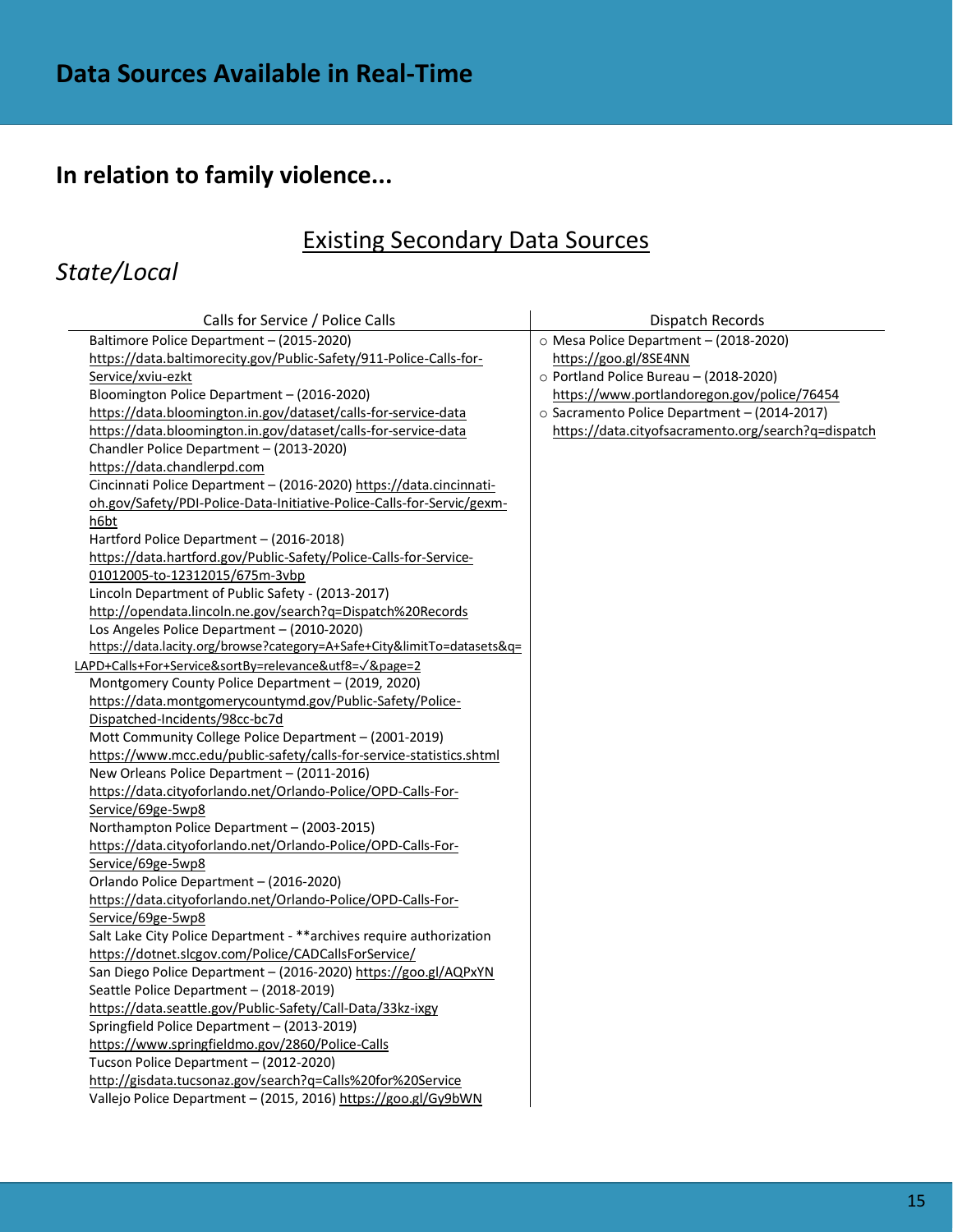### **In relation to gun ownership...**

## Existing Secondary Data Sources

### *National*

### Name: **Dr. Trent Steidley's State Level gun permit data<sup>v</sup>**

### Oversight Authority: Gun Violence Archive (GVA)

Population in database: Estimations of gun ownership by state and descriptions of how gun ownership in each state has changed over time.

### Variables Included:

- o Firearm registration statistics in Hawaii, 2000-2015
- o Hate crime statistics in Hawaii, 2013 and 2015
- o Number and type of carry permits in Iowa, 1996-2017
- o Number of firearm permits in Maryland, 2000-2017
- o Number of carry permits in Maryland, 1999-2017
- o Number of active firearm permits in North Carolina, 1998-2012
- $\circ$  Number of firearm permit issuances and denials in North Carolina by county, 2013-2017
- o Number of firearm sales and transfers in Pennsylvania by county and type, 1999-2017
- o Number of carry permits in Pennsylvania by county and type, 1999-2017
- o Number of Sportsman's Firearm permits in Pennsylvania by county and type, 1999-2017

Main violence/firearm variable:

o Number of permits for Hawaii, Iowa, Maryland, North Carolina and Pennsylvania

#### Other related variables:

o None

Unit of Analysis available: (in terms of state-level, county-level or individual-level, etc.) State-level

Variables Stratified by: (race, gender, age, income-level, education attainment, etc.)

o None

Accessibility: (in terms of cost, security, credentials, etc. required for access) Public

Methods of Data Selection: The data is collected by Dr. Trent Steidley via direct communication with various state law enforcement officials.

Data Update Frequency / Dates Available: Data is not updated with any defined frequency.

Data Quality Explanation: Included data are direct reports from law enforcement officers. Contact information for the reporting officers is also included to allow for clarifying questions. The data is limited in terms of the jurisdictions included.

Note: Though informative, information from this source is mainly to assist in filling in gaps. The data provided varies greatly between the states. For example, the data for Iowa provides only permit issuance numbers. The data for Pennsylvania, however, provides an annual report with numerous different variables, not all of which are listed above. For more information users can consult: Dr. Trent Steidley's web resource at [https://portfolio.du.edu/Trent.Steidley/page/81867.](https://portfolio.du.edu/Trent.Steidley/page/81867)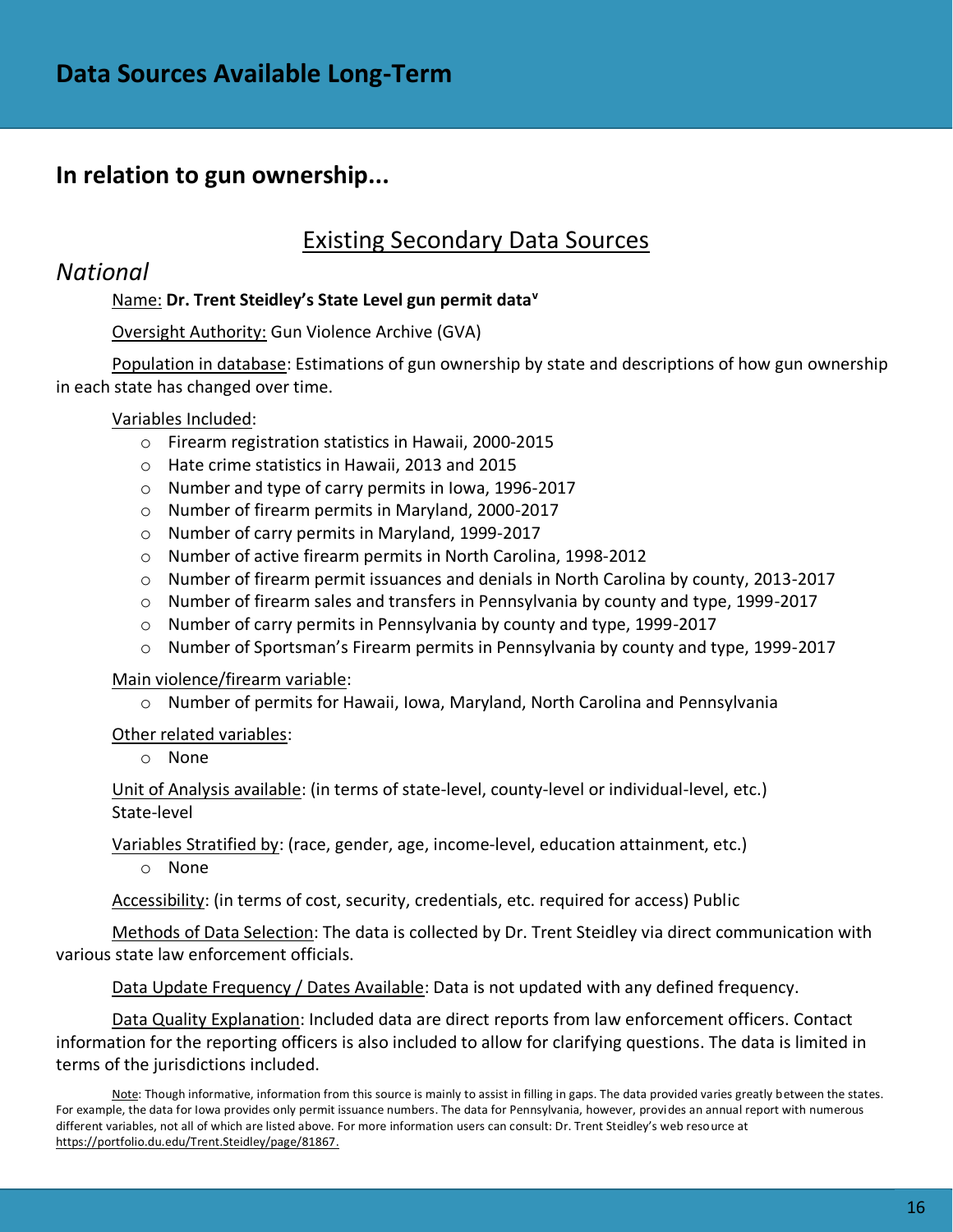# **Data Sources Available Long-Term**

**In relation to gun ownership...**

Existing Secondary Data Sources

*State/Local*

**NONE**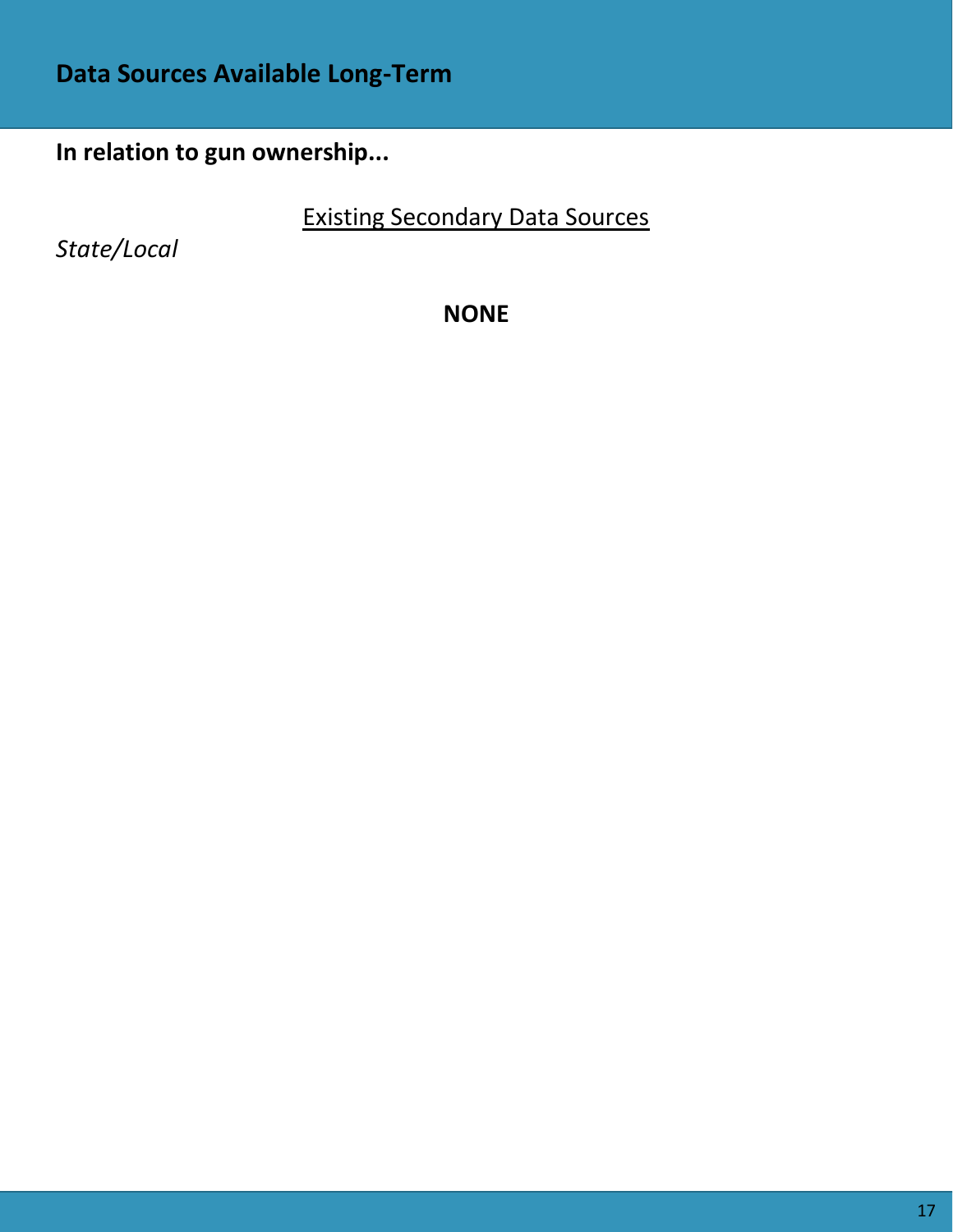# Existing Secondary Data Sources

### *National*

### Name: **National Crime Victimization Survey (NCVS)**

Oversight Authority: Bureau of Justice Statistics (BJS)

Population in database: Each year, data are obtained from a nationally representative sample of about 240,000 interviews on criminal victimization, involving 160,000 unique persons age 12 or older in about 95,000 households. Persons are interviewed on the frequency, characteristics, and consequences of criminal victimization in the United States<sup>vi</sup>. New households rotate into the sample on an ongoing basis to replace outgoing households that have been in the sample for the 3½-year period. The sample includes persons living in group quarters (e.g., dormitories, rooming houses, and religious group dwellings) and excludes persons living on military bases and in institutional settings (e.g., correctional or hospital facilities) and persons who are homeless. vij

Variables Included: Vili

- o Crime occurrence location (City, Town, or Village)
- o Time of the occurrence
- o **Crime type (types 1 – 20 represent violent crimes, 31-59 are property crimes)**
- o **Severity of the crime**
- o **Injuries or losses associated with the crime**
- o **Medical expense incurred by the crime**
- o **Use of weapons**
- o Adjusted victimization weight to account for the number of occurrences in series crimes
- o Respondent age
- o Respondent sex
- o Respondent race
- o Respondent education attainment

Main violence/firearm variable:

- o Crime type
- o Crime severity
- o Use of weapons

#### Other related variables:

- o Injuries or losses associated with a reported crime
- o Medical expenses incurred by a reported crime

Unit of Analysis available: (in terms of state-level, county-level or individual-level, etc.)

- o Victimization incidents
- o Personal victimization
- o Household victimization

Variables Stratified by: (race, gender, age, income-level, education attainment, etc.)

o Age, Sex, Race and Hispanic origin, Marital status, Education level, and Income of the Victim respondent

- o Respondent employment
- o Respondent median family income
- o Respondent marital status
- o Respondent military history
- o Respondent experiences with the criminal justice system
- o Self-protective measures used by respondents
- o Number of offenders
- o Age of offender(s)
- o Race of offender(s)
- o Sex of offender(s)
- o Suspected substance use of offender(s)
- o Whether or not a crime was reported to police
- o Reasons for not reporting a crime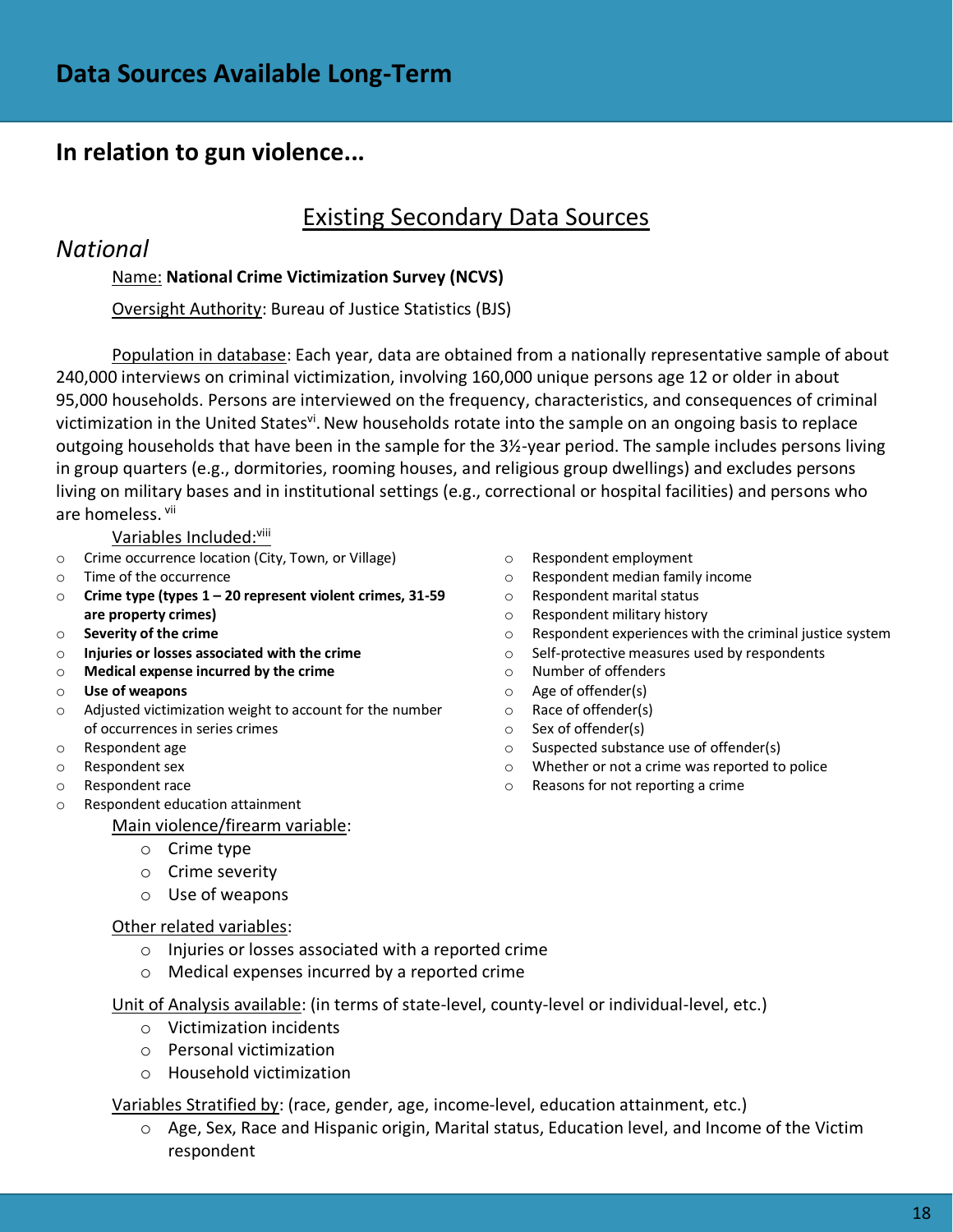Variables Stratified by: (race, gender, age, income-level, education attainment, etc.)

- o Age, Sex, Race and Hispanic origin, Marital status, Education level, and Income of the Victim respondent
- o Age, Race and Hispanic origin, Sex, and Victim-offender relationship of the Offender associated with each reported event

Accessibility: (in terms of cost, security, credentials, etc. required for access) Data is available for download at [https://www.bjs.gov/developer/ncvs/index.cfm.](https://www.bjs.gov/developer/ncvs/index.cfm) Personal Victimization and Household Victimization data sets are available for download for year series 1993 – 2019, 2010 – 2019 and 2015 – 2019.ix

Methods of Data Selection: The NCVS collects information on nonfatal personal crimes (i.e., rape or sexual assault, robbery, aggravated and simple assault, and personal larceny) and household property crimes (i.e., burglary/trespassing, motor-vehicle theft, and other types of theft) both reported and not reported to police. Survey respondents provide information about themselves (e.g., age, sex, race and Hispanic origin, marital status, education level, and income) and whether they experienced a victimization. For each victimization incident, the NCVS collects information about the offender (e.g., age, race and Hispanic origin, sex, and victim-offender relationship), characteristics of the crime (e.g., time and place of occurrence, use of weapons, nature of injury, and economic consequences), whether the crime was reported to police, reasons the crime was or was not reported, and victim experiences with the criminal justice system.<sup>x</sup>

Data Update Frequency / Dates Available: (estimated time elapsed between the addition of new data) 2019 NCVS data was released in September of 2020.<sup>xi</sup> One may accordingly expect 2020 data to be release in September of 2021.

Data Quality Discussion: The NCVS is the primary source of information on the amount of and types of crimes not reported to law enforcement and the characteristics victims of crime incidents. BJS derives the NCVS estimates from repeatedly interviewing a sample, thus estimates which is reflected in the standard error of the estimate. The NCVS collects information on crimes experienced by individuals and households during the 6 months preceding the interview, whether or not those crimes were reported to law enforcement.<sup>xii</sup> The nature of the verbal survey raises concerns for reporting bias if an offender resides in the same household as a victim respondent. Further household members can respond on behalf of each other, in the event a cohabitant was unaware of an instance of victimization of the individual they are responding for there is further risk for underreporting. A unique feature of the NCVS is that it collects both reported and unreported crimes and reasons the crime was or was not reported.<sup>xiii</sup>

\*\*For more information users can consult the BJS' Data Collection Detail page for the NCVS [https://www.bjs.gov/index.cfm?ty=dcdetail&iid=245.](https://www.bjs.gov/index.cfm?ty=dcdetail&iid=245) xiv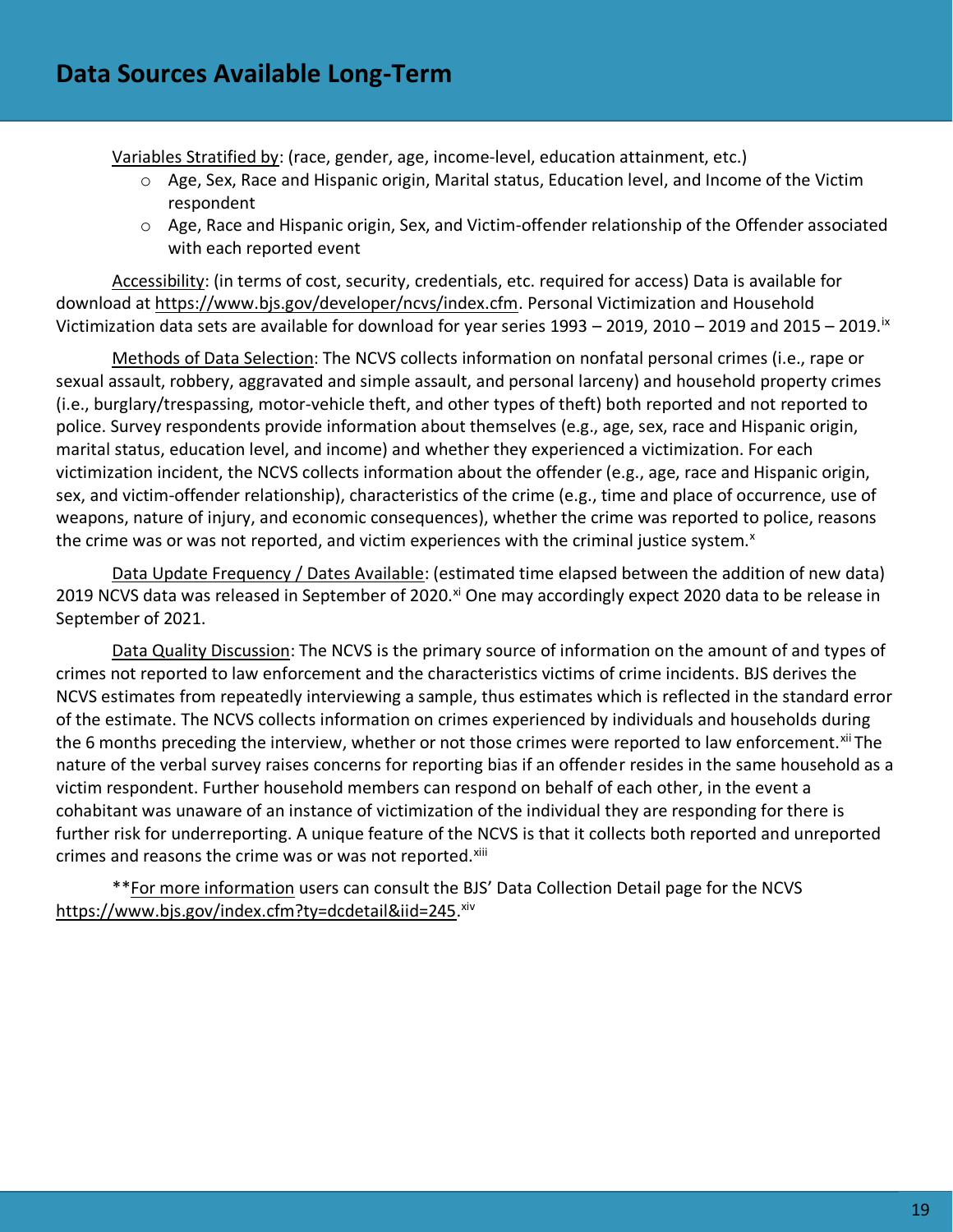# Existing Secondary Data Sources

### *National*

#### Name: **NIBRS**

Oversight Authority: U.S. Department of Justice Federal Bureau of Investigation, Criminal Justice Information Services Division

Population in database: Group A or B offenses reported by more than 18,000 city, university and college, county, state, tribal, and federal law enforcement agencies that voluntarily participate in the program.<sup>xv</sup> Participating originating agencies' jurisdictions represent about 20% of the total U.S. population.<sup>xvi</sup>

#### Variables Included:

- o Originating Agency Identifier
- o Unique Incident Number
- o Incident Date and Time; Report Date
- o Exceptional Clearance Type
- o Exceptional Clearance Date
- o UCR Offense Code (10 most serious offenses occurring in the incident)
- o Offense Attempted/Completed
- o Offender Suspected of Using any Substance
- o Presence or Absence of Offender bias; Bias type
- o Location Type
- o Number of Premises Entered o Method of Entry involving
- Force o Indicator of Criminal
- Activity/Gang Information o Type of Weapon/Force
- Involved
- o Type of Property Lost
- o Description of Property Lost
- o Value of Property Lost
- o Date of Property Recovery o Number of Stolen Motor
- Vehicles o Number of Recovered Motor
- Vehicles
- o Suspected Drug Type Seized
- o Estimated Drug Quantity Seized
- o Type of Measurement Used to Quantify the Drugs Seized
- o Unique Victim Sequence for each Involved Victim
- o Links between each Victim and the 10 most serious offenses that occurred
- o Type of Victim for each Involved Victim
- o Law Enforcement Officers Killed or Assaulted
- o Type of Officer Activity/Circumstance engaged in when harmed
- o Type of Officer Assignment present when harmed
- o ORI number corresponding to the jurisdiction in which the officer was harmed
- o Age range of an Individual Victim when the crime occurred
- o Sex of an Individual Victim
- o Race of an Individual Victim
- o Ethnicity of an Individual Victim
- o Resident Status of an Individual Victim
- o Presence or Absence of Aggravated Assault/Homicide Circumstances
- Description of a Justifiable Homicide Circumstances
- o Type of Bodily Injury Suffered
- o Unique Offender Sequence for each Involved Offender
- o Relationship of each Victim to each Offender
- o Age range of an Offender
- o Sex of Offender
- o Race of Offender
- o Ethnicity of Offender
- o Arrestee Sequence Number for each Individual Arrested
- o Arrest Transaction Number to identify the Incident
- o Multiple Arrestee Segments Indicator if the same Arrestee is involved in multiple incidents
- o UCR Arrest Offense Code to indicate the Offense for which an Arrestee was arrested
- o Indicator of what the Arrestee was Armed With
- o Age of Arrestee at the time of the incident
- o Sex of Arrestee
- o Race of Arrestee
- o Ethnicity of Arrestee
- o Resident Status of Arrestee
- $\circ$  Indicator of the nature of an Arrestee's detention if the arrestee was 18 or younger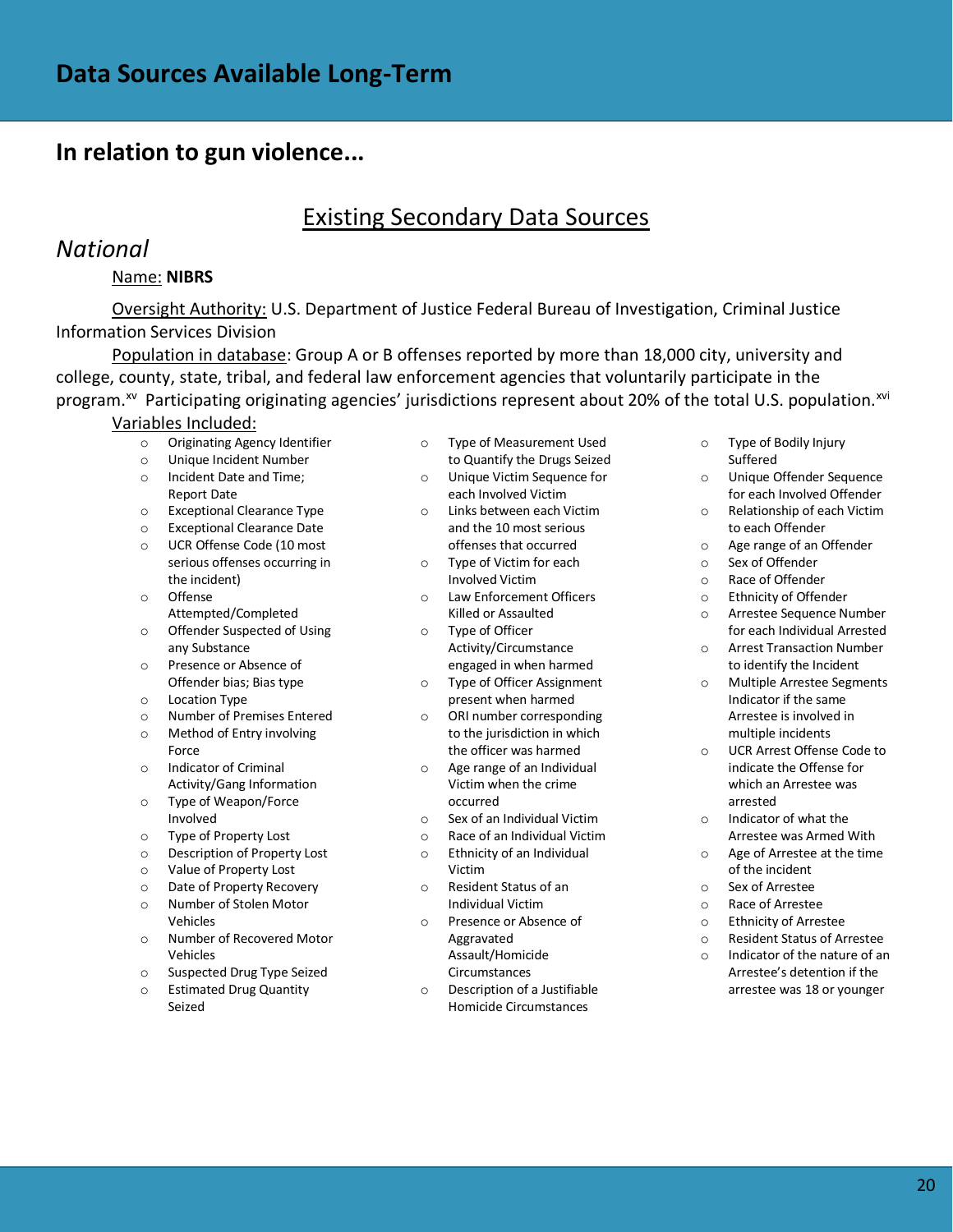Main violence/firearm variable:

- o UCR Offense Code (10 most serious offenses occurring in the incident)
- o Offense Attempted/Completed
- o Type of Weapon/Force Involved
- o Presence or Absence of Aggravated Assault/Homicide
- o Type of Bodily Injury Suffered

Other related variables:

- o Indicator of Criminal Activity/Gang Information
- o Incident Date and Time; Report Date
- o Offender Suspected of Using any Substance
- o Presence or Absence of Offender bias; Bias type

Unit of Analysis available: (in terms of state-level, county-level or individual-level, etc.)

- o Originating Agency Identifier
- o Jurisdiction the offense occurred in
- o Individual characteristics of involved persons

Variables Stratified by: (race, gender, age, income-level, education attainment, etc.)

- o Race, Gender, Age, Ethnicity, Resident Status and Sex of each Victim
- o Race, Gender, Age, Ethnicity, Resident Status and Sex of each Offender
- o Race, Gender, Age, Ethnicity, Resident Status and Sex of each Arrestee

Accessibility: (in terms of cost, security, credentials, etc. required for access) Extract files for years 1991-2016 available through ICPSR website.<sup>xvii</sup> Data tables for 2017<sup>xviii</sup> and 2018<sup>xix</sup> available publicly at <https://ucr.fib.gov/nibrs> .

Methods of Data Selection: Through NIBRS, LEAs report data on each offense and arrest within 28 offense categories made up of 71 specific crimes called Group A offenses. For each of the Group A offenses coming to their attention, the LE collects administrative, offense, property, victim, offender, and arrestee information. LEAs report only arrest data for an additional 13 Group B offense categories.<sup>xx</sup> Currently, law enforcement agencies from 37 states and the District of Columbia contribute to NIBRS. Since this conversion is not complete, there must be considerations of coverage. xxi

Data Update Frequency / Dates Available: (estimated time elapsed between the addition of new data) 2018 NIBRS data was released Dec 9, 2019.<sup>xxii</sup> As of July 1, 2020, the 2019 NIBRS data had yet to be released, however, quarterly data updates were slated to begin in June 2020.<sup>xxiii</sup>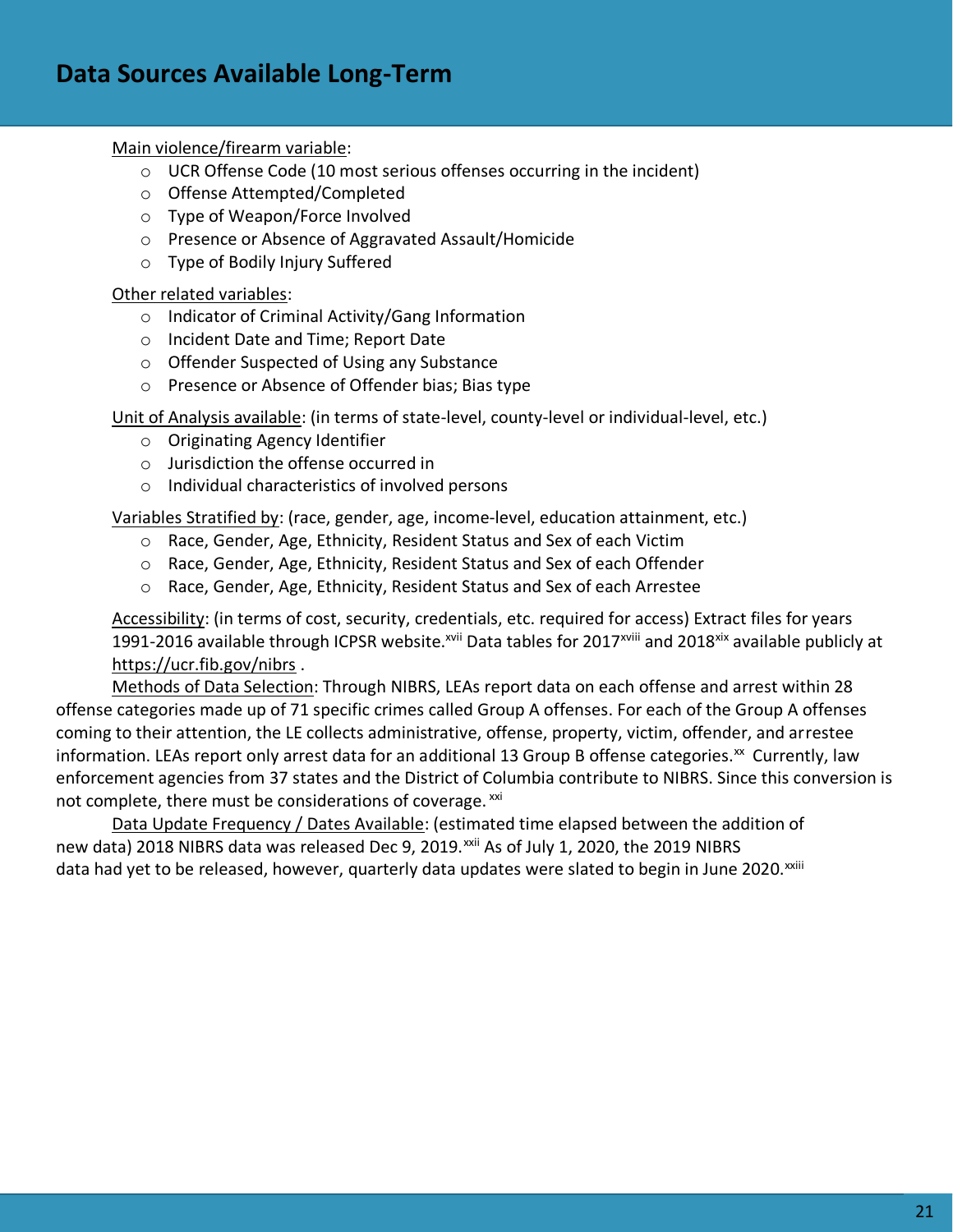Data Quality Discussion: NIBRS is meant to be a complete count of crimes known to the police  $$ however it does not achieve this purpose as not all law enforcement agencies participate fully given it is a voluntary system at the federal level. It is also important to note that participating agencies and states not a representative sample of all agencies.

Because of its structure and detail, this data set generates novel challenges not present with the summary UCR or even other crime data sets. As such, some unwary researchers may attempt analyses that may be problematic. Specific concerns arise from overall data quality issues but also from the fact that some data elements in NIBRS may be misused or mislead analysis and interpretation. These points are not to dissuade researchers but as a caution there is no real metric to determine the accuracy or completeness of the data in question. The only true picture of either data accuracy or completeness would be gained from routine audits of police incident reports compared to the data sub- mitted in the statistical reports of UCR summary or NIBRS. These audits are done on a very limited basis by the FBI. One of the requirements that the FBI places on state UCR programs is the ability to conduct routine audits of local agencies. Many states do not conduct such audits.

This sampling process will miss incidents that may have occurred in the agency but have not been submitted to the FBI. Nonreporting of incidents may occur due to a number of factors, such as the incidents may have not been completed or ''closed'' by the agency, there may be computer system issues which allow an incident to be (incorrectly) flagged as ''not reportable,'' or some bureaus within an agency may keep some incidents in restricted files which are not comingled with routine incidents (such as domestic violence or sex crimes). These incidents may be included in local agency statistics but never submitted to the state or federal programs.

Similar to any system where the people who enter the data may have little interest in or awareness of other end users of the data, quality of the data for purposes other than that originally intended may be questionable.xxiv

\*\*For more information users can consult: *2019.2 NIBRS User Manualxxv* as well as additional materials available at **[ucr.fbi.gov/word](https://ucr.fbi.gov/word/)**."xxvi Further considerations for data use may be explored by referencing *Bibel, D. (2015). Considerations and Cautions Regarding NIBRS Data: A View From the Field. Justice Research and Policy, 16(2), 185–194. doi: 10.1177/1525107115623943*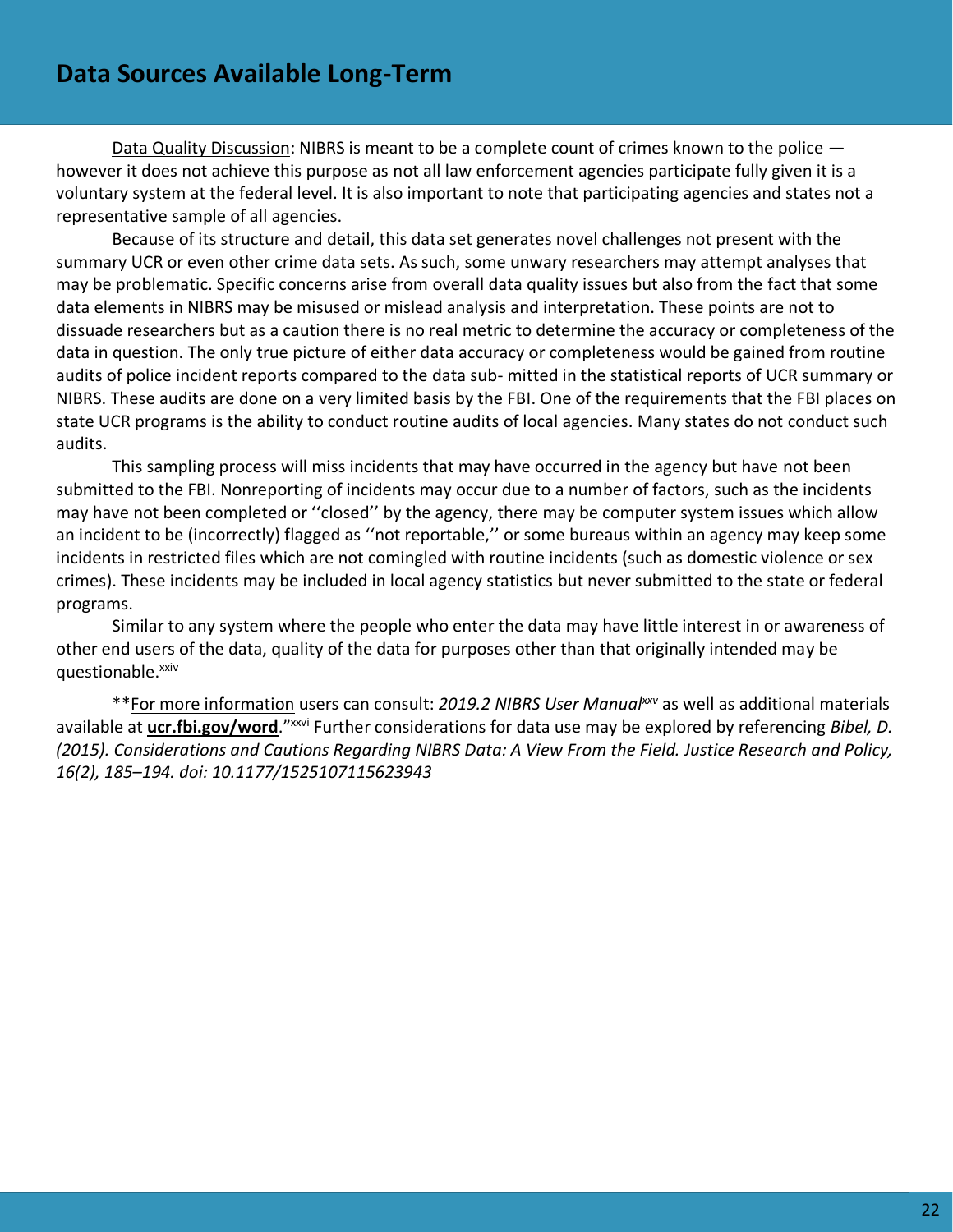### Existing Secondary Data Sources

### *National*

#### Name: **National Trauma Data Bank**

#### Oversight Authority: American College of Surgeons

Population in database: A representative sample of adult and pediatric patients receiving care at level I – V or undesignated trauma centers for injuries with a severity between 2-6 in AIS body regions 1-8. Patients with severe burns, with a pre-existing advanced directive to withhold life sustaining intervention, with select initial ED/Hospital vitals are excluded.<sup>xxvii</sup>

#### Variables included: XXVIII

- o AIS 05 source code
- o Severity of the AIS 05 source code
- AIS 98 destination code  $\sim$
- o Als 98 destination code<br>o Severity of the AlS 98 destination code
- Description of the AIS 98  $\sim$ code
- Patient identifier  $\circ$
- o AIS diagnosis value
- o AIS diagnosis severity
- o Version of AIS used to code the incident
- o ISS body region for the AIS diagnosis code
- o ICD CM diagnosis code
- o ICD CM version
- o ICD CM diagnosis code value
- o ICD CM diagnosis code
- description
- o Unique ICD CM e-code Description of each ICD CM  $\sim$ e-code
- o If the injury was caused intentionally
- Mechanism of injury  $\circ$
- Trauma type  $\circ$
- o ICD CM diagnosis code version
- o Number of minutes from the ED/hospital arrival until the beginning of procedure
- o Number of days from the ED/hospital arrival until the beginning of procedure
- o ICD CM procedure code value
- o ICD CM procedure code version
- o Patient sex
- o Patient age in years
- o Patient race
- o Patient ethnicity
- o If the injury was work-related
- o Patient occupation
- o ICD10 Primary External **Cause Code**
- o ICD10 Place of Injury code
	- o ICD10 Additional External **Cause Code**
- o Protective Device(s) used
- o Airbag deployment
- o Report of Physical Abuse o Investigation of Physical Abuse
- o Caregiver at discharge
- o Transport Mode
- o Initial EMS Pulse Rate
- o Initial EMS Respiratory Rate
- o EMS Oxygen Saturation
- o EMS GCS Eye
- o EMS GCS Verbal
- o EMS GCS Motor
- o EMS GCS Total
- o Time to EMS Response
- o EMS Time spent at scene
- o Time from dispatch o Interfacility Transfer
- 
- o Pre-Hospital Cardiac Arrest o Trauma Center Criteria: GCS  $\leq 13$
- o Trauma Center Criteria: SBP  $< 90$
- o Trauma Center Criteria: Respiratory Rate <10 or >29 or need for ventilatory support
- o Trauma Center Criteria: All penetrating injuries
- o Trauma Center Criteria: Chest wall instability or deformity
- o Trauma Center Criteria: 2 or more proximal long bone fractures
- o Trauma Center Criteria: Crushed, degloved, mangled or pulseless extremity
- o Trauma Center Criteria: Amputation proximal to the wrist or ankle
- o Trauma Center Criteria: Pelvic fracture
- o Trauma Center Criteria: Open or depressed skull fracture
- o Trauma Center Criteria: Paralysis
- o Vehicular, Pedestrian or Risk Iniury variables
- o Time between ED/hospital arrival and discharge
- o Patient height
- o Patient weight
- o GCS Assessment Qualifier variables
- o Patient drug screen variables
- o Patient alcohol screen variables
- o ED/Hospital discharge disposition
- o Comorbid Condition variables
- o Total ICU Length of Stay
- o Hospital complication variables
- o Hospital Teaching Status
- o Hospital type
- o Bed size
- o ACS verification level
- o Pediatric verification level
- o State designation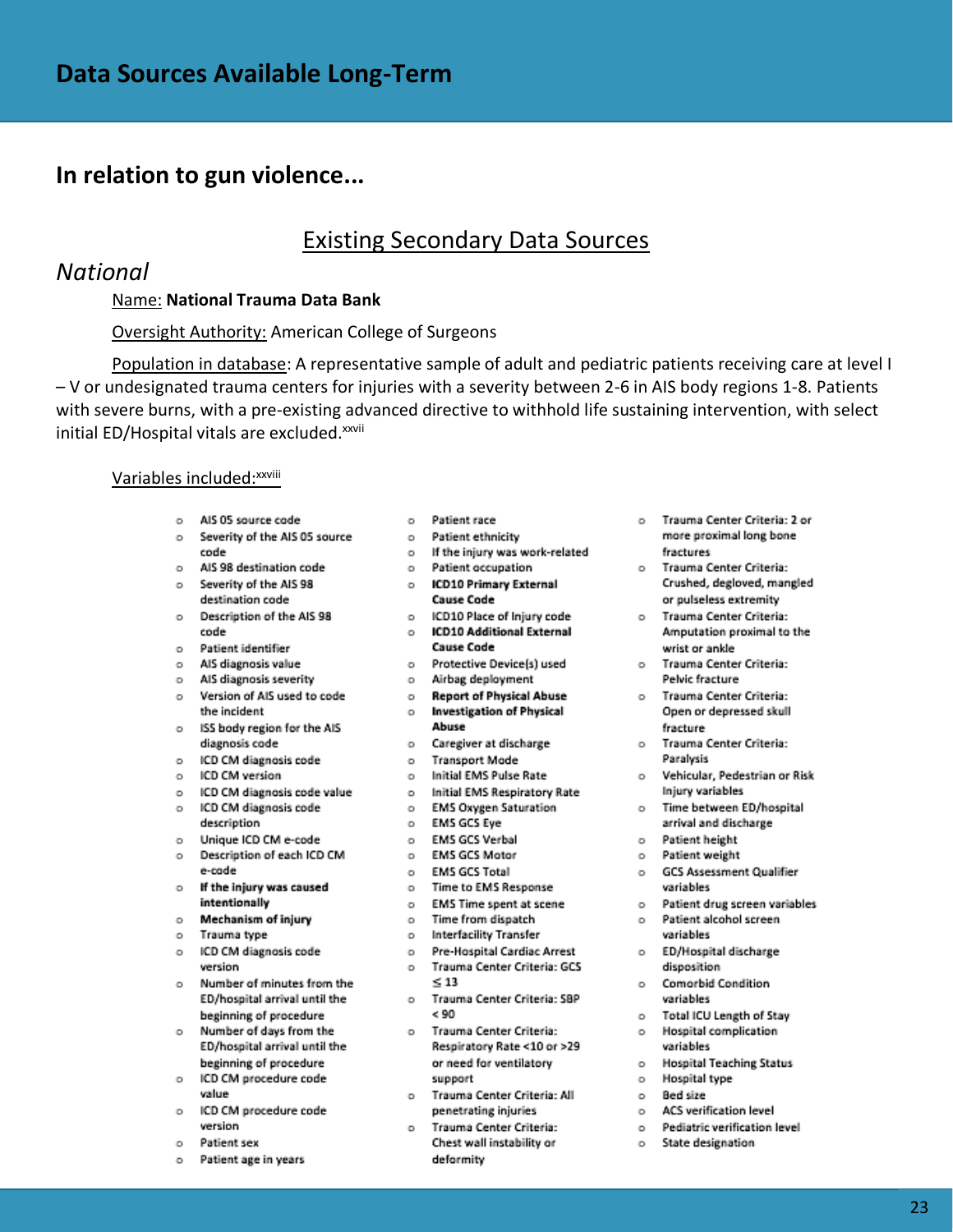# **Data Sources Available Long-Term**

Main violence/firearm variable:

- $\circ$  If the injury was caused intentionally
- o Report of Physical Abuse
- o ICD10 Primary External Cause Code
- o ICD10 Additional External Cause Code

Other related variables:

- o Investigation of Physical Abuse
- o Mechanism of Injury (*firearm, etc.)*
- o Comorbid condition variables

Unit of Analysis available: (in terms of state-level, county-level or individual-level, etc.)

o Individual level

Variables Stratified by: (race, gender, age, income-level, education attainment, etc.)

- o Patient sex
- o Patient age
- o Patient race

o

o

- o Patient ethnicity
- o Patient's primary payer

Accessibility: (in terms of cost, security, credentials, etc. required for access) All potential recipients of the dataset must complete an application (available here: [https://www.facs.org/quality-](https://www.facs.org/quality-programs/trauma/tqp/center-programs/ntdb/datasets)

[programs/trauma/tqp/center-programs/ntdb/datasets](https://www.facs.org/quality-programs/trauma/tqp/center-programs/ntdb/datasets) ) and a fee of \$500 per year requested is required. One can expect to have a response on a submitted application within 15 business days of completion.<sup>xxix</sup>

Methods of Data Selection: The U.S. trauma registry is assembles individual-level data contributed by trauma centers who voluntarily contribute during each specified year.

Data Update Frequency / Dates Available: The 2017 report was made available in March of 2020; it is likely the 2020 report would be made available in early 2023. $\frac{xx}{x}$ 

Data Quality Discussion: Data contained in this dataset is de-identified and are validated at the time of submission using the validation system and rules defined in the NTDS Data Dictionary.<sup>xxxi</sup>

\*\*For more information users can consult: See [https://www.facs.org/quality-](https://www.facs.org/quality-programs/trauma/tqp/center-programs/ntdb)

[programs/trauma/tqp/center-programs/ntdb,](https://www.facs.org/quality-programs/trauma/tqp/center-programs/ntdb) or for operational definitions used in the data set see [https://www.facs.org/quality-programs/trauma/tqp/center-programs/ntdb/ntds.](https://www.facs.org/quality-programs/trauma/tqp/center-programs/ntdb/ntds)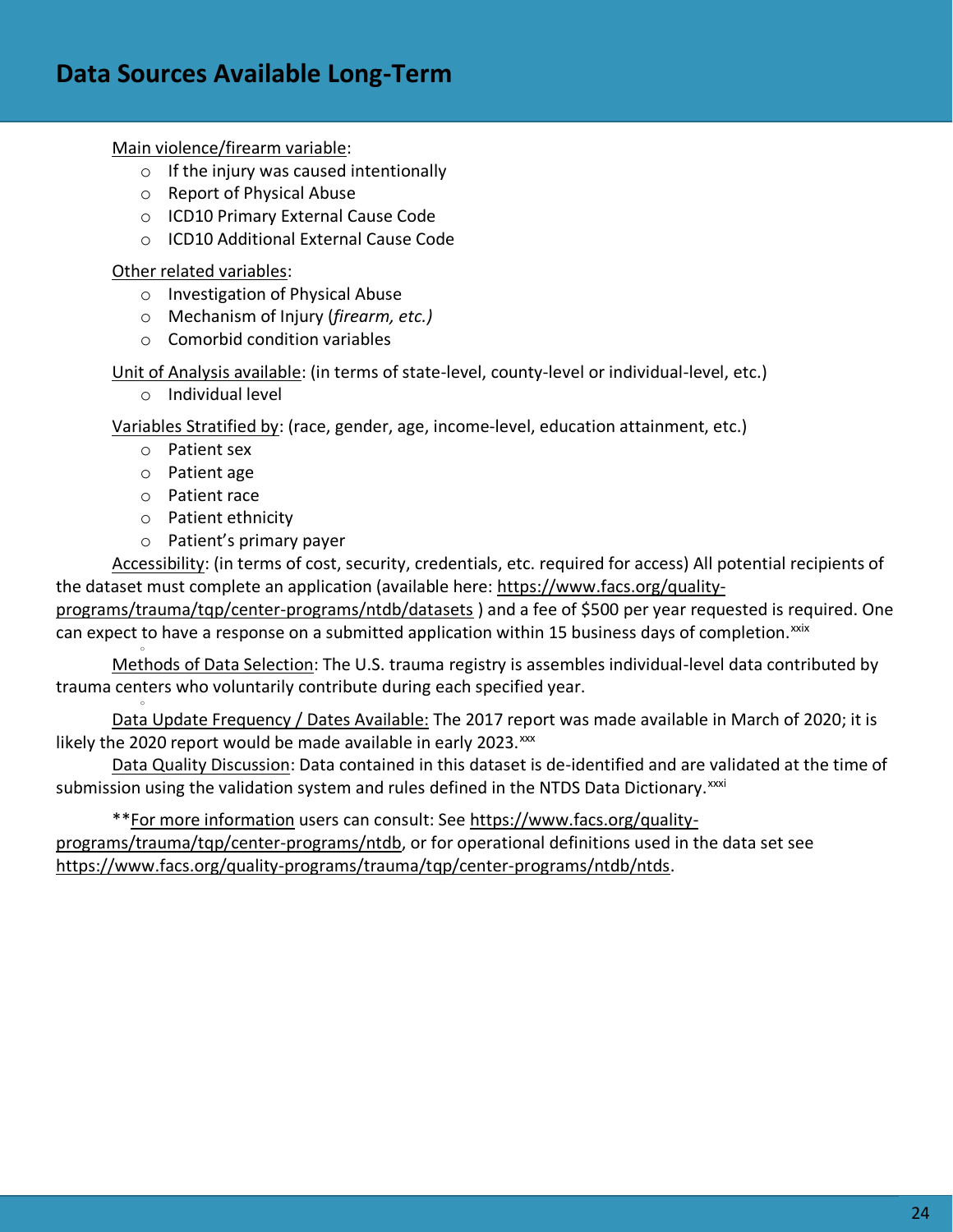# Existing Secondary Data Sources

### *National*

### Name: **WISQARS – Fatal Injury Reportsxxxii**

### Oversight Authority: Centers for Disease Control and Prevention<sup>xxxiii</sup>

Population in database: Individuals whose deaths were reported as caused by specific, injury-related ICD-10 codes.

### Variables Included:

- o Intent or Manner of Injury
- o Cause or Mechanism of Injury
- o Census Region or State
- o Report Years to Include (1999 2018)
- o Race
- o Sex
- o Age
- o Ethnicity
- o Metro / Non-Metro Indication
- o ICD-10 Codes Included

#### Main violence/firearm variable:

- o Intent or Manner of Injury (*Violence-related*)
- o Cause or Mechanism of Injury *(Firearm*)

#### Other related variables: None

Unit of Analysis available: (in terms of state-level, county-level or individual-level, etc.) State-Level

Variables Stratified by: (race, gender, age, income-level, education attainment, etc.)

- o Age or Age group
- o Race
- o Sex
- o Year of Report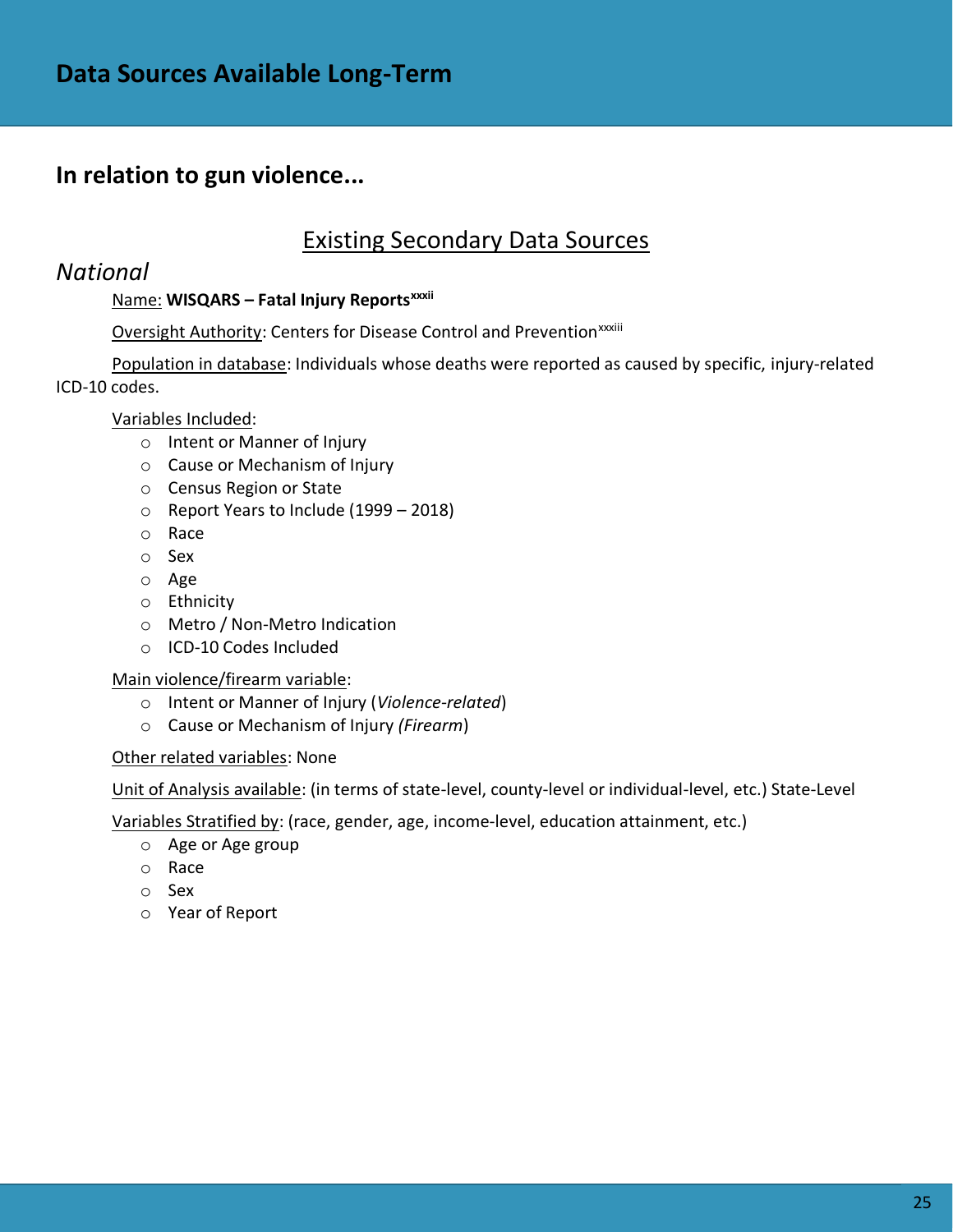# **Data Sources Available Long-Term**

Accessibility: (in terms of cost, security, credentials, etc. required for access) "The National Center for Health Statistics (NCHS) in an agreement with the National Association of Public Health Statistics and Information Systems (NAPHSIS) has implemented a new, more restrictive rule for reporting state- and countylevel death data for years 2008 and later from NVSS in order to avoid inadvertent disclosure of a decedent's identity. Therefore, the Statistics, Programming and Economics Branch, Division of Analysis, Research, and Practice Integration, NCIPC has modified WISQARS to accommodate the new data suppression rule, i.e., no figure, including totals, should be less than 10 in tabulations for sub-national geographic areas, regardless of the number of years combined with the 2008 and later data. Tabulations, charts, and maps produced by WISQARS using only NVSS death data for years prior to 2008 are not affected by this new rule. Therefore, queries of state-level data for years 1999 through 2007 will remain unrestricted; queries of state-level data that include 2008 or later are restricted. As a WISQARS user, please read the following data use restrictions and click "I Agree." You will then be given access to this WISQARS module."<sup>xxxiv</sup>

Methods of Data Selection: "WISQARS can be used to query death data for the years 1999 - 2018, of which the underlying cause of death is specified using ICD-10 codes." xxxv

Data Update Frequency / Dates Available: "NCHS collects, compiles, verifies and prepares these data for release to the public. The process takes approximately 18 months after the end of a given year." xxxvi This in mind, the 2019 and 2020 Fatal Injury Reports are expected to become available in the late summer of 2020 and 2021, respectively.

Data Quality Discussion: Data is WISQARS is inclusive of a variety of outcomes and is sourced from a variety of trusted sources (e.g. national health surveys and health data repositories) and meant to be usable for the public, researchers, policy makers and members of the media. [https://search.proquest.com/openview/bed295da0afe144f18622ab2e4197fb4/1?pq](https://search.proquest.com/openview/bed295da0afe144f18622ab2e4197fb4/1?pq-origsite=gscholar&cbl=2041067)[origsite=gscholar&cbl=2041067](https://search.proquest.com/openview/bed295da0afe144f18622ab2e4197fb4/1?pq-origsite=gscholar&cbl=2041067)

\*\*For more information users can consult: Terms of data use can be found at https://webappa.cdc.gov/sasweb/ncipc/DataRestriction inj.html. Purpose of, data sources used for, and procedures involved in processing WISQARS Fatal Injury Reports data are available at [https://www.cdc.gov/injury/wisqars/fatal\\_help/data\\_sources.html.](https://www.cdc.gov/injury/wisqars/fatal_help/data_sources.html)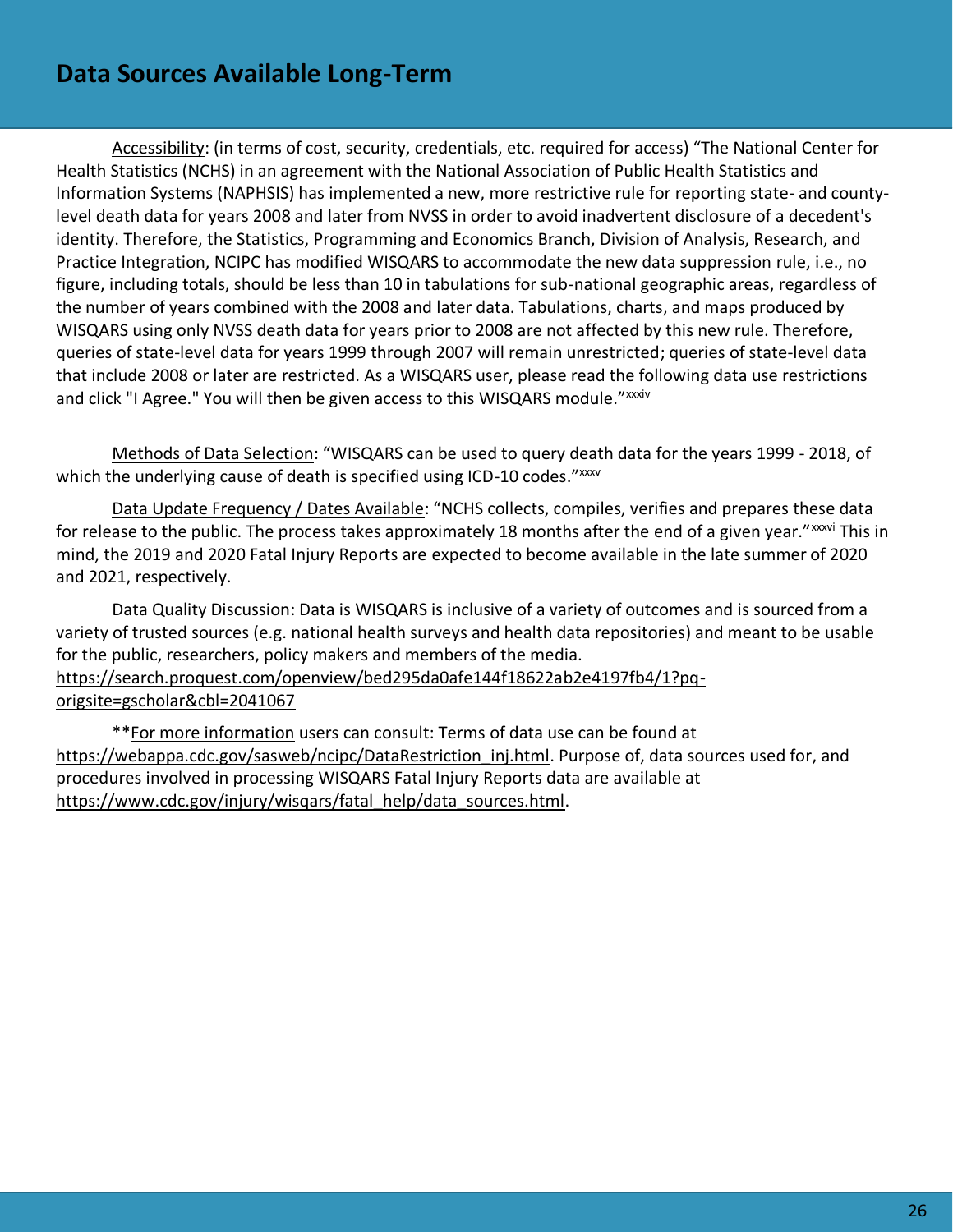## Existing Secondary Data Sources

### *National*

### Name: **WISQARS – National Violent Death Reporting Systemxxxvii**

Oversight Authority: Centers for Disease Control and Prevention<sup>xxxviii</sup>

Population in database: Individuals whose deaths were reported as caused by specific, injury-related ICD-10 codes.

Variables Included:

- $\circ$  Over 600 unique variables are for de-identified, case-level microdata across multiple states
- $\circ$  narrative data from law enforcement that describe the events of each incident
- $\circ$  medical examiner or coroner reports that describe the events of each incident. $x$ xxix

### Main violence/firearm variable:

- o Intent or Manner of Injury (*Violence-related*)
- o Cause or Mechanism of Injury *(Firearm*)

Unit of Analysis available: (in terms of state-level, county-level or individual-level, etc.) Individual-Level

Variables Stratified by: (race, gender, age, income-level, education attainment, etc.)

- o Age or Age group
- o Race
- o Sex
- o Year of Report

Accessibility: (in terms of cost, security, credentials, etc. required for access) "Descriptive data can be accessed free of charge from [Web-Based Injury Statistics Query and Reporting System \(WISQARS\).](https://wisqars.cdc.gov:8443/nvdrs/nvdrsDisplay.jsp) The NVDRS [Restricted Access Database \(RAD\)](https://www.cdc.gov/violenceprevention/nvdrs/publications.html) is also available to researchers who meet specific criteria:"xd

- o "Have a Ph.D., Dr. P.H., M.D., ScD, D.O., or other doctoral level degree
	- o Hold a research position or faculty appointment at his/her institution
	- $\circ$  Home institution must be a research organization, government agency, or institution of higher education. This includes research foundations or grant-making organizations.
	- $\circ$  Agree to comply with NVDRS RAD security, confidentiality, and data protection requirements, as outlined during the review process
	- o Local, county, and state government employees, regardless of degree or research position, are also eligible to apply for the NVDRS RAD.

Eligible investigators must prepare and submit a proposal. The ability of the principal investigator to conduct the proposed analyses and to comply with NVDRS RAD security, confidentiality, and data protection requirements are considered during the proposal package review process."<sup>xli</sup> Proposal information can be found at

[https://www.cdc.gov/violenceprevention/datasources/nvdrs/datapublications.html?CDC\\_AA\\_refVal=https%3](https://www.cdc.gov/violenceprevention/datasources/nvdrs/datapublications.html?CDC_AA_refVal=https%3A%2F%2Fwww.cdc.gov%2Fviolenceprevention%2Fnvdrs%2Fdatapublications.html) [A%2F%2Fwww.cdc.gov%2Fviolenceprevention%2Fnvdrs%2Fdatapublications.html](https://www.cdc.gov/violenceprevention/datasources/nvdrs/datapublications.html?CDC_AA_refVal=https%3A%2F%2Fwww.cdc.gov%2Fviolenceprevention%2Fnvdrs%2Fdatapublications.html) . Completed proposals may be submitted via email to [nvdrs-rad@cdc.gov.](mailto:nvdrs-rad@cdc.gov)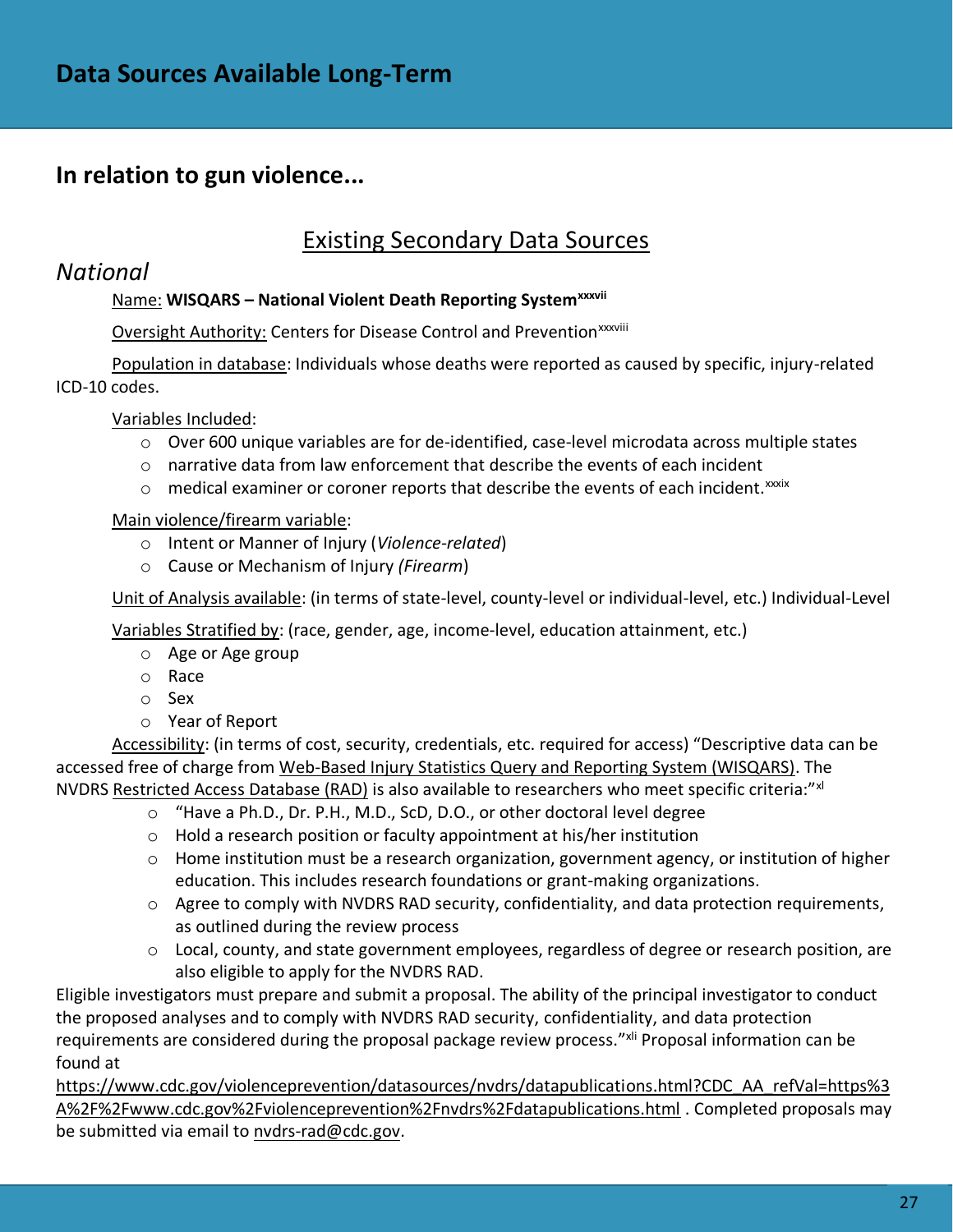Methods of Data Selection: "NVDRS collects facts from death certificates, coroner/medical examiner reports, law enforcement reports, and toxicology reports into one anonymous database. Data elements collected provide valuable context about violent deaths, such as relationship problems; mental health conditions and treatment; toxicology results; and life stressors, including recent money- or work-related problems or physical health problems."xlii

Data Update Frequency / Dates Available: On January 26, 2016, the CDC "updated its Restricted Access Database (RAD) to include 2013 data from the National Violent Death Reporting System (NVDRS)." xliii One would anticipate 2019 and 2020 data to become available in early 2022 and early 2023, respectively.

Data Quality Discussion: Data is WISQARS is inclusive of a variety of outcomes and is sourced from a variety of trusted sources (e.g. national health surveys and health data repositories) and meant to be usable for the public, researchers, policy makers and members of the media. [https://search.proquest.com/openview/bed295da0afe144f18622ab2e4197fb4/1?pq](https://search.proquest.com/openview/bed295da0afe144f18622ab2e4197fb4/1?pq-origsite=gscholar&cbl=2041067)[origsite=gscholar&cbl=2041067](https://search.proquest.com/openview/bed295da0afe144f18622ab2e4197fb4/1?pq-origsite=gscholar&cbl=2041067)

\*\*For more information users can consult: Terms of data use found at [https://webappa.cdc.gov/sasweb/ncipc/DataRestriction\\_inj.html](https://webappa.cdc.gov/sasweb/ncipc/DataRestriction_inj.html)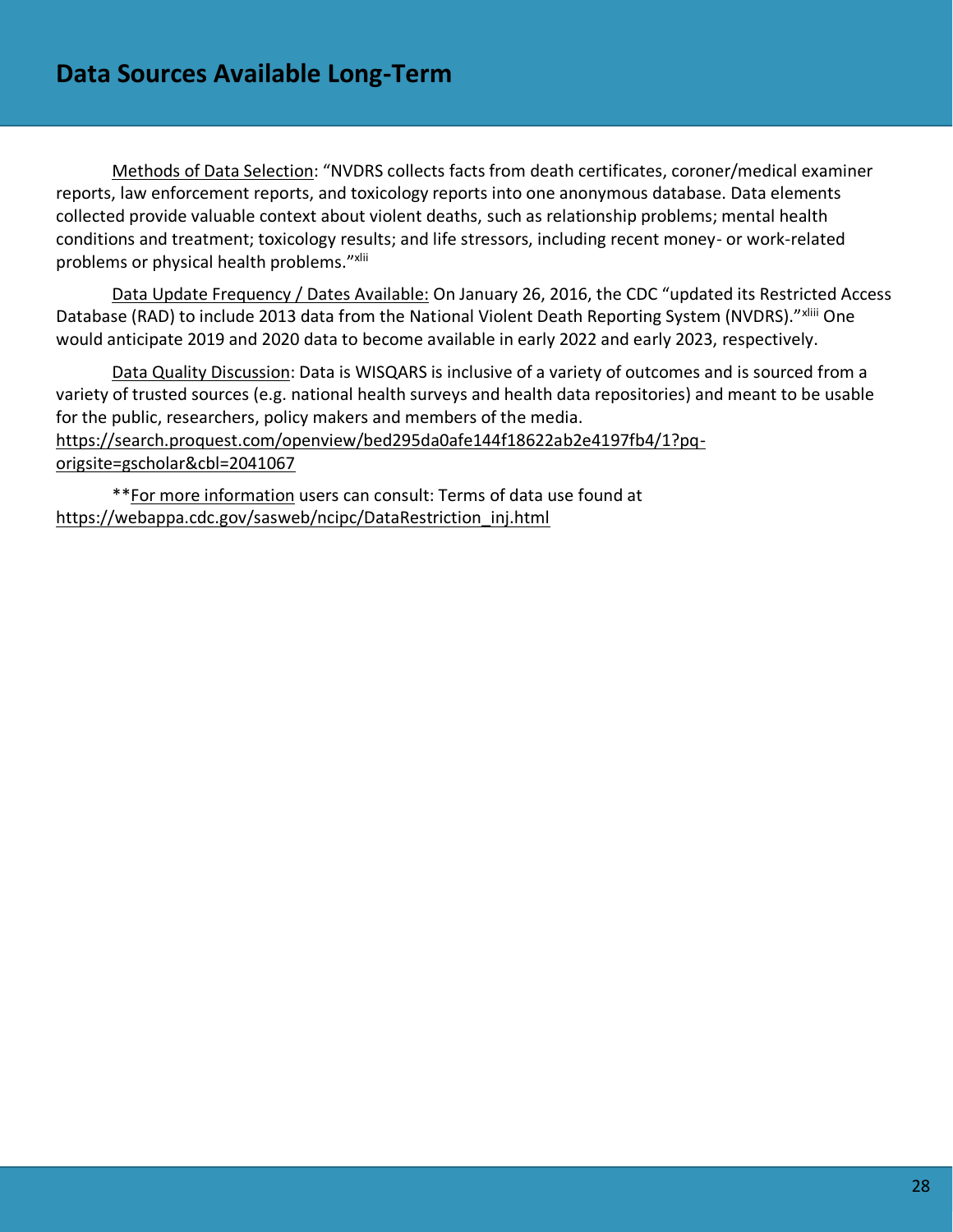### Existing Secondary Data Sources

### *National*

### Name: **WHO'S Global Health Estimates – Cause-Specific Mortalityxliv**

### Oversight Authority: World Health Organizationxlv

Population in database: The latest global, regional and country-level cause-specific mortality estimates for the year 2000, 2010, 2015 and 2016 are available for download below.

Variables Included:

- o Cause-of-death estimates (including uncertainty intervals)
- o Age
- o Sex
- o Year (*2000, 2010, 2015, 2016*)

Main violence/firearm variable:

o Cause-of-death estimates (including uncertainty intervals)

Other related variables:

- o Age
- o Sex
- o Year

Unit of Analysis available: (in terms of state-level, county-level or individual-level, etc.) Region-Level and Country-level

Variables Stratified by: (race, gender, age, income-level, education attainment, etc.)

- o Age
- o Sex

Accessibility: (in terms of cost, security, credentials, etc. required for access) Public

Methods of Data Selection: "Updated estimates of homicide deaths for WHO Member States were published by WHO for years 2000‐ 2012 in the Global status report on violence prevention 2014 (68), drawing on data from vital registration and criminal justice systems. These were projected forward to 2015 using recent trends in death registration data where available, or the trend for recent years to 2015 from the GBD2015." xlvi

Data Update Frequency / Dates Available: 2016 Global Health Estimates were made available in 2018. 2019 and 2020 Global Health Estimates could be expected in 2021 and 2022, respectively.

Data Quality Discussion: Methods for data collection and validation vary across included nations and included years. Details on these can be reviewed here

[https://www.who.int/healthinfo/global\\_burden\\_disease/GlobalDALY\\_method\\_2000\\_2016.pdf?ua=1](https://www.who.int/healthinfo/global_burden_disease/GlobalDALY_method_2000_2016.pdf?ua=1) .

\*\*For more information users can consult: *Global Health Estimates Technical Paper WHO/HIS/IER/GHE/2016.3. WHO methods and data sources for country‐level causes of death 2000‐2015. Department of Information, Evidence and Research. WHO, Geneva (January 2017)*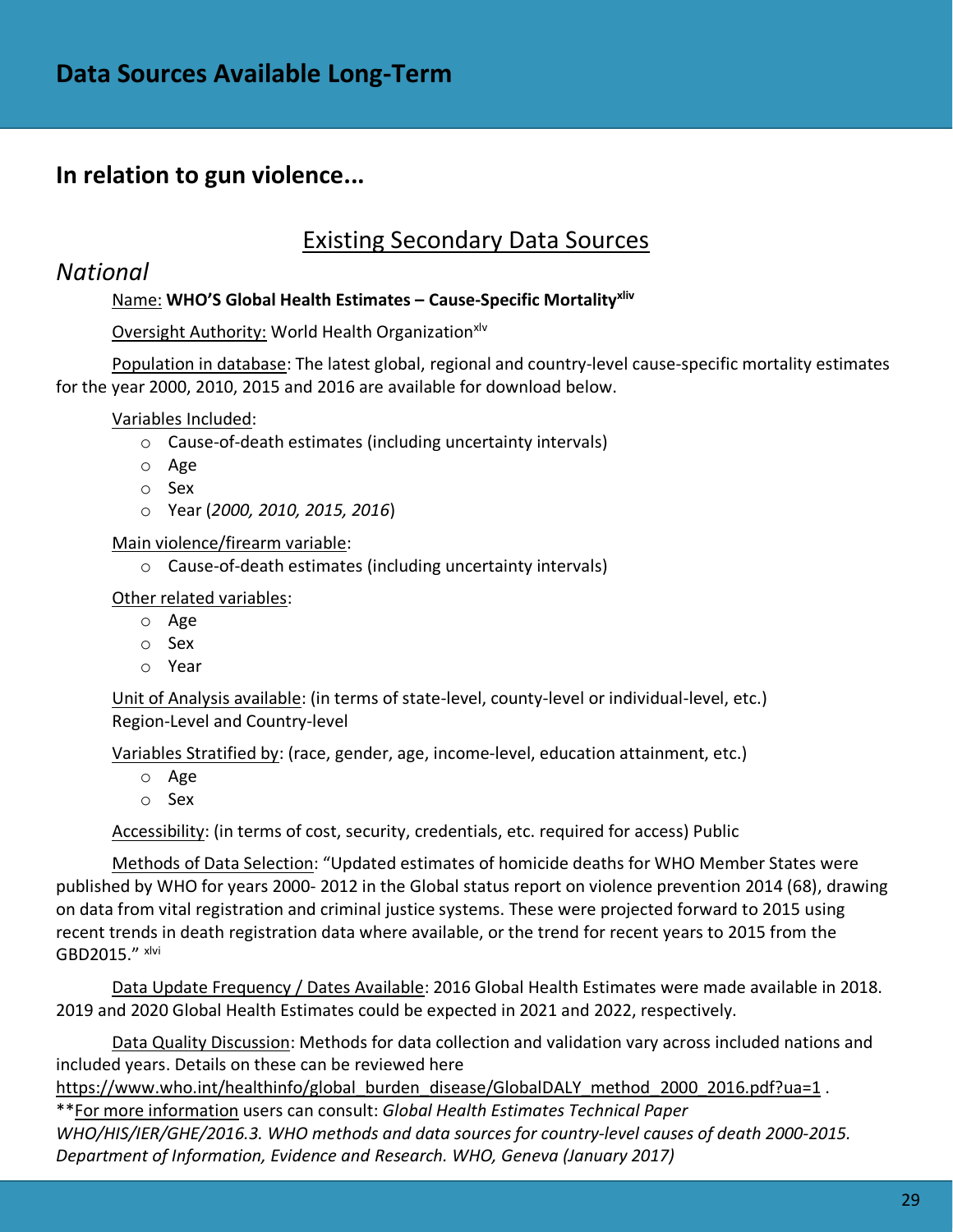# **In relation to intimate partner violence...**

# Existing Secondary Data Sources

### *National*

### Name: **National Crime Victimization Survey (NCVS)**

Oversight Authority: Bureau of Justice Statistics (BJS)

Population in database: Each year, data are obtained from a nationally representative sample of about 240,000 interviews on criminal victimization, involving 160,000 unique persons age 12 or older in about 95,000 households. Persons are interviewed on the frequency, characteristics, and consequences of criminal victimization in the United States.<sup>xlvii</sup> New households rotate into the sample on an ongoing basis to replace outgoing households that have been in the sample for the 3½-year period. The sample includes persons living in group quarters (e.g., dormitories, rooming houses, and religious group dwellings) and excludes persons living on military bases and in institutional settings (e.g., correctional or hospital facilities) and persons who are homeless. xlviii

Variables Included: Xlix

- o Crime occurrence location (City, Town, or Village)
- o Time of the occurrence
- o **Crime type (types 1 – 20 represent violent crimes, 31-59 are property crimes)**
- o **Severity of the crime**
- o **Injuries or losses associated with the crime**
- o **Medical expense incurred by the crime**
- o **Use of weapons**
- o Adjusted victimization weight to account for the number of occurrences in series crimes
- o Respondent age
- o Respondent sex
- o Respondent race
- o Respondent education attainment

Main violence/firearm variable:

- o Crime type
- o Crime severity
- o Use of weapons

#### Other related variables:

- o Injuries or losses associated with a reported crime
- o Medical expenses incurred by a reported crime

Unit of Analysis available: (in terms of state-level, county-level or individual-level, etc.)

- o Victimization incidents
- o Personal victimization
- o Household victimization

Variables Stratified by: (race, gender, age, income-level, education attainment, etc.)

o Age, Sex, Race and Hispanic origin, Marital status, Education level, and Income of the Victim respondent

- o Respondent employment
- o Respondent median family income
- o Respondent marital status
- o Respondent military history
- o Respondent experiences with the criminal justice system
- o Self-protective measures used by respondents
- o Number of offenders
- o Age of offender(s)
- o Race of offender(s)
- o Sex of offender(s)
- o Suspected substance use of offender(s)
- o Whether or not a crime was reported to police
- o Reasons for not reporting a crime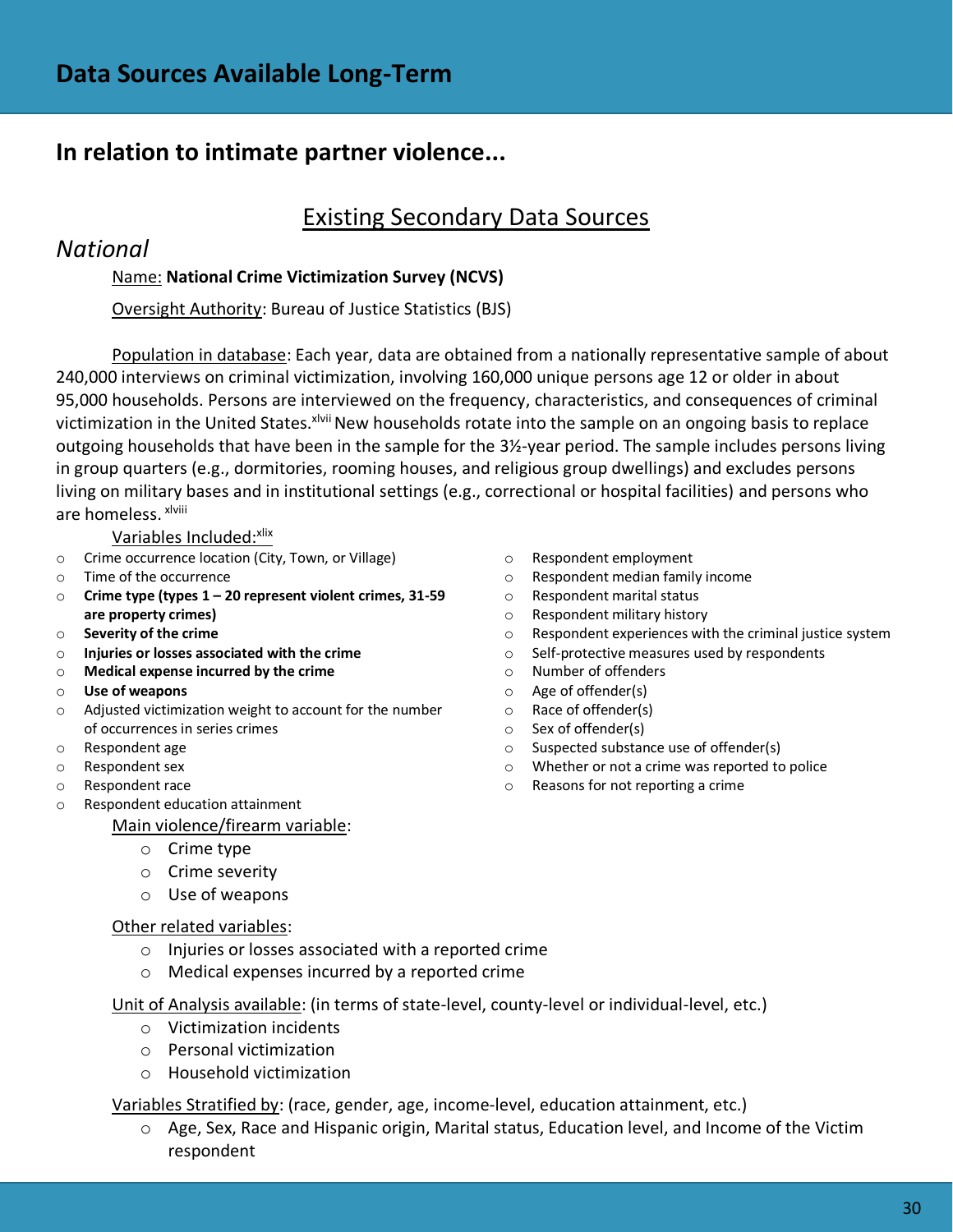Variables Stratified by: (race, gender, age, income-level, education attainment, etc.)

- o Age, Sex, Race and Hispanic origin, Marital status, Education level, and Income of the Victim respondent
- o Age, Race and Hispanic origin, Sex, and Victim-offender relationship of the Offender associated with each reported event

Accessibility: (in terms of cost, security, credentials, etc. required for access) Data is available for download at [https://www.bjs.gov/developer/ncvs/index.cfm.](https://www.bjs.gov/developer/ncvs/index.cfm) Personal Victimization and Household Victimization data sets are available for download for year series  $1993 - 2019$ , 2010 – 2019 and 2015 – 2019.

Methods of Data Selection: The NCVS collects information on nonfatal personal crimes (i.e., rape or sexual assault, robbery, aggravated and simple assault, and personal larceny) and household property crimes (i.e., burglary/trespassing, motor-vehicle theft, and other types of theft) both reported and not reported to police. Survey respondents provide information about themselves (e.g., age, sex, race and Hispanic origin, marital status, education level, and income) and whether they experienced a victimization. For each victimization incident, the NCVS collects information about the offender (e.g., age, race and Hispanic origin, sex, and victim-offender relationship), characteristics of the crime (e.g., time and place of occurrence, use of weapons, nature of injury, and economic consequences), whether the crime was reported to police, reasons the crime was or was not reported, and victim experiences with the criminal justice system.<sup>Ii</sup>

Data Update Frequency / Dates Available: (estimated time elapsed between the addition of new data) 2019 NCVS data was released in September of 2020.<sup>Iii</sup> One may accordingly expect 2020 data to be release in September of 2021.

Data Quality Discussion: The NCVS is the primary source of information on the amount of and types of crimes not reported to law enforcement and the characteristics victims of crime incidents. BJS derives the NCVS estimates from repeatedly interviewing a sample, thus estimates which is reflected in the standard error of the estimate. The NCVS collects information on crimes experienced by individuals and households during the 6 months preceding the interview, whether or not those crimes were reported to law enforcement.<sup>liii</sup> The nature of the verbal survey raises concerns for reporting bias if an offender resides in the same household as a victim respondent. Further household members can respond on behalf of each other, in the event a cohabitant was unaware of an instance of victimization of the individual they are responding for there is further risk for underreporting. A unique feature of the NCVS is that it collects both reported and unreported crimes and reasons the crime was or was not reported. Iiv

\*\*For more information users can consult the BJS' Data Collection Detail page for the NCVS [https://www.bjs.gov/index.cfm?ty=dcdetail&iid=245.](https://www.bjs.gov/index.cfm?ty=dcdetail&iid=245) lv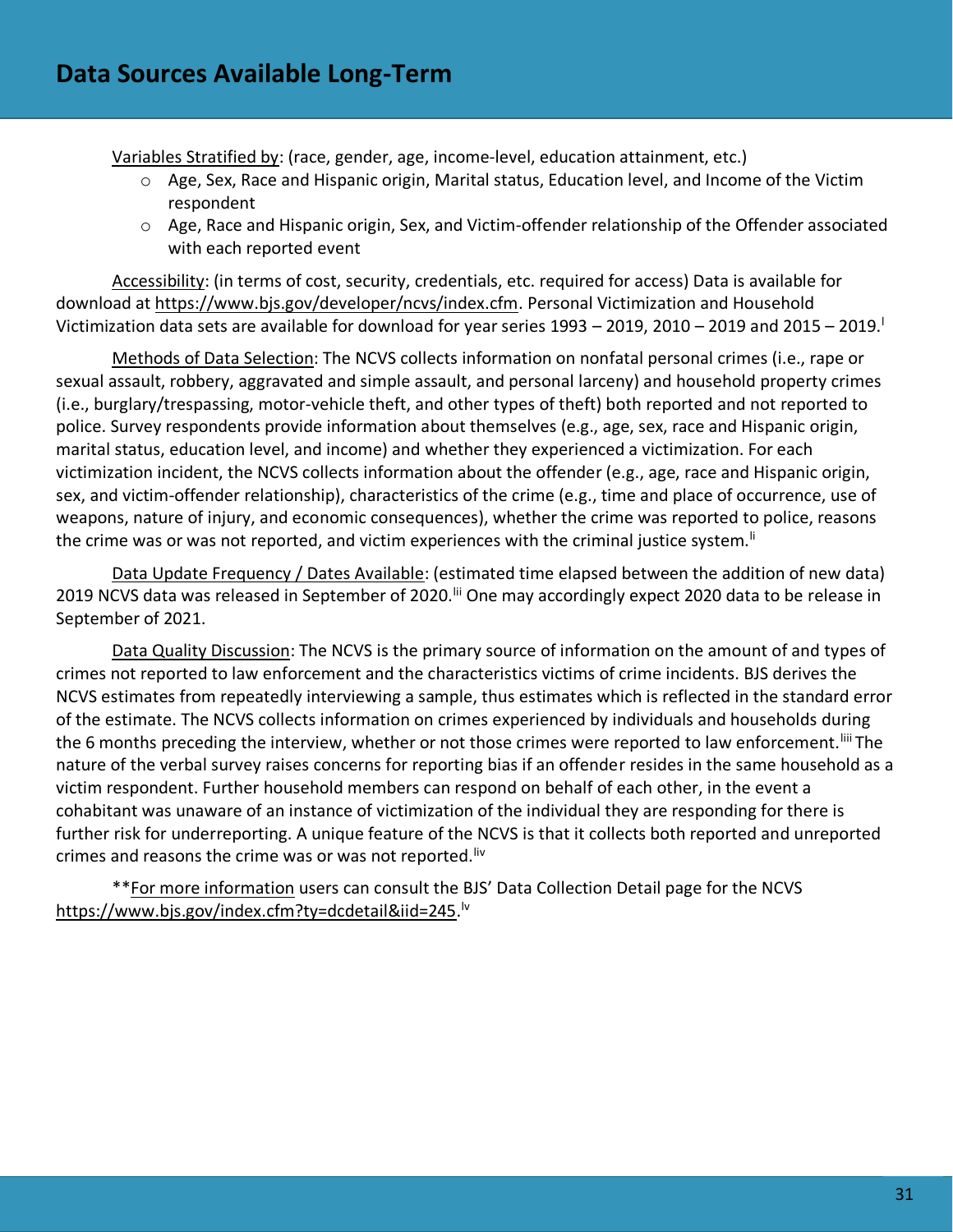## **In relation to intimate partner violence...**

# Existing Secondary Data Sources

### *National*

#### Name: **National Trauma Data Bank**

#### Oversight Authority: American College of Surgeons

Population in database: A representative sample of adult and pediatric patients receiving care at level I – V or undesignated trauma centers for injuries with a severity between 2-6 in AIS body regions 1-8. Patients with severe burns, with a pre-existing advanced directive to withhold life sustaining intervention, with select initial ED/Hospital vitals are excluded.<sup>Ivi</sup>

#### Variables included: Vvii

- o AIS 05 source code
- o Severity of the AIS 05 source code
- o AIS 98 destination code
- o Severity of the AIS 98 destination code
- o Description of the AIS 98 code
- $\circ$ Patient identifier
- AIS diagnosis value  $\circ$
- o AIS diagnosis severity
- o Version of AIS used to code the incident
- o ISS body region for the AIS diagnosis code
- ICD CM diagnosis code  $\circ$
- o ICD CM version
- o ICD CM diagnosis code value
- ICD CM diagnosis code  $\circ$
- description
- Unique ICD CM e-code  $\circ$
- Description of each ICD CM  $\circ$ e-code
- If the injury was caused  $\circ$ intentionally
- Mechanism of injury  $\circ$
- $\circ$ Trauma type
- ICD CM diagnosis code  $\circ$ version
- Number of minutes from the  $\circ$ ED/hospital arrival until the beginning of procedure
- Number of days from the  $\circ$ ED/hospital arrival until the beginning of procedure
- $\circ$ ICD CM procedure code value
- $\circ$ ICD CM procedure code version
- $\circ$ Patient sex
- $\circ$ Patient age in years
- o Patient race
- o Patient ethnicity
- o If the injury was work-related
- o Patient occupation
- o ICD10 Primary External **Cause Code**
- o ICD10 Place of Injury code o ICD10 Additional External
	- **Cause Code**
- o Protective Device(s) used
- o Airbag deployment
- o Report of Physical Abuse o Investigation of Physical Abuse
- o Caregiver at discharge
- o Transport Mode
- o Initial EMS Pulse Rate
- o Initial EMS Respiratory Rate
- o EMS Oxygen Saturation
- o EMS GCS Eye
- o EMS GCS Verbal
- o EMS GCS Motor
- o EMS GCS Total
- o Time to EMS Response
- o EMS Time spent at scene
- o Time from dispatch
- o Interfacility Transfer
- o Pre-Hospital Cardiac Arrest o Trauma Center Criteria: GCS  $\leq 13$
- o Trauma Center Criteria: SBP  $< 90$
- o Trauma Center Criteria: Respiratory Rate <10 or >29 or need for ventilatory support
- o Trauma Center Criteria: All penetrating injuries
- o Trauma Center Criteria: Chest wall instability or deformity
- o Trauma Center Criteria: 2 or more proximal long bone fractures
- o Trauma Center Criteria: Crushed, degloved, mangled or pulseless extremity
- o Trauma Center Criteria: Amputation proximal to the wrist or ankle
- o Trauma Center Criteria: Pelvic fracture
- o Trauma Center Criteria: Open or depressed skull fracture
- o Trauma Center Criteria: Paralysis
- o Vehicular, Pedestrian or Risk Injury variables
- o Time between ED/hospital arrival and discharge
- o Patient height
- o Patient weight
- o GCS Assessment Qualifier variables
- o Patient drug screen variables
- o Patient alcohol screen variables
- o ED/Hospital discharge disposition
- o Comorbid Condition variables
- o Total ICU Length of Stay
- o Hospital complication variables
- o Hospital Teaching Status
- o Hospital type
- o Bed size
- o ACS verification level
- o Pediatric verification level
- o State designation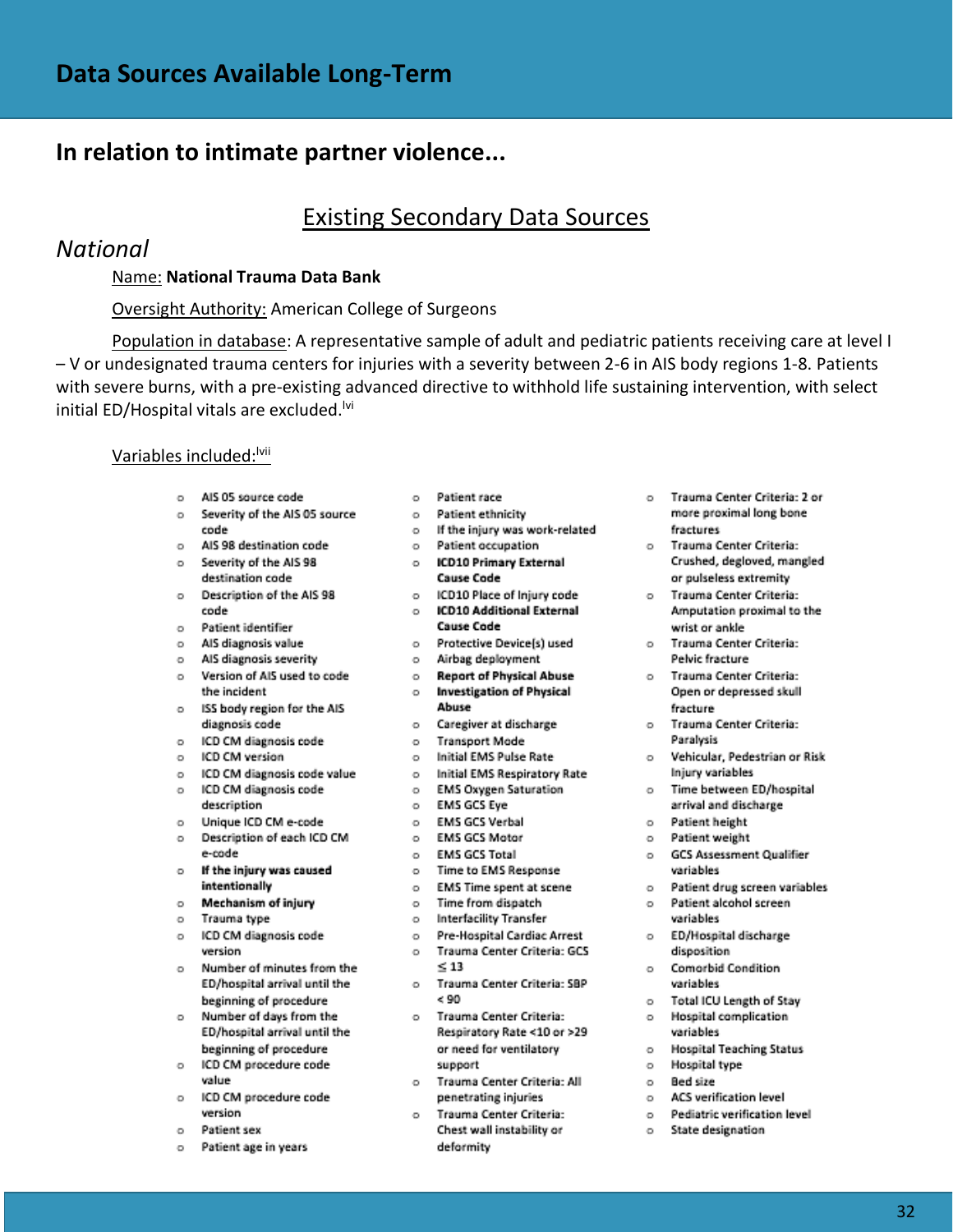Main violence/firearm variable:

- o If the injury was caused intentionally
- o Report of Physical Abuse
- o ICD10 Primary External Cause Code
- o ICD10 Additional External Cause Code

Other related variables:

- o Investigation of Physical Abuse
- o Mechanism of Injury (*firearm, etc.)*
- o Comorbid condition variables

Unit of Analysis available: (in terms of state-level, county-level or individual-level, etc.)

o Individual level

Variables Stratified by: (race, gender, age, income-level, education attainment, etc.)

- o Patient sex
- o Patient age
- o Patient race

o

o

- o Patient ethnicity
- o Patient's primary payer

Accessibility: (in terms of cost, security, credentials, etc. required for access) All potential recipients of the dataset must complete an application (available here: [https://www.facs.org/quality-](https://www.facs.org/quality-programs/trauma/tqp/center-programs/ntdb/datasets)

[programs/trauma/tqp/center-programs/ntdb/datasets](https://www.facs.org/quality-programs/trauma/tqp/center-programs/ntdb/datasets) ) and a fee of \$500 per year requested is required. One can expect to have a response on a submitted application within 15 business days of completion. Vili

Methods of Data Selection: The U.S. trauma registry is assembles individual-level data contributed by trauma centers who voluntarily contribute during each specified year.

Data Update Frequency / Dates Available: The 2017 report was made available in March of 2020; it is likely the 2020 report would be made available in early 2023. lix

Data Quality Discussion: Data contained in this dataset is de-identified and are validated at the time of submission using the validation system and rules defined in the NTDS Data Dictionary.<sup>1x</sup>

\*\*For more information users can consult: See [https://www.facs.org/quality](https://www.facs.org/quality-programs/trauma/tqp/center-programs/ntdb)[programs/trauma/tqp/center-programs/ntdb,](https://www.facs.org/quality-programs/trauma/tqp/center-programs/ntdb) or for operational definitions used in the data set see [https://www.facs.org/quality-programs/trauma/tqp/center-programs/ntdb/ntds.](https://www.facs.org/quality-programs/trauma/tqp/center-programs/ntdb/ntds)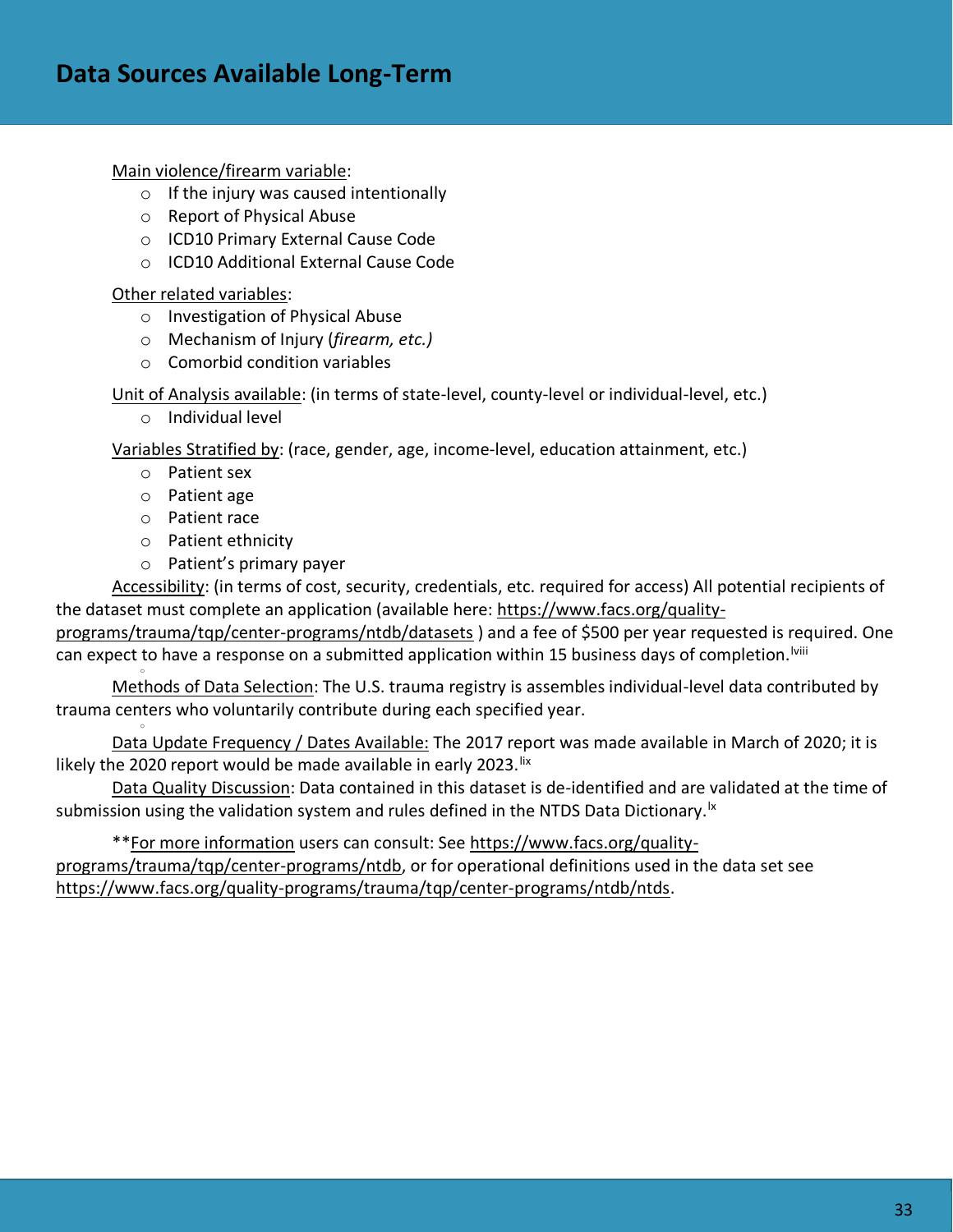# **In relation to intimate partner violence...**

## Existing Secondary Data Sources

### *National*

### Name: **HCUP National Emergency Department Sample of 2020**

### Oversight Authority: AHRQ

Population in database (e.g. hospitalizations, gun purchases, etc.): 20% stratified sample of all discharges from non-rehabilitation and non-long-term acute care hospitals

### <u>Variables Included</u>:<sup>!xi</sup>

- o ICD-10-CM/PCS diagnosis, procedure and external cause of morbidity (Oct. 2015 onward)
- o ICD-9-CM diagnosis, procedures and external cause of injury codes (Oct. 2015 onward)
- o Current Procedural Terminology, 4 th edition procedure codes on ED visits that do not result in an admission to the same hospital
- o Identification of injury-related ED visits and, for ICD-9-CM data only,

the mechanism, intent and severity of injury

- o Discharge status
- o Patient demographics characteristics (e.g., sex, age, urban-rural designation of residence, national quartile of median household income for patient's ZIP code)
- o Expected payment source (e.g., Medicare, Medicaid, private

insurance, self-pay, no charge, and other insurance types)

- o Total ED charges (for ED visits) and total hospital charges (for inpatient stays for ED visits that result in admission)
- o Hospital characteristics (e.g., region, trauma center indicator, urban-rural location, teaching status)

#### Main violence/firearm variable:

o Cause of injury per ICD codes

Other related variables (in list form):

o None

Unit of Analysis available: (in terms of state-level, county-level or individual-level, etc.)

o Individual level

Variables Stratified by: (race, gender, age, income-level, education attainment, etc.)

- o Age
- o Gender
- o Rural-urban residence status
- o Patient's ZIP code
- o Expected payment source
- o Hospital characteristics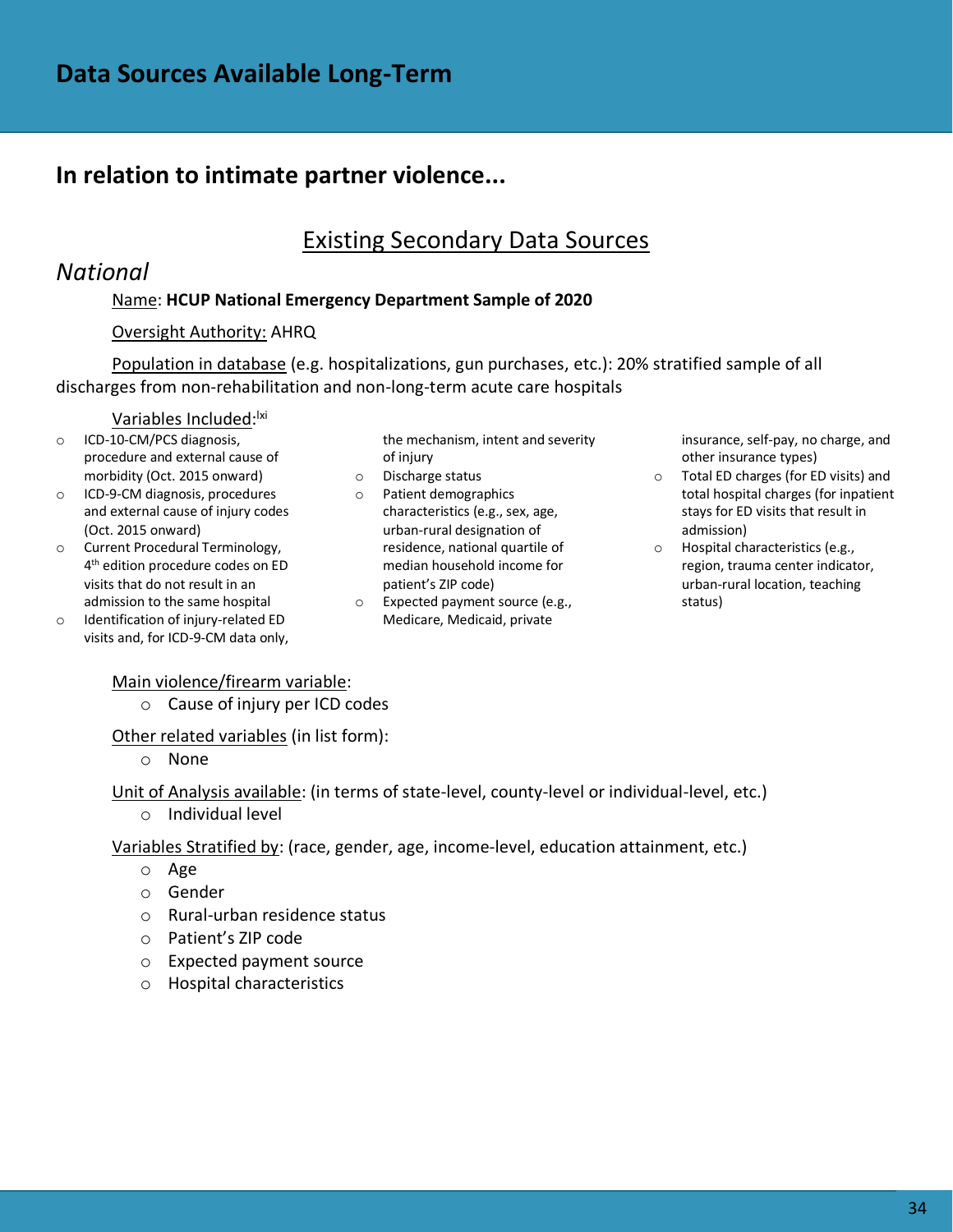Accessibility: (in terms of cost, security, credentials, etc. required for access) NEDS releases for data years 2006 through 2017 are available for purchase through the [HCUP Central Distributor.](https://www.hcup-us.ahrq.gov/tech_assist/centdist.jsp) All HCUP data users, including data purchasers and collaborators, must complete the online [HCUP Data Use Agreement](https://www.hcup-us.ahrq.gov/tech_assist/dua.jsp)  [Training Tool,](https://www.hcup-us.ahrq.gov/tech_assist/dua.jsp) and must read and sign the Data Use Agreement for Nationwide Databases [\(PDF](https://www.hcup-us.ahrq.gov/team/NationwideDUA.pdf) file, 85 KB; [HTML\)](https://www.hcup-us.ahrq.gov/team/NationwideDUA.jsp). Questions regarding purchasing databases can be directed to the HCUP Central Distributor: email: [HCUPDistributor@AHRQ.gov,](mailto:HCUPDistributor@AHRQ.gov) phone: (866) 556-4287 (toll free), fax: (866) 792-5313 (toll free). The NEDS data set is extremely large. The data are distributed as comma-separated value (CSV) files delivered via secure digital download from the Online HCUP Central Distributor. The files are compressed and encrypted with SecureZIP® from PKWARE.

To load and analyze the NEDS data on a computer, users will need the following:

- The password provided by the HCUP Central Distributor
- A hard drive with 50 to 100 (GB) of space available
- A third-party zip utility such as ZIP Reader, Secure ZIP®, WinZip®, or Stuffit Expander®
- SAS®, SPSS®, Stata® or similar analysis software

The data set includes weights for producing national and regional estimates. NEDS documentation and tools, including programs for loading the CSV file into SAS, SPSS, or Stata, are also available on the [NEDS Database](https://www.hcup-us.ahrq.gov/db/nation/neds/nedsdbdocumentation.jsp)  [Documentation](https://www.hcup-us.ahrq.gov/db/nation/neds/nedsdbdocumentation.jsp) page.

Please note the following based on the software you plan to use:

- In total, the CSV version of the NEDS is 12 gigabytes (GB).
- The NEDS files loaded into SAS are about 10 GB. Most SAS data steps will require twice the storage of the file, so that the input and output files can coexist. The largest use of space typically occurs during a sort, which requires workspace approximately three times the size of the file. Thus, the NEDS files would require approximately 30 GB of available workspace to perform a sort.
- The NEDS files loaded into SPSS are about 27 GB.
- Because Stata loads the entire file into memory, it may not be possible to load every data element in the NEDS Core file into Stata. Stata users will need to maximize memory and use the " skip" option to select a subset of variables. More details are provided in the [Stata load programs.](https://www.hcup-us.ahrq.gov/db/nation/neds/nedsstataloadprog.jsp)

With a file this size and without careful planning, space could easily become a problem in a multi-step program with the NEDS. It is not unusual to have several versions of a file marking different steps while preparing it for analysis and more versions for the actual analyses; therefore, users should be aware that the amount of space required can escalate rapidly.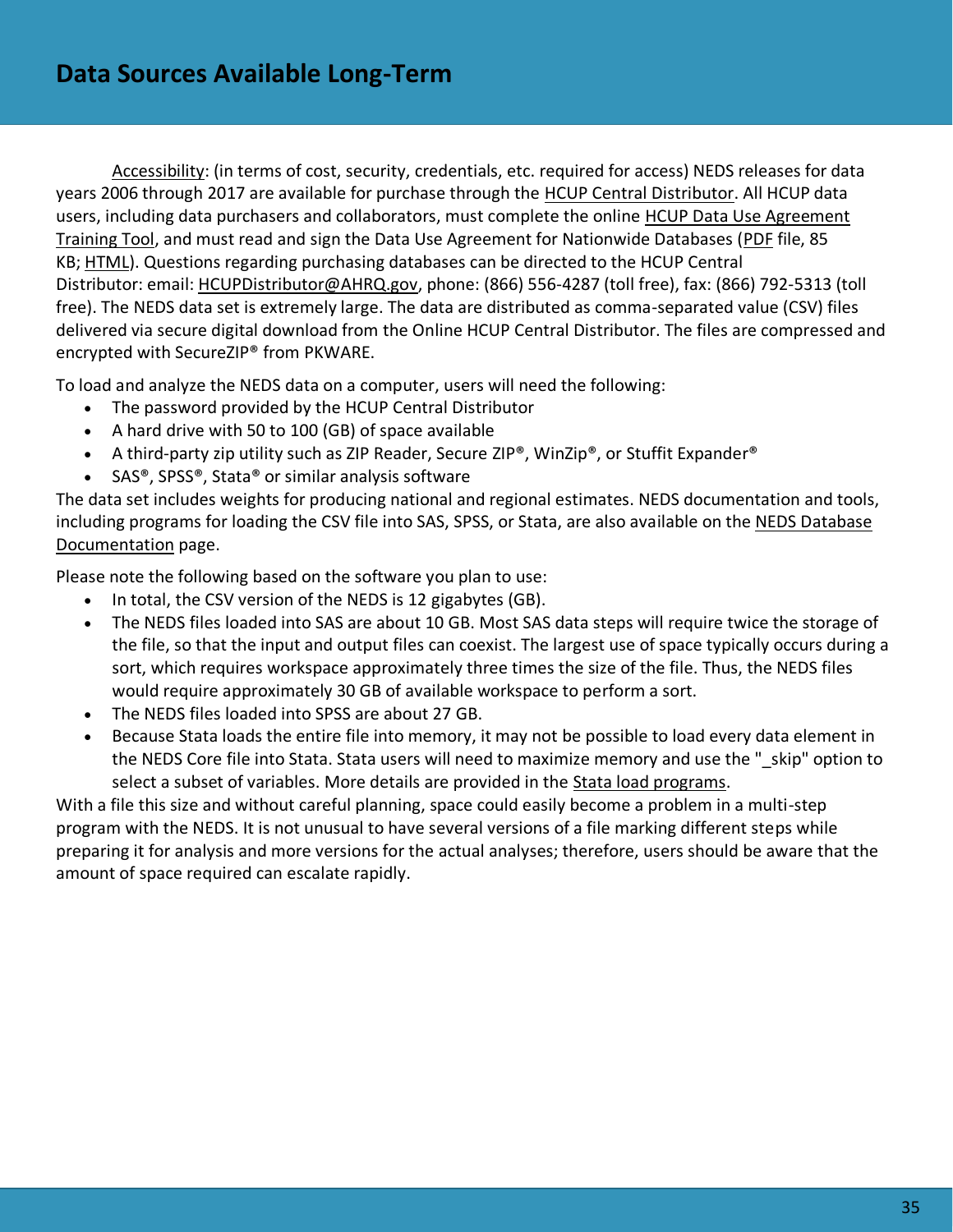Methods of Data Selection: (narrative description) Discharge data for Emergency Department (ED visits from 984 hospitals located in 36 States and the District of Columbia (approximating a 20% stratified sample of U.S. hospital owned EDs). Demographic data such as hospital and patient characteristics, geographic area, and the nature of ED visits (e.g., common reasons for ED visits, including injuries) are included. Charge information for 87% of ED visits, regardless of the expected payer. Adult and pediatric trauma centers as well children's hospitals with trauma centers are among facilities that contribute data. <sup>Ixii</sup>

Data Update Frequency / Dates Available: (estimated time elapsed between the addition of new data) Data from 2017 is currently available. Data from 2019 and 2020 can be anticipated in 2022 and 2023, respectively.

Data Quality Discussion: NEDS data are available from 2006 through 2017, which allows researchers to analyze trends over time. A large sample size, which provides sufficient data for analysis across hospital types and the study of relatively uncommon disorders and procedures.

\*\*For more information users can consult: Nationwide Emergency Department Overview page at <https://www.hcup-us.ahrq.gov/nedsoverview.jsp> .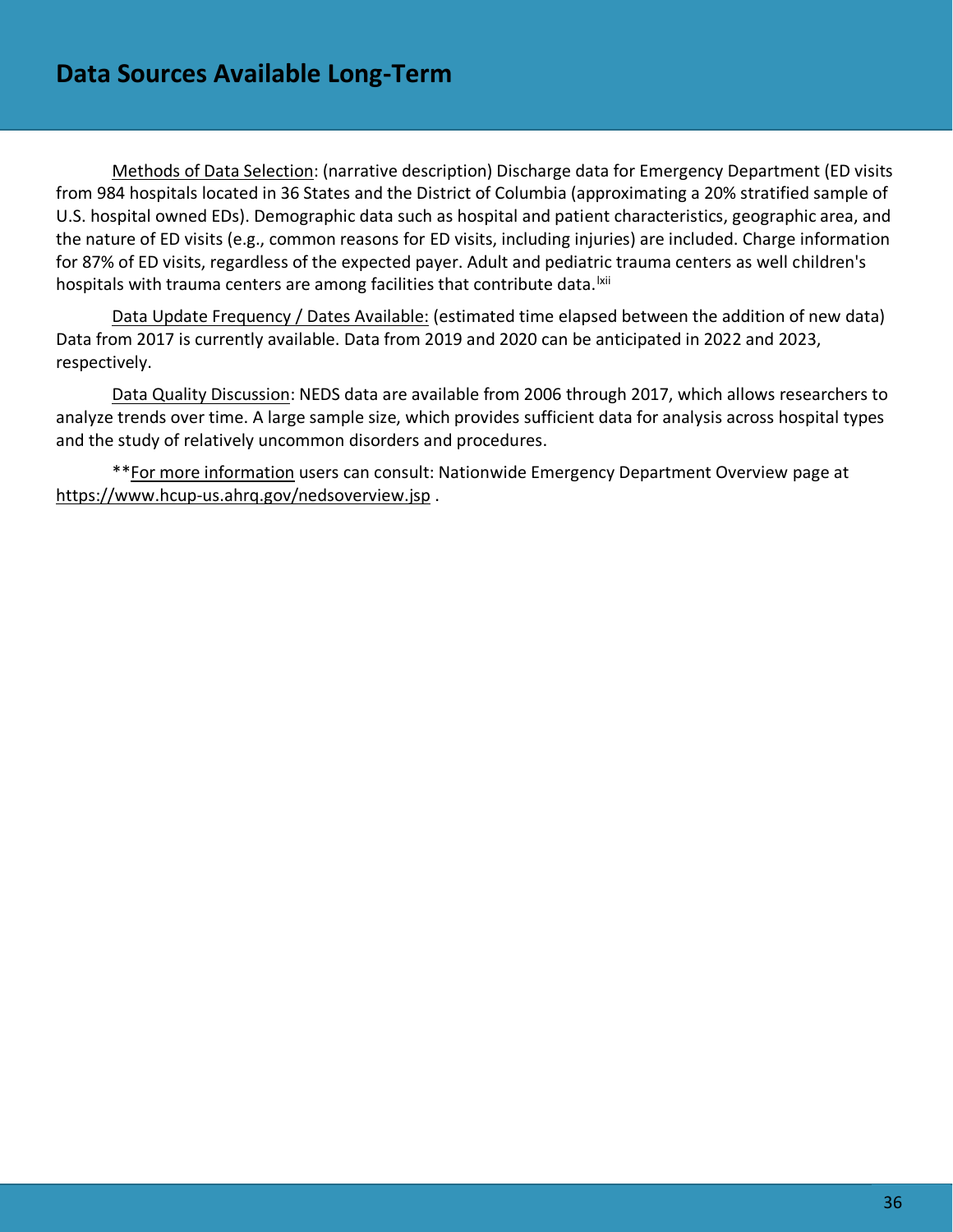# **In relation to intimate partner violence...**

### Existing Secondary Data Sources

### *National*

### Name: **HCUP Nationwide Inpatient Sample of 2020**

#### Oversight Authority: AHRQ

Population in database (e.g. hospitalizations, gun purchases, etc.): 20% stratified sample of all discharges from non-rehabilitation and non-long-term acute care hospitals

#### <u>Variables Included</u>:<sup>Ixiii</sup>

- o ICD-10-CM/PCS diagnosis, procedure and external cause of morbidity (Oct. 2015 onward)
- o ICD-9-CM diagnosis, procedures and external cause of injury codes (Oct. 2015 onward)
- o Identification of injury-related inpatient stays and, for ICD-9-CM

#### Main violence/firearm variable:

o Cause of injury per ICD codes

Other related variables (in list form):

o None

Unit of Analysis available: (in terms of state-level, county-level or individual-level, etc.)

o Individual level

Variables Stratified by: (race, gender, age, income-level, education attainment, etc.)

- o Age
- o Gender
- o Rural-urban residence status
- o Patient's ZIP code
- o Expected payment source
- o Hospital characteristics

data only, the mechanism, intent and severity of injury

- o Discharge status
- o Patient demographics characteristics (e.g., sex, age, urban-rural designation of residence, national quartile of median household income for patient's ZIP code)
- o Expected payment source (e.g., Medicare, Medicaid, private insurance, self-pay, no charge, and other insurance types)
- o Total hospital charges
- o Hospital characteristics (e.g., region, trauma center indicator, urban-rural location, teaching status)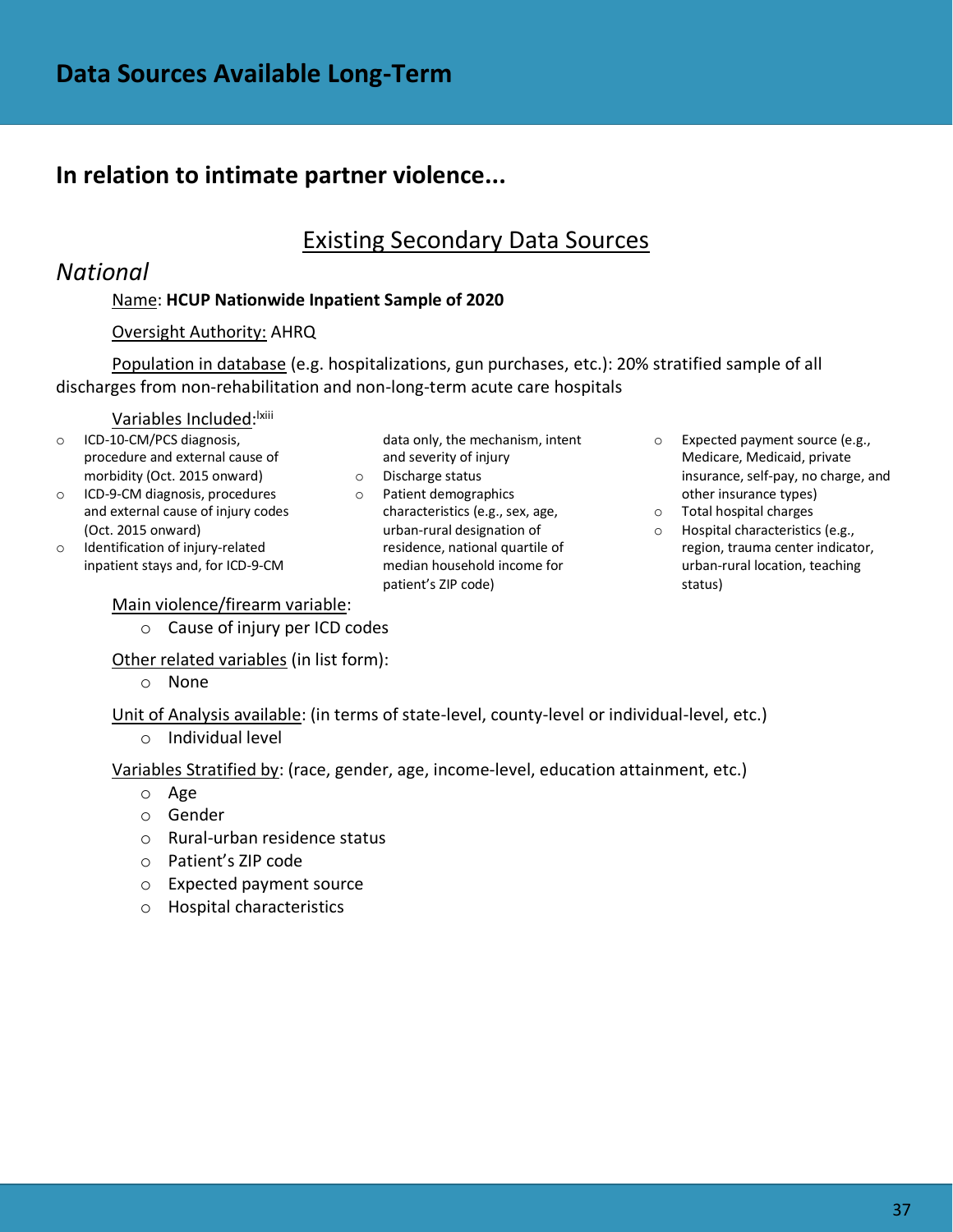Accessibility: (in terms of cost, security, credentials, etc. required for access) NIS releases for data years 1988 through 2017 are available for purchase online through the [Online HCUP Central Distributor.](https://www.hcup-us.ahrq.gov/tech_assist/centdist.jsp) All HCUP data users, including data purchasers and collaborators, must complete the online [HCUP Data Use Agreement](https://www.hcup-us.ahrq.gov/tech_assist/dua.jsp)  [Training Tool,](https://www.hcup-us.ahrq.gov/tech_assist/dua.jsp) and must read and sign the Data Use Agreement for Nationwide Databases [\(PDF](https://www.hcup-us.ahrq.gov/team/NationwideDUA.pdf) file, 85 KB; [HTML\)](https://www.hcup-us.ahrq.gov/team/NationwideDUA.jsp). Questions about purchasing databases can be directed to the HCUP Central Distributor (email: [HCUPDistributor@AHRQ.gov,](mailto:HCUPDistributor@AHRQ.gov) telephone: (866) 556-4287 (toll free), fax: (866) 792-5313 (toll free)). The NIS data set is extremely large. The data are distributed as comma-separated value (CSV) files delivered via secure digital download from the Online HCUP Central Distributor. The files are compressed and encrypted with SecureZIP® from PKWARE.

To load and analyze the NIS data on a computer, users will need the following:

- The password provided by the HCUP Central Distributor
- A hard drive with 50 to 100 (GB) of space available
- A third-party zip utility such as ZIP Reader, Secure ZIP®, WinZip®, or Stuffit Expander®
- SAS®, SPSS®, Stata® or similar analysis software

The data set includes weights for producing national and regional estimates. NIS documentation and tools, including programs for loading the CSV file into SAS, SPSS, or Stata, are also available on the [NIS Database](https://www.hcup-us.ahrq.gov/db/nation/nis/nisdbdocumentation.jsp)  [Documentation](https://www.hcup-us.ahrq.gov/db/nation/nis/nisdbdocumentation.jsp) page.

Please note the following based on the software you plan to use:

- In total, the CSV version of the NIS is 12 gigabytes (GB).
- The NIS files loaded into SAS are about 10 GB. Most SAS data steps will require twice the storage of the file, so that the input and output files can coexist. The largest use of space typically occurs during a sort, which requires workspace approximately three times the size of the file. Thus, the NIS files would require approximately 30 GB of available workspace to perform a sort.
- The NIS files loaded into SPSS are about 27 GB.
- Because Stata loads the entire file into memory, it may not be possible to load every data element in the NIS Core file into Stata. Stata users will need to maximize memory and use the " skip" option to select a subset of variables. More details are provided in the [Stata load programs.](https://www.hcup-us.ahrq.gov/db/nation/neds/nedsstataloadprog.jsp)

With a file this size and without careful planning, space could easily become a problem in a multi-step program with the NIS. It is not unusual to have several versions of a file marking different steps while preparing it for analysis and more versions for the actual analyses; therefore, users should be aware that the amount of space required can escalate rapidly.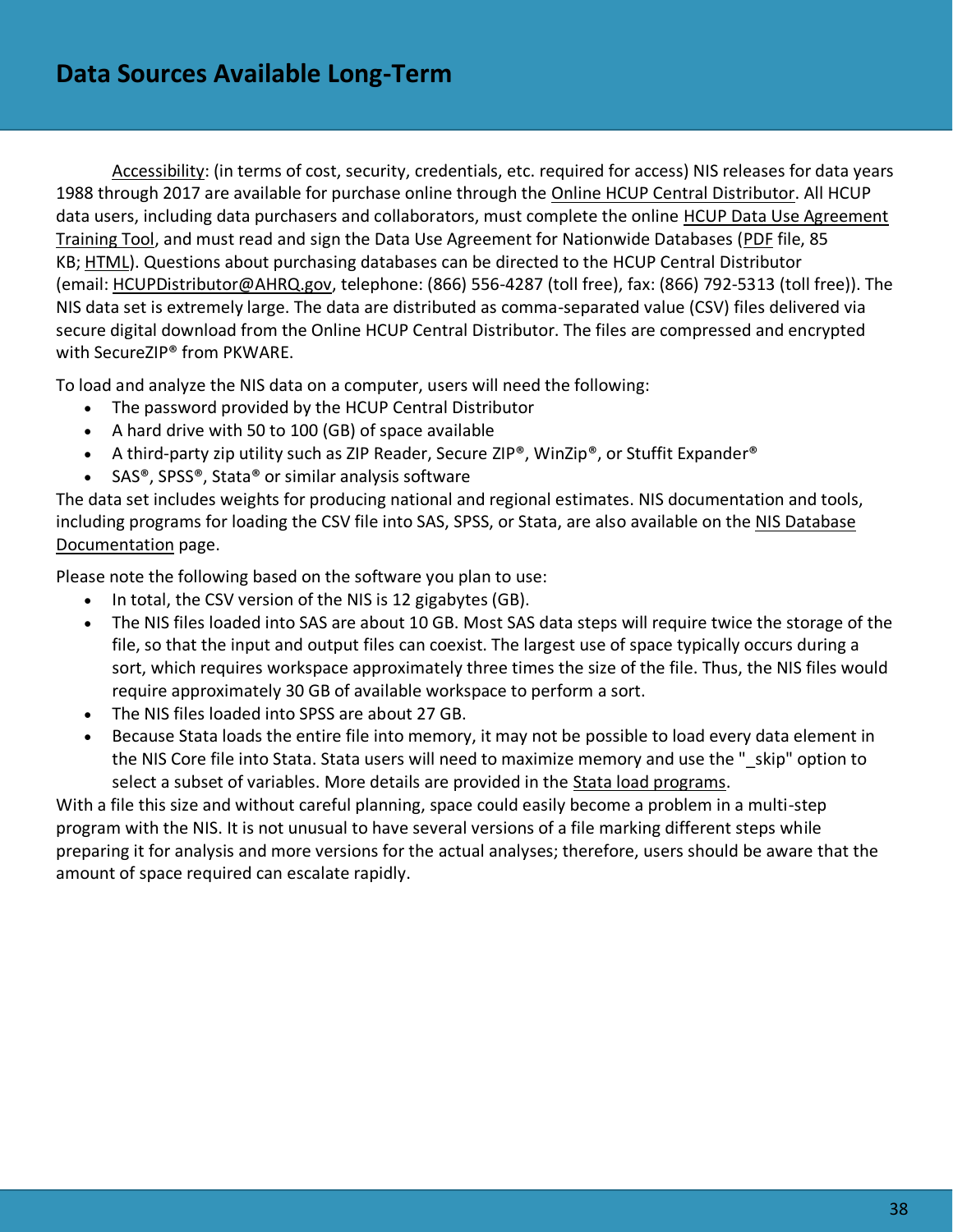Methods of Data Selection: (narrative description) Discharge data for inpatient visits from 984 hospitals located in 36 States and the District of Columbia (approximating a 20% stratified sample of nonrehabilitative and non-long-term acute care hospitals). Demographic data such as hospital and patient characteristics, geographic area, and the nature of stay. Charge information for 87% of visits, regardless of the expected payer. Adult and pediatric trauma centers as well children's hospitals with trauma centers are among facilities that contribute data. <sup>Ixiv</sup>

Data Update Frequency / Dates Available: (estimated time elapsed between the addition of new data) Data from 2018 is currently available. Data from 2019 and 2020 can be anticipated in 2021 and 2022, respectively.

Data Quality Discussion: NIS data are available from 1988 through 2018, which allows researchers to analyze trends over time. A large sample size, which provides sufficient data for analysis across hospital types and the study of relatively uncommon disorders and procedures.

\*\*For more information users can consult: Nationwide Inpatient Sample Overview page at <https://www.hcup-us.ahrq.gov/nisoverview.jsp>.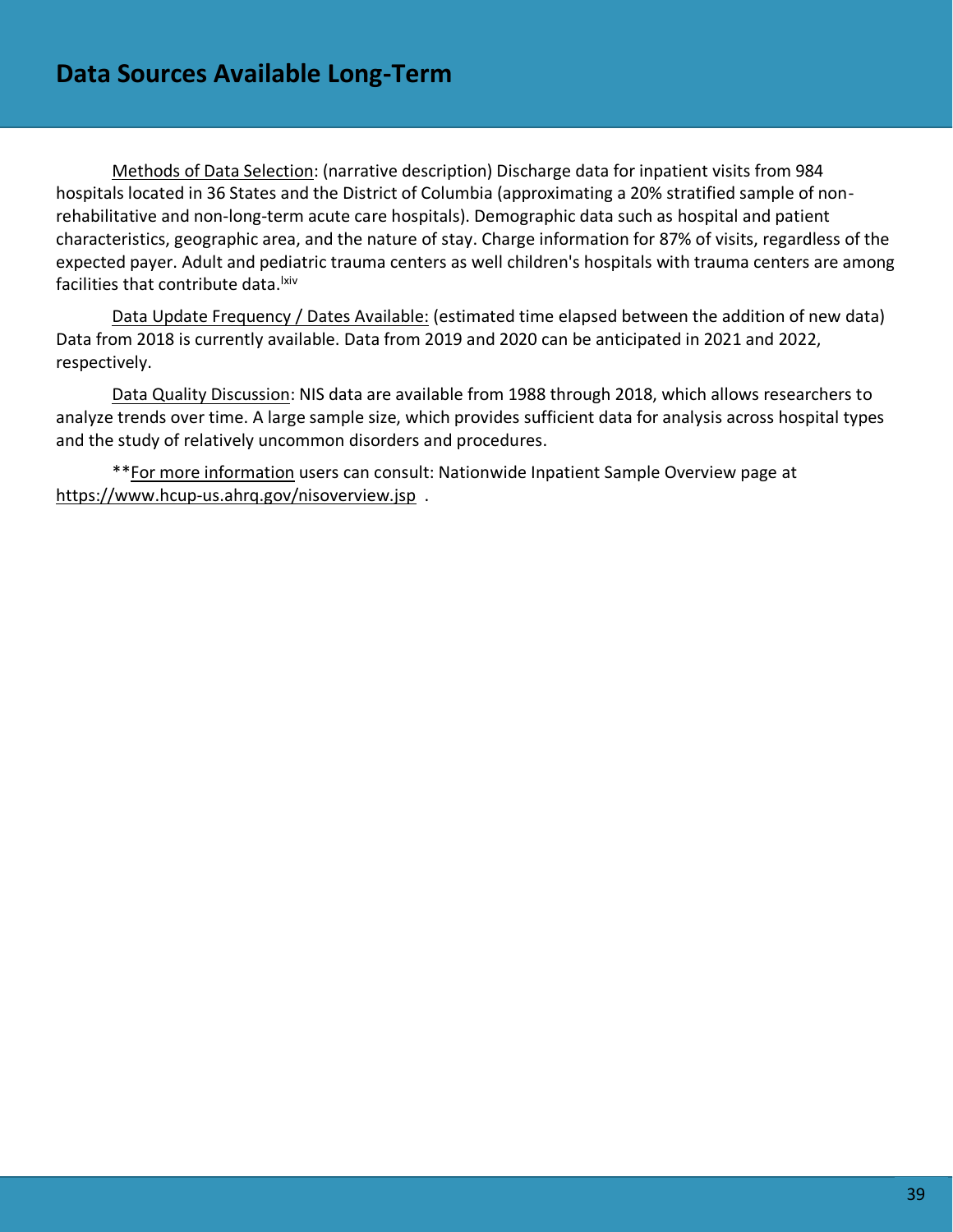# **In relation to intimate partner violence...**

### Existing Secondary Data Sources

### *National*

### Name: **WISQARS – Fatal Injury Reportslxv**

### Oversight Authority: Centers for Disease Control and Prevention<sup>lxvi</sup>

Population in database: Individuals whose deaths were reported as caused by specific, injury-related ICD-10 codes.

### Variables Included:

- o Intent or Manner of Injury
- o Cause or Mechanism of Injury
- o Census Region or State
- o Report Years to Include (1999 2018)
- o Race
- o Sex
- o Age
- o Ethnicity
- o Metro / Non-Metro Indication
- o ICD-10 Codes Included

#### Main violence/firearm variable:

- o Intent or Manner of Injury (*Violence-related*)
- o Cause or Mechanism of Injury *(Firearm*)

#### Other related variables: None

Unit of Analysis available: (in terms of state-level, county-level or individual-level, etc.) State-Level

Variables Stratified by: (race, gender, age, income-level, education attainment, etc.)

- o Age or Age group
- o Race
- o Sex
- o Year of Report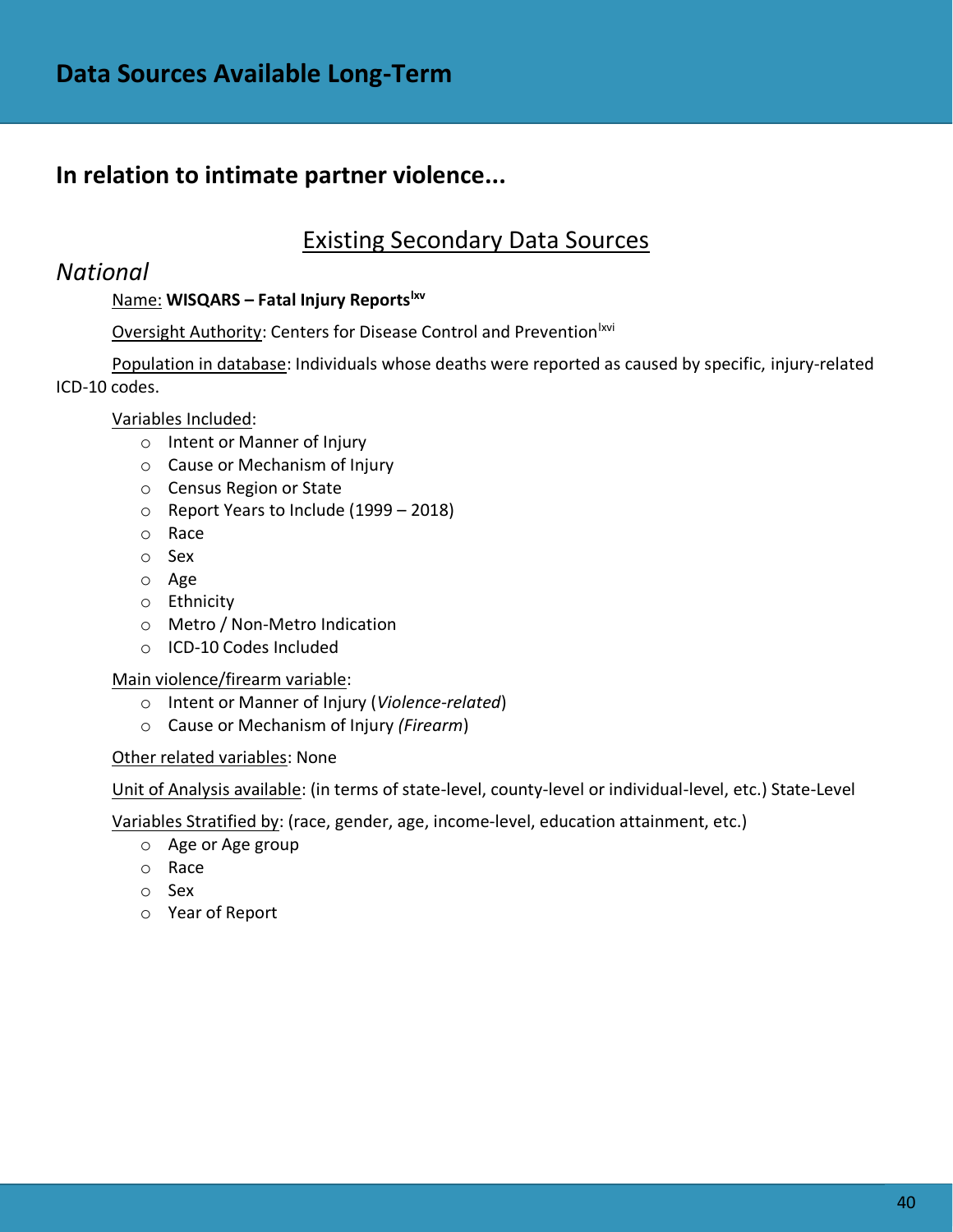Accessibility: (in terms of cost, security, credentials, etc. required for access) "The National Center for Health Statistics (NCHS) in an agreement with the National Association of Public Health Statistics and Information Systems (NAPHSIS) has implemented a new, more restrictive rule for reporting state- and countylevel death data for years 2008 and later from NVSS in order to avoid inadvertent disclosure of a decedent's identity. Therefore, the Statistics, Programming and Economics Branch, Division of Analysis, Research, and Practice Integration, NCIPC has modified WISQARS to accommodate the new data suppression rule, i.e., no figure, including totals, should be less than 10 in tabulations for sub-national geographic areas, regardless of the number of years combined with the 2008 and later data. Tabulations, charts, and maps produced by WISQARS using only NVSS death data for years prior to 2008 are not affected by this new rule. Therefore, queries of state-level data for years 1999 through 2007 will remain unrestricted; queries of state-level data that include 2008 or later are restricted. As a WISQARS user, please read the following data use restrictions and click "I Agree." You will then be given access to this WISQARS module."<sup>Ixvii</sup>

Methods of Data Selection: "WISQARS can be used to query death data for the years 1999 - 2018, of which the underlying cause of death is specified using ICD-10 codes."<sup>Ixviii</sup>

Data Update Frequency / Dates Available: "NCHS collects, compiles, verifies and prepares these data for release to the public. The process takes approximately 18 months after the end of a given year."<sup>Ixix</sup> This in mind, the 2019 and 2020 Fatal Injury Reports are expected to become available in the late summer of 2020 and 2021, respectively.

Data Quality Discussion: Data is WISQARS is inclusive of a variety of outcomes and is sourced from a variety of trusted sources (e.g. national health surveys and health data repositories) and meant to be usable for the public, researchers, policy makers and members of the media. [https://search.proquest.com/openview/bed295da0afe144f18622ab2e4197fb4/1?pq](https://search.proquest.com/openview/bed295da0afe144f18622ab2e4197fb4/1?pq-origsite=gscholar&cbl=2041067)[origsite=gscholar&cbl=2041067](https://search.proquest.com/openview/bed295da0afe144f18622ab2e4197fb4/1?pq-origsite=gscholar&cbl=2041067)

\*\*For more information users can consult: Terms of data use can be found at https://webappa.cdc.gov/sasweb/ncipc/DataRestriction inj.html. Purpose of, data sources used for, and procedures involved in processing WISQARS Fatal Injury Reports data are available at [https://www.cdc.gov/injury/wisqars/fatal\\_help/data\\_sources.html.](https://www.cdc.gov/injury/wisqars/fatal_help/data_sources.html)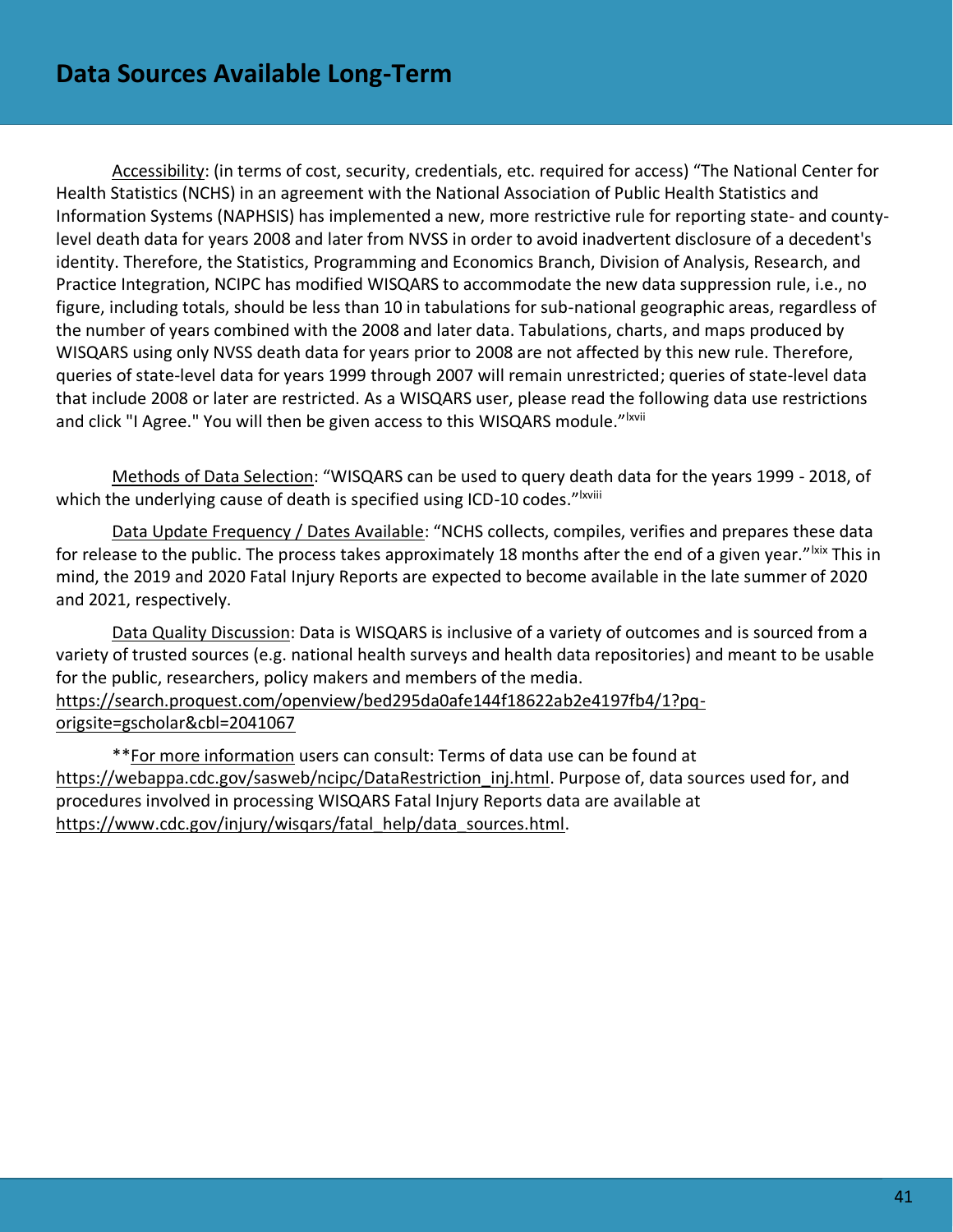# **In relation to intimate partner violence...**

# Existing Secondary Data Sources

### *National*

### Name: **WISQARS – National Violent Death Reporting Systemlxx**

Oversight Authority: Centers for Disease Control and Prevention<sup>lxxi</sup>

Population in database: Individuals whose deaths were reported as caused by specific, injury-related ICD-10 codes.

Variables Included:

- $\circ$  Over 600 unique variables are for de-identified, case-level microdata across multiple states
- $\circ$  narrative data from law enforcement that describe the events of each incident
- $\circ$  medical examiner or coroner reports that describe the events of each incident  ${}^{lxxii}$

### Main violence/firearm variable:

- o Intent or Manner of Injury (*Violence-related*)
- o Cause or Mechanism of Injury *(Firearm*)

Unit of Analysis available: (in terms of state-level, county-level or individual-level, etc.) Individual-Level

Variables Stratified by: (race, gender, age, income-level, education attainment, etc.)

- o Age or Age group
- o Race
- o Sex
- o Year of Report

Accessibility: (in terms of cost, security, credentials, etc. required for access) "Descriptive data can be accessed free of charge from [Web-Based Injury Statistics Query and Reporting System \(WISQARS\).](https://wisqars.cdc.gov:8443/nvdrs/nvdrsDisplay.jsp) The NVDRS [Restricted Access Database \(RAD\)](https://www.cdc.gov/violenceprevention/nvdrs/publications.html) is also available to researchers who meet specific criteria:"|xxiii

- o "Have a Ph.D., Dr. P.H., M.D., ScD, D.O., or other doctoral level degree
	- o Hold a research position or faculty appointment at his/her institution
	- $\circ$  Home institution must be a research organization, government agency, or institution of higher education. This includes research foundations or grant-making organizations.
	- $\circ$  Agree to comply with NVDRS RAD security, confidentiality, and data protection requirements, as outlined during the review process
	- o Local, county, and state government employees, regardless of degree or research position, are also eligible to apply for the NVDRS RAD.

Eligible investigators must prepare and submit a proposal. The ability of the principal investigator to conduct the proposed analyses and to comply with NVDRS RAD security, confidentiality, and data protection requirements are considered during the proposal package review process."<sup>Ixxiv</sup> Proposal information can be found at

[https://www.cdc.gov/violenceprevention/datasources/nvdrs/datapublications.html?CDC\\_AA\\_refVal=https%3](https://www.cdc.gov/violenceprevention/datasources/nvdrs/datapublications.html?CDC_AA_refVal=https%3A%2F%2Fwww.cdc.gov%2Fviolenceprevention%2Fnvdrs%2Fdatapublications.html) [A%2F%2Fwww.cdc.gov%2Fviolenceprevention%2Fnvdrs%2Fdatapublications.html](https://www.cdc.gov/violenceprevention/datasources/nvdrs/datapublications.html?CDC_AA_refVal=https%3A%2F%2Fwww.cdc.gov%2Fviolenceprevention%2Fnvdrs%2Fdatapublications.html) . Completed proposals may be submitted via email to [nvdrs-rad@cdc.gov.](mailto:nvdrs-rad@cdc.gov)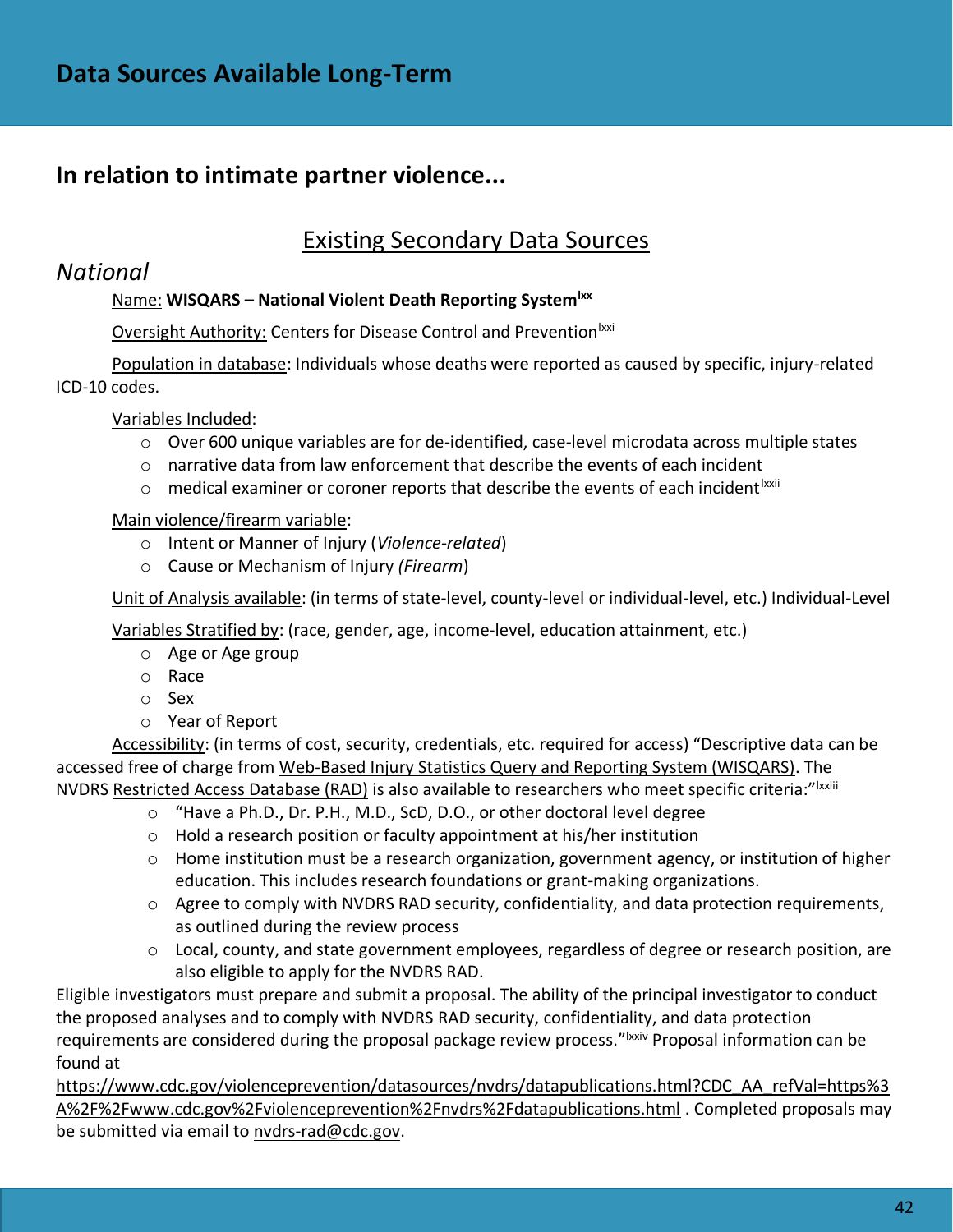Methods of Data Selection: "NVDRS collects facts from death certificates, coroner/medical examiner reports, law enforcement reports, and toxicology reports into one anonymous database. Data elements collected provide valuable context about violent deaths, such as relationship problems; mental health conditions and treatment; toxicology results; and life stressors, including recent money- or work-related problems or physical health problems."<sup>Ixxv</sup>

Data Update Frequency / Dates Available: On January 26, 2016, the CDC "updated its Restricted Access Database (RAD) to include 2013 data from the National Violent Death Reporting System (NVDRS)."<sup>Ixxvi</sup> One would anticipate 2019 and 2020 data to become available in early 2022 and early 2023, respectively.

Data Quality Discussion: Data is WISQARS is inclusive of a variety of outcomes and is sourced from a variety of trusted sources (e.g. national health surveys and health data repositories) and meant to be usable for the public, researchers, policy makers and members of the media. [https://search.proquest.com/openview/bed295da0afe144f18622ab2e4197fb4/1?pq](https://search.proquest.com/openview/bed295da0afe144f18622ab2e4197fb4/1?pq-origsite=gscholar&cbl=2041067)[origsite=gscholar&cbl=2041067](https://search.proquest.com/openview/bed295da0afe144f18622ab2e4197fb4/1?pq-origsite=gscholar&cbl=2041067)

\*\*For more information users can consult: Terms of data use found at [https://webappa.cdc.gov/sasweb/ncipc/DataRestriction\\_inj.html](https://webappa.cdc.gov/sasweb/ncipc/DataRestriction_inj.html)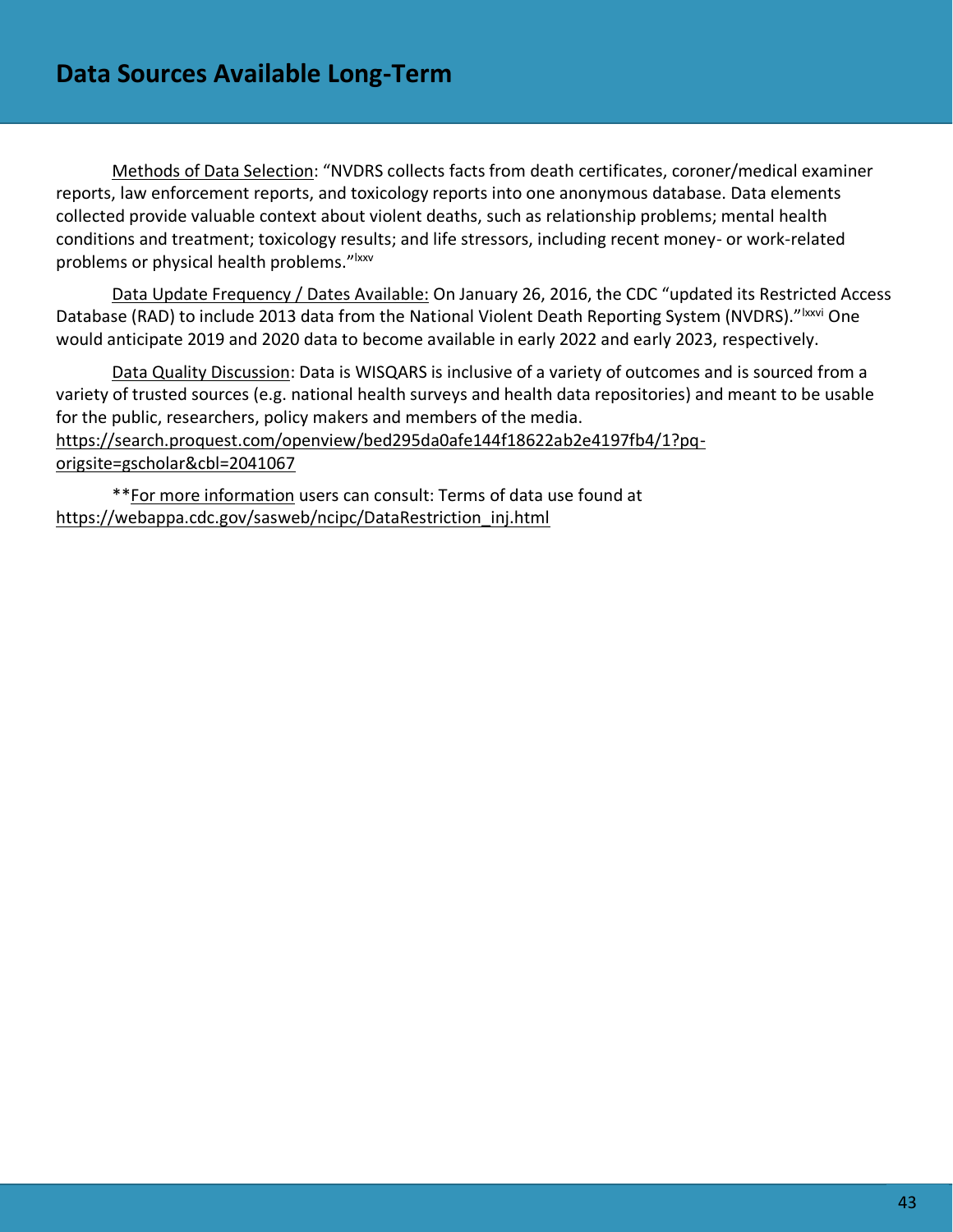# **In relation to intimate partner violence...**

# Existing Secondary Data Sources

# *State/Local*

### Name: **2006-2019 Annual DV Counts Census by State**

Oversight Authority: National Network to End Domestic Violence (NNEDV)

Population in database (e.g. hospitalizations, gun purchases, etc.): Adults and children seeking domestic violence services in the U.S. on a single day in mid-September of each year.

Variables Included:

- o **Number of adult and child victims of domestic violence given shelter services**
- o **Number of adult and child victims of domestic violence given nonresidential services** (counseling,
- legal advocacy, support groups, etc.) o **Number of unmet requests for**
- **shelter services**  o **Number of unmet requests for non-residential services**
- o **Number of Hotline Calls Answered**  o Number of Individuals that
- attended Prevention and Educational Trainings

Main violence/firearm variable:

- o Number of victims receiving services (shelter and non-residential)
- o Number of unmet requests for services (shelter and non-residential)
- o Number of hotline calls answered

Other related variables (in list form):

o None

Unit of Analysis available: (in terms of state-level, county-level or individual-level, etc.)

o State-level

Variables Stratified by: (race, gender, age, income-level, education attainment, etc.)

o None

Accessibility: (in terms of cost, security, credentials, etc. required for access) Public

Methods of Data Selection: Within each state on a select day in mid-September all identified domestic violence programs participate in a census of domestic violence services requested, delivered and hotline calls taken. These are reported as counts to NNEDV.

Dates Available / Data Update Frequency: (estimated time elapsed between the addition of new data) Census data for services requested, delivered and hotline calls answered on a select day in mid-September are made available the following March.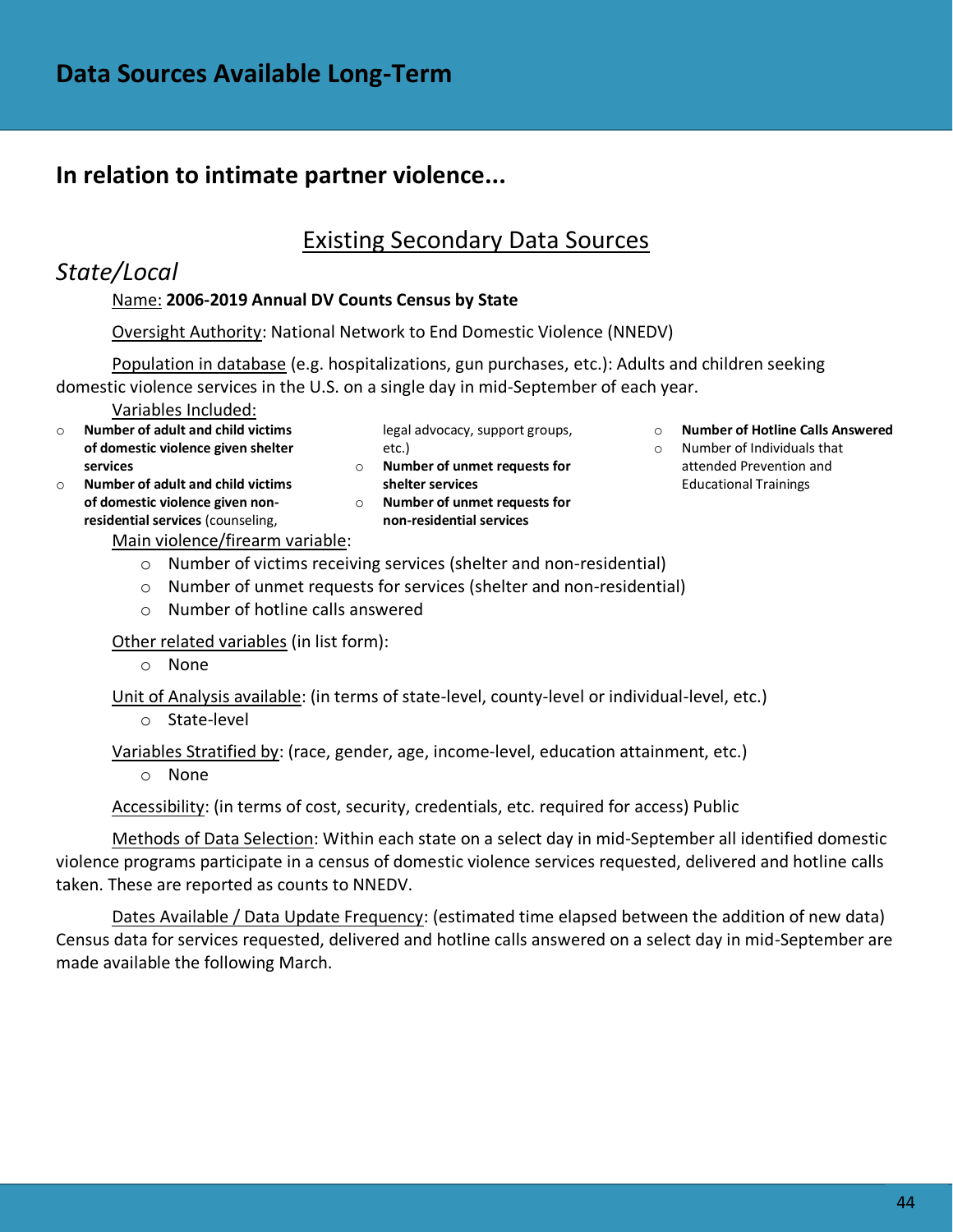Data Quality Discussion: Longitudinal analysis is possible across years, however, this dataset does not permit for analysis of variation within a year as counts included in the census represent only a single date each year. One must assume the date selected is representative of all other days for a defined state and year. Service counts are available for various types of services requested and received, however, a reason for service denial is not included within the counts so there is no way to understand what portion of the unmet requests are due to capacity restrictions, and what portion are due to other reasons. There is no inherent validation process.

\*\*For more information users can consult: Please see **[https://nnedv.org/resource](https://nnedv.org/resource-library/page/2/?order=DESC&search_key&cat_ct&cat_topic&cat_lang&cat_proj=dv-counts)[library/page/2/?order=DESC&search\\_key&cat\\_ct&cat\\_topic&cat\\_lang&cat\\_proj=dv-counts](https://nnedv.org/resource-library/page/2/?order=DESC&search_key&cat_ct&cat_topic&cat_lang&cat_proj=dv-counts)** for the full library of single day census service counts by state and year.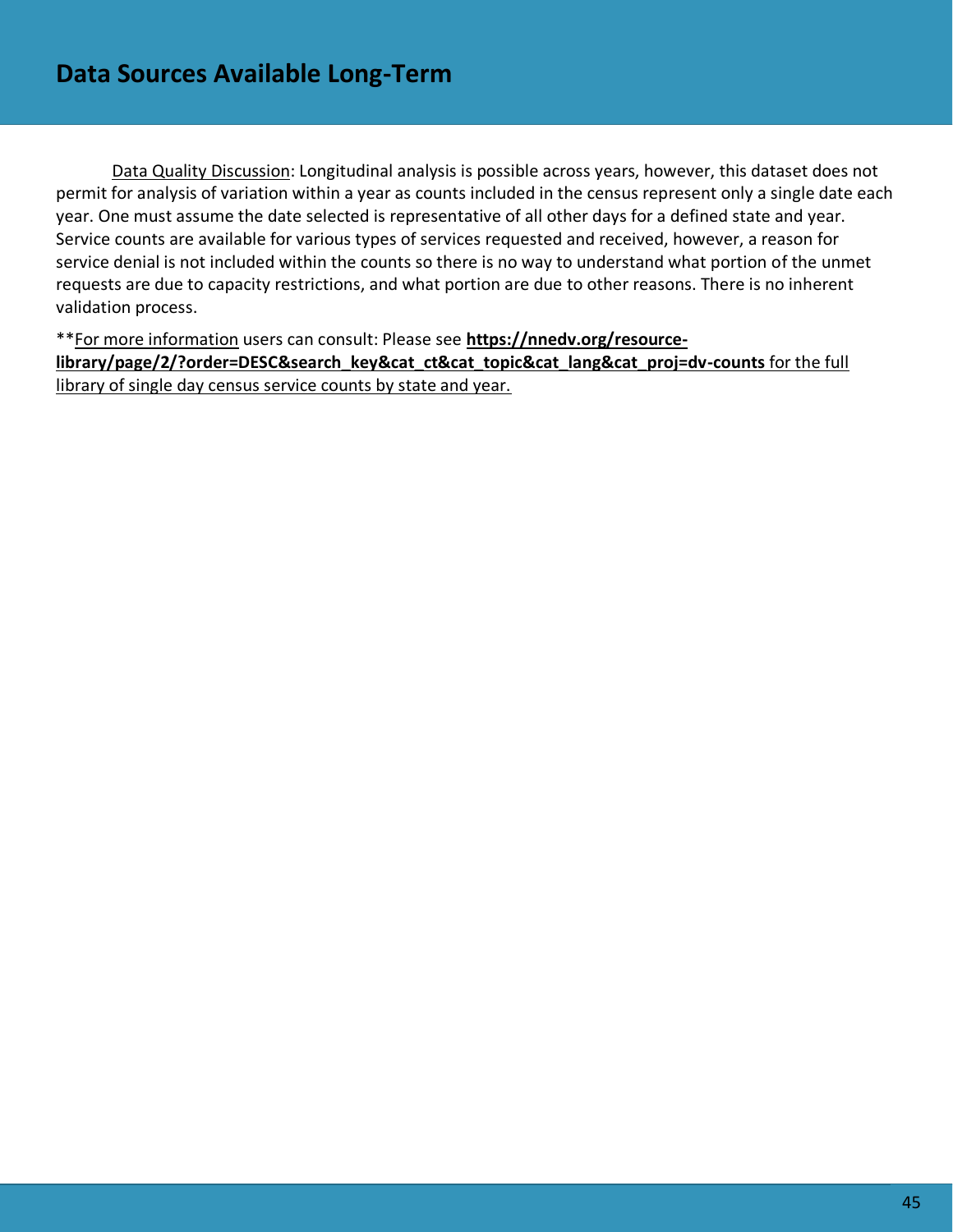# **In relation to intimate partner violence...**

# Existing Primary Data Sources

### *National*

Name: Domesticshelters.org

Nature of information available: Willing participants from domesticshelters.org's network of 954 domestic violence service providers in the U.S. contributed monthly counts of shelter service requested fulfilled, shelter service requests denied, non-shelter service requests and non-shelter services denied between 2018-2020.

Accessibility: The data is intended to be publicly accessible to facilitate uptake of related research efforts, with the understanding that prior review and approval or exemption by a research team's respective Institutional Review Board is expected.

Email Address: Please send questions as well as requests to access or contribute to data to [OEH-dvdata](mailto:OEH-dvdata-index@uiowa.edu)[index@uiowa.edu.](mailto:OEH-dvdata-index@uiowa.edu)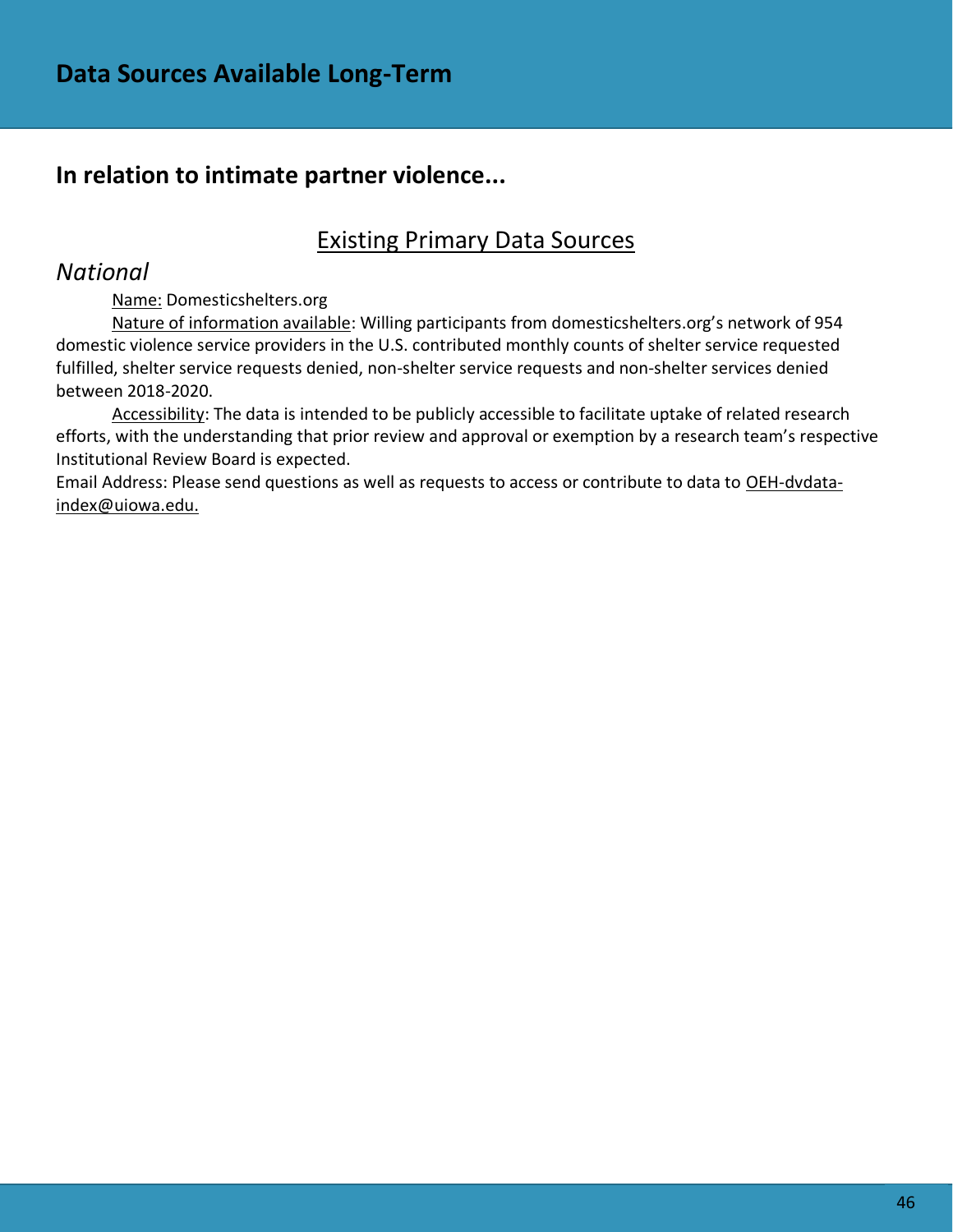**In relation to intimate partner violence...**

Existing Primary Data Sources

*State/Local*

**NONE**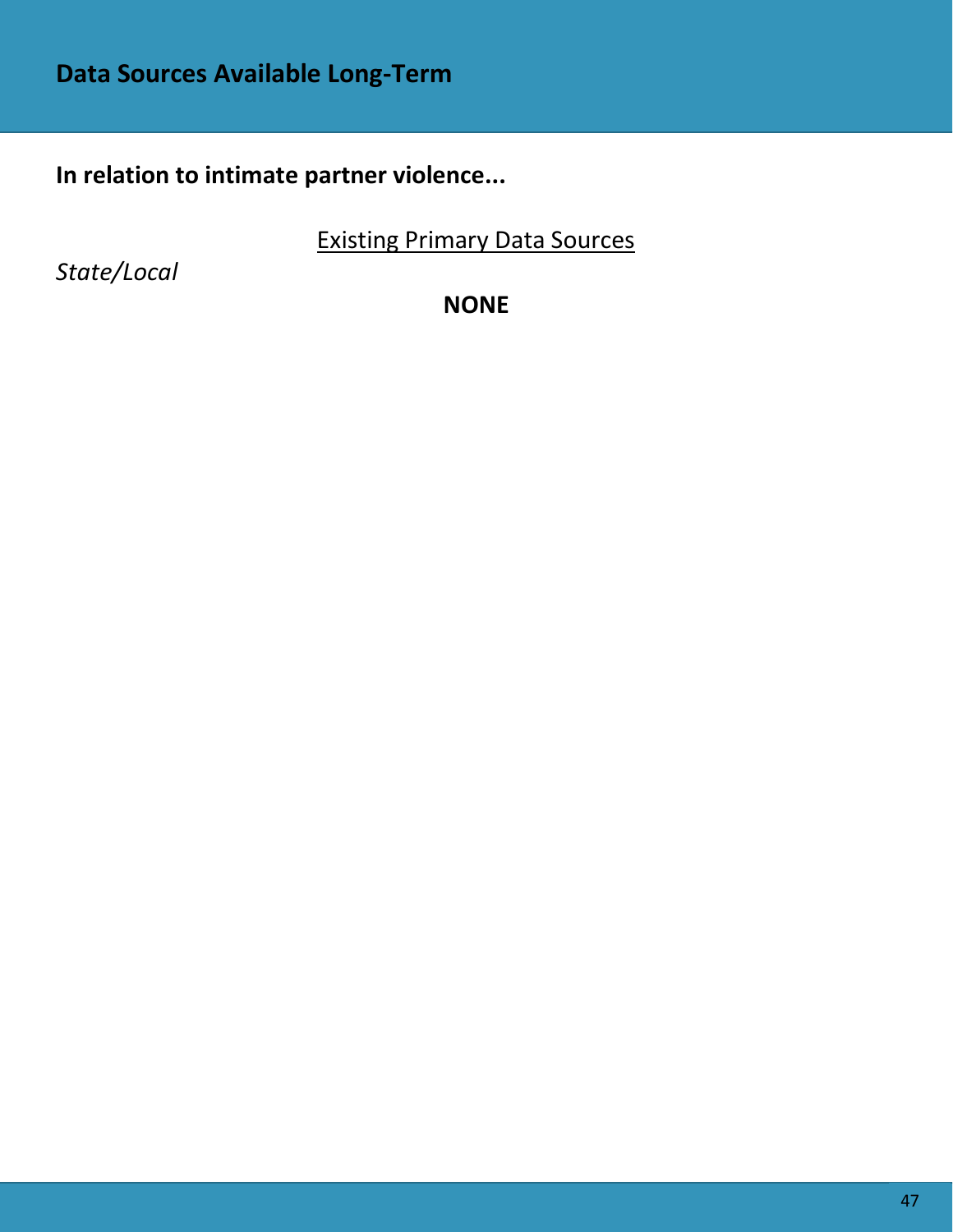# **In relation to family violence...**

### Existing Secondary Data Sources

### *National*

### Name: **NCANDS**

Oversight Authority: Children's Bureau for data collection and report generation; Cornell University for restricted data access

Population in database: Each report of alleged child abuse and neglect that received a CPS response in the form of an investigation or alternative response within a participating state in a given year.

#### Variables Included:

| Child/Case Variables                                   | Caretaker Variables                                | Perpetrator Variables                          |
|--------------------------------------------------------|----------------------------------------------------|------------------------------------------------|
| $\circ$ Submission Year                                | o Alcohol Abuse by the Caretaker                   | O Perpetrator I, II, III - ID                  |
| State or Territory submitting data<br>$\circ$          | Drug Abuse by the Caretaker<br>O                   | O Perpetrator I, II, III - Relationship        |
| Report ID<br>$\circ$                                   | Cognitive or Motor Function Deficits<br>$\circ$    | O Perpetrator I, II, III - Parent Status       |
| Child ID<br>$\circ$                                    | <b>Emotional Disturbance</b><br>$\circ$            | O Perpetrator I, II, III - Caretaker Status    |
| FIPS Code for County of Report<br>$\circ$              | Visual or Hearing Impairments<br>O                 | ○ Perpetrator I, II, III - Age at Report       |
| Report Date<br>$\circ$                                 | Learning Disability<br>$\circ$                     | O Perpetrator I, II, III - Gender at Report    |
| <b>Investigation Start Date</b><br>$\circ$             | <b>Physical Disability</b><br>$\circ$              | $\circ$ Perpetrator I, II, III Race - American |
| <b>Report Source</b><br>$\circ$                        | <b>Behavioral Problem</b><br>O                     | Indian / Alaskan Native, Asian, Black,         |
| <b>Report Disposition</b><br>$\circ$                   | <b>Other Medical Condition</b><br>$\circ$          | Pacific Islander, White, Undetermined          |
| <b>Report Disposition Date</b><br>∩                    | <b>Domestic Violence</b><br>$\circ$                | ○ Perpetrator I, II, III Ethnicity -           |
| ○ Mandated or Courtesy Notifications to                | o Inadequate Housing                               | Hispanic/Latino, Not Hispanic/Latino,          |
| other agencies with overlapping                        | o Financial Problems                               | Undetermined                                   |
| jurisdiction                                           | ○ Public Assistance                                | O Perpetrator I, II, III -- Military Member    |
| ○ Child Age at Report                                  | ○ Post-Investigation Services                      | O Perpetrator I, II, III - Prior Abuser        |
| ○ Child Gender at Report                               | ○ Service Data                                     | O Perpetrator I, II, III -- Maltreatment       |
| $\circ$ Child Race – American Indian / Alaskan         | o Family Support Services                          | Type I, II, III, IV                            |
| Native, Asian, Black, Pacific Islander,                | o Family Preservation Services                     |                                                |
| White, Undetermined                                    | ○ Foster Care Services                             |                                                |
| $\circ$ Child Hispanic Ethnicity – Hispanic/Latino,    | ○ Child Removal Date                               |                                                |
| Not Hispanic/Latino, Undetermined                      | o Juvenile Court Petition                          |                                                |
| o Living Arrangement                                   | $\circ$ Petition date                              |                                                |
| <b>Military Family Member</b><br>$\circ$               | ○ Court-Appointed Child Representative             |                                                |
| <b>Prior Victim Status</b><br>$\Omega$                 | ○ Adoption Services                                |                                                |
| Maltreatment Type I, II, III, IV<br>$\circ$            | <b>Case Management Services</b><br>$\circ$         |                                                |
| O Maltreatment Disposition for Type I, II, III,        | ○ Counseling Services                              |                                                |
| IV                                                     | O Day Care Services                                |                                                |
| <b>Maltreatment Death</b><br>$\circ$                   | o Educational / Training Services                  |                                                |
| Alcohol Abuse by the Child<br>$\circ$                  | ○ Employment Services                              |                                                |
| Drug Abuse by the Child<br>$\circ$                     | o Family Planning Services                         |                                                |
| <b>Cognitive or Motor Function Deficits</b><br>$\circ$ | ○ Health-Related / Home Health Services            |                                                |
| <b>Emotional Disturbance</b><br>$\circ$                | O Home-Based Services                              |                                                |
| Visual or Hearing Impairments<br>$\circ$               | o Housing Services                                 |                                                |
| Learning Disability<br>$\circ$                         | $\circ$ Independent / Transitional Living Services |                                                |
| <b>Physical Disability</b><br>$\circ$                  | ○ Information / Referral Services                  |                                                |
| <b>Behavioral Problem</b><br>$\Omega$                  | o Legal Services                                   |                                                |
| <b>Other Medical Condition</b>                         | ○ Mental Health Services                           |                                                |
|                                                        | ○ Pregnancy / Parenting Services                   |                                                |
|                                                        | ○ Respite Care Services                            |                                                |
|                                                        | $\circ$ Special Services – Disability, Juvenile    |                                                |
|                                                        | Delinquent, Substance Abuse,                       |                                                |
|                                                        | Transportation, Other                              |                                                |
|                                                        |                                                    |                                                |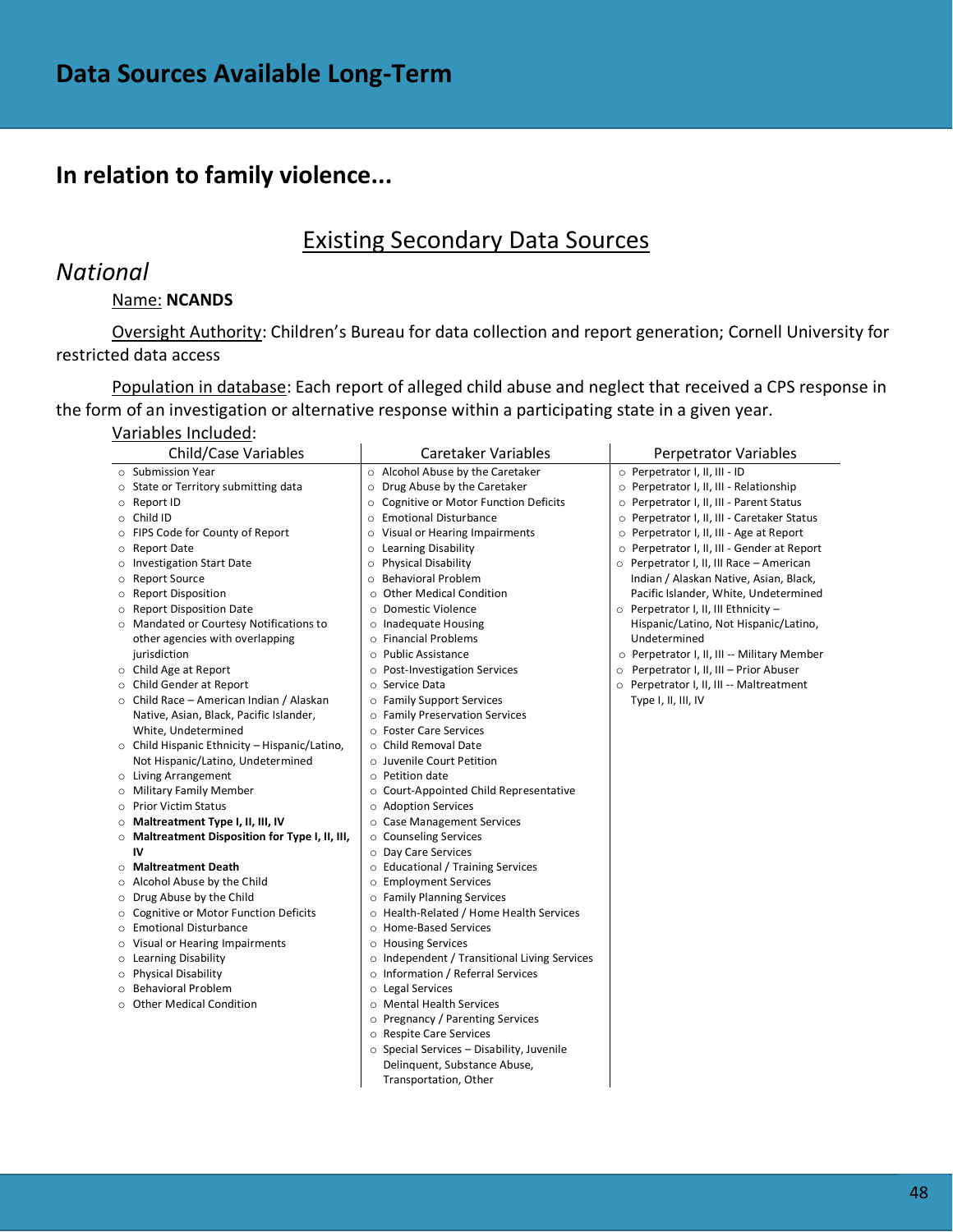#### Main violence/firearm variable:

- o Maltreatment Type I, II, III, IV
- o Maltreatment Disposition for Type I, II, III, IV
- o Maltreatment Death

### Other related variables:

- o State or Territory submitting data
- o FIPS Code for County of Report
- o Prior Abuser Status

Unit of Analysis available: (in terms of state-level, county-level or individual-level, etc.) Individual Report-Level

Variables Stratified by: (race, gender, age, income-level, education attainment, etc.)

- o Age of Child
- o Age of Perpetrator
- o Gender of Child
- o Gender of Perpetrator
- o Race of Child
- o Race of Perpetrator
- o Medical Conditions of Child
- o Medical Conditions of Caretaker
- o Report Source

o

- o Presence of Domestic Violence
- o Presence of Inadequate Housing
- o Presence of Financial Problems
- o Presence of Public Assistance
- $\circ$  Accessibility: (in terms of cost, security, credentials, etc. required for access) "Restricted use files of the NCANDS data are archived at the National Data Archive on Child Abuse and Neglect (NDACAN) at Cornell University and available to researchers who are interested in using these data for statistical analyses." An application process is required for restricted use files, but there is no cost associated with applying for nor receiving this data. Instructions for proceeding with an application for any available year of NCANDS data can be found at

[https://www.ndacan.acf.hhs.gov/datasets/request-dataset-ncands-state-level.cfm.](https://www.ndacan.acf.hhs.gov/datasets/request-dataset-ncands-state-level.cfm)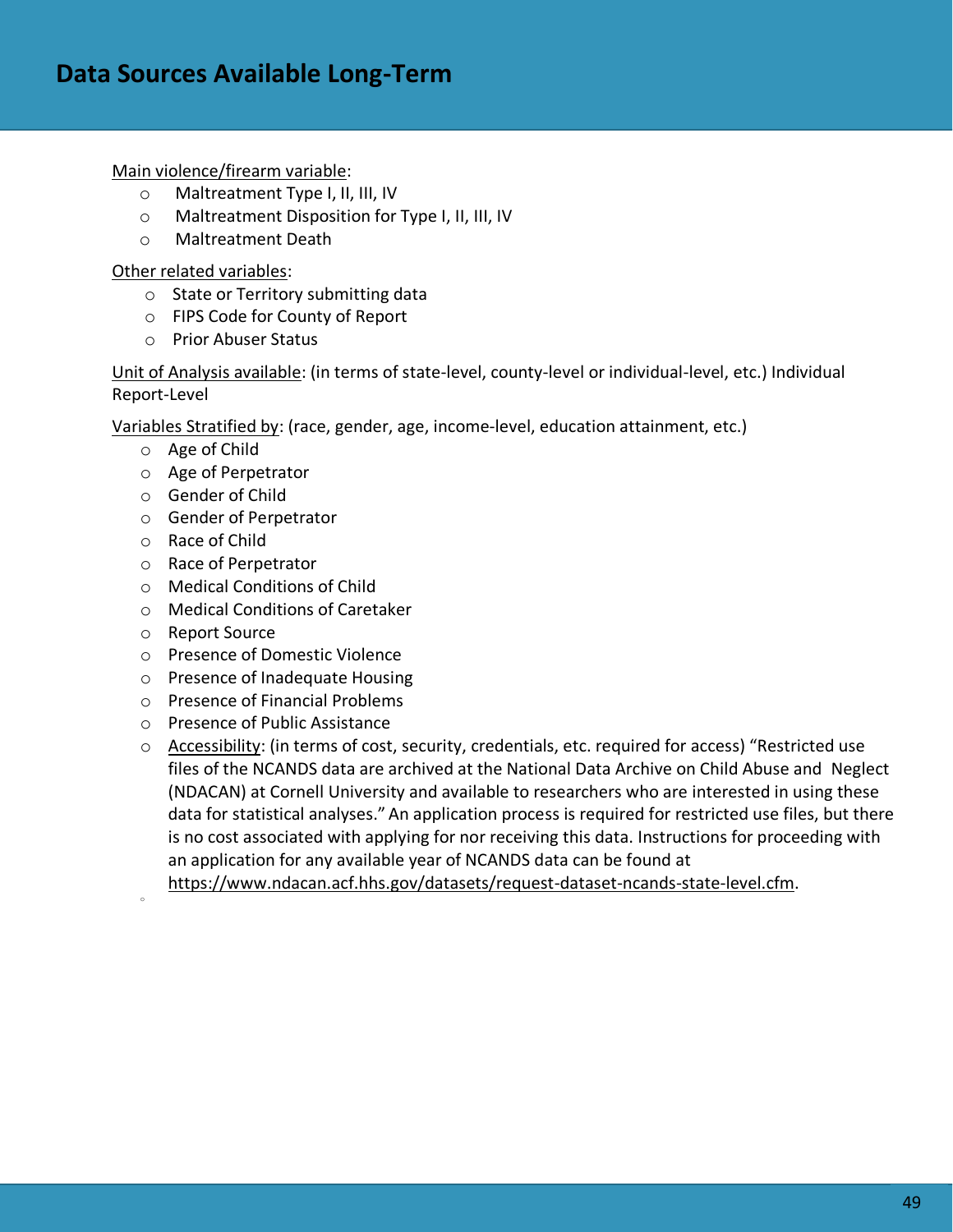Accessibility: (in terms of cost, security, credentials, etc. required for access) "Restricted use files of the NCANDS data are archived at the National Data Archive on Child Abuse and Neglect (NDACAN) at Cornell University and available to researchers who are interested in using these data for statistical analyses."<sup>Ixxvii</sup> An application process is required for restricted use files, but there is no cost associated with applying for nor receiving this data. Instructions for proceeding with an application for any available year of NCANDS data can be found at [https://www.ndacan.acf.hhs.gov/datasets/request-dataset-ncands-state-level.cfm.](https://www.ndacan.acf.hhs.gov/datasets/request-dataset-ncands-state-level.cfm)

Methods of Data Selection: "The NCANDS reporting year is based on the FFY calendar which spans October 1 to September 30. States submit case-level data, called a Child File, by constructing an electronic file of child-specific records for each report of alleged child abuse and neglect that received a CPS response in the form of an investigation or alternative response. Case-level data include information about the characteristics of the reports of abuse and neglect, the children involved, the types of maltreatment, the CPS findings, the risk factors of the child and the caregivers, the services provided, and the perpetrators."Ixxviii

Data Update Frequency / Dates Available: NCANDS 2018 data set was made available in early 2020. NCANDS 2019 and 2020 data sets will foreseeably be available in 2021 and 2022, respectively. Links to all years of available data can be found at [https://www.ndacan.acf.hhs.gov/datasets/datasets-list-ncands-state](https://www.ndacan.acf.hhs.gov/datasets/datasets-list-ncands-state-agency-file.cfm)[agency-file.cfm](https://www.ndacan.acf.hhs.gov/datasets/datasets-list-ncands-state-agency-file.cfm) .

Data Quality Discussion: Nearly all states voluntarily participate each year, however, there are state-tostate differences regarding which variables are consistently collected, definitions used for included types of maltreatment and processes used to substantiate each report.

\*\*For more information users can consult: User support resources can be found at [https://www.ndacan.acf.hhs.gov/user-support/user-support.cfm.](https://www.ndacan.acf.hhs.gov/user-support/user-support.cfm) Answers to frequently asked questions can be found at<https://www.ndacan.acf.hhs.gov/faq.cfm>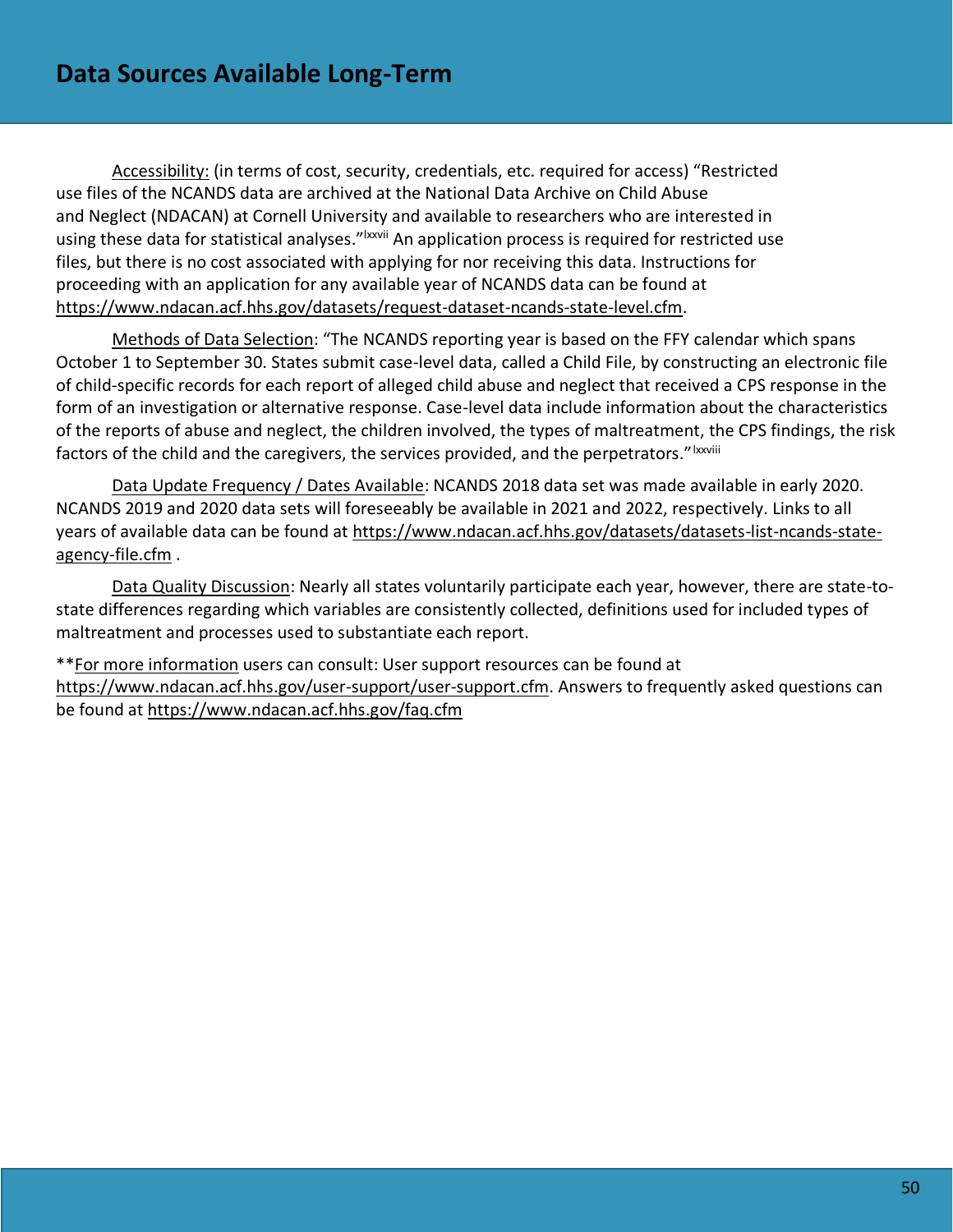### **In relation to family violence...**

# Existing Secondary Data Sources

### *National*

### Name: **National Crime Victimization Survey (NCVS)**

Oversight Authority: Bureau of Justice Statistics (BJS)

Population in database: Each year, data are obtained from a nationally representative sample of about 240,000 interviews on criminal victimization, involving 160,000 unique persons age 12 or older in about 95,000 households. Persons are interviewed on the frequency, characteristics, and consequences of criminal victimization in the United States.<sup>Ixxix</sup> New households rotate into the sample on an ongoing basis to replace outgoing households that have been in the sample for the 3½-year period. The sample includes persons living in group quarters (e.g., dormitories, rooming houses, and religious group dwellings) and excludes persons living on military bases and in institutional settings (e.g., correctional or hospital facilities) and persons who are homeless.<sup>Ixxx</sup>

Variables Included: Xxxi

- o Crime occurrence location (City, Town, or Village)
- o Time of the occurrence
- o **Crime type (types 1 – 20 represent violent crimes, 31-59 are property crimes)**
- o **Severity of the crime**
- o **Injuries or losses associated with the crime**
- o **Medical expense incurred by the crime**
- o **Use of weapons**
- o Adjusted victimization weight to account for the number of occurrences in series crimes
- o Respondent age
- o Respondent sex
- o Respondent race
- o Respondent education attainment

Main violence/firearm variable:

- o Crime type
- o Crime severity
- o Use of weapons

#### Other related variables:

- o Injuries or losses associated with a reported crime
- o Medical expenses incurred by a reported crime

Unit of Analysis available: (in terms of state-level, county-level or individual-level, etc.)

- o Victimization incidents
- o Personal victimization
- o Household victimization

Variables Stratified by: (race, gender, age, income-level, education attainment, etc.)

o Age, Sex, Race and Hispanic origin, Marital status, Education level, and Income of the Victim respondent

- o Respondent employment
- o Respondent median family income
- o Respondent marital status
- o Respondent military history
- o Respondent experiences with the criminal justice system
- o Self-protective measures used by respondents
- o Number of offenders
- o Age of offender(s)
- o Race of offender(s)
- o Sex of offender(s)
- o Suspected substance use of offender(s)
- o Whether or not a crime was reported to police
- o Reasons for not reporting a crime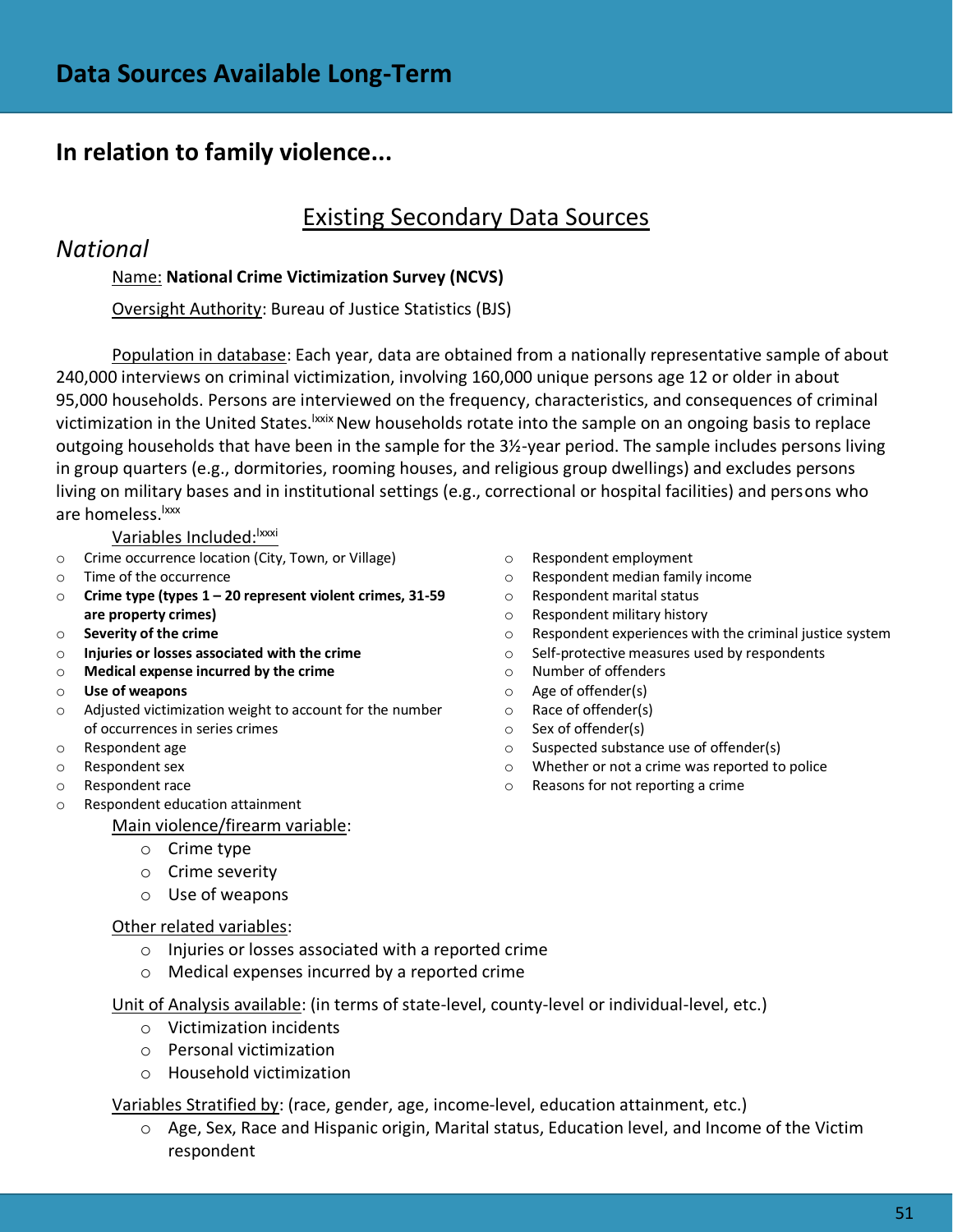Variables Stratified by: (race, gender, age, income-level, education attainment, etc.)

- o Age, Sex, Race and Hispanic origin, Marital status, Education level, and Income of the Victim respondent
- o Age, Race and Hispanic origin, Sex, and Victim-offender relationship of the Offender associated with each reported event

Accessibility: (in terms of cost, security, credentials, etc. required for access) Data is available for download at [https://www.bjs.gov/developer/ncvs/index.cfm.](https://www.bjs.gov/developer/ncvs/index.cfm) Personal Victimization and Household Victimization data sets are available for download for year series 1993 – 2019, 2010 – 2019 and 2015 – 2019. Ixxxii

Methods of Data Selection: The NCVS collects information on nonfatal personal crimes (i.e., rape or sexual assault, robbery, aggravated and simple assault, and personal larceny) and household property crimes (i.e., burglary/trespassing, motor-vehicle theft, and other types of theft) both reported and not reported to police. Survey respondents provide information about themselves (e.g., age, sex, race and Hispanic origin, marital status, education level, and income) and whether they experienced a victimization. For each victimization incident, the NCVS collects information about the offender (e.g., age, race and Hispanic origin, sex, and victim-offender relationship), characteristics of the crime (e.g., time and place of occurrence, use of weapons, nature of injury, and economic consequences), whether the crime was reported to police, reasons the crime was or was not reported, and victim experiences with the criminal justice system. <sup>Ixxxiii</sup>

Data Update Frequency / Dates Available: (estimated time elapsed between the addition of new data) 2019 NCVS data was released in September of 2020. xxxiv One may accordingly expect 2020 data to be release in September of 2021.

Data Quality Discussion: The NCVS is the primary source of information on the amount of and types of crimes not reported to law enforcement and the characteristics victims of crime incidents. BJS derives the NCVS estimates from repeatedly interviewing a sample, thus estimates which is reflected in the standard error of the estimate. The NCVS collects information on crimes experienced by individuals and households during the 6 months preceding the interview, whether or not those crimes were reported to law enforcement. Ixxxv The nature of the verbal survey raises concerns for reporting bias if an offender resides in the same household as a victim respondent. Further household members can respond on behalf of each other, in the event a cohabitant was unaware of an instance of victimization of the individual they are responding for there is further risk for underreporting. A unique feature of the NCVS is that it collects both reported and unreported crimes and reasons the crime was or was not reported.<sup>Ixxxvi</sup>

\*\*For more information users can consult the BJS' Data Collection Detail page for the NCVS [https://www.bjs.gov/index.cfm?ty=dcdetail&iid=245.](https://www.bjs.gov/index.cfm?ty=dcdetail&iid=245) lxxxvii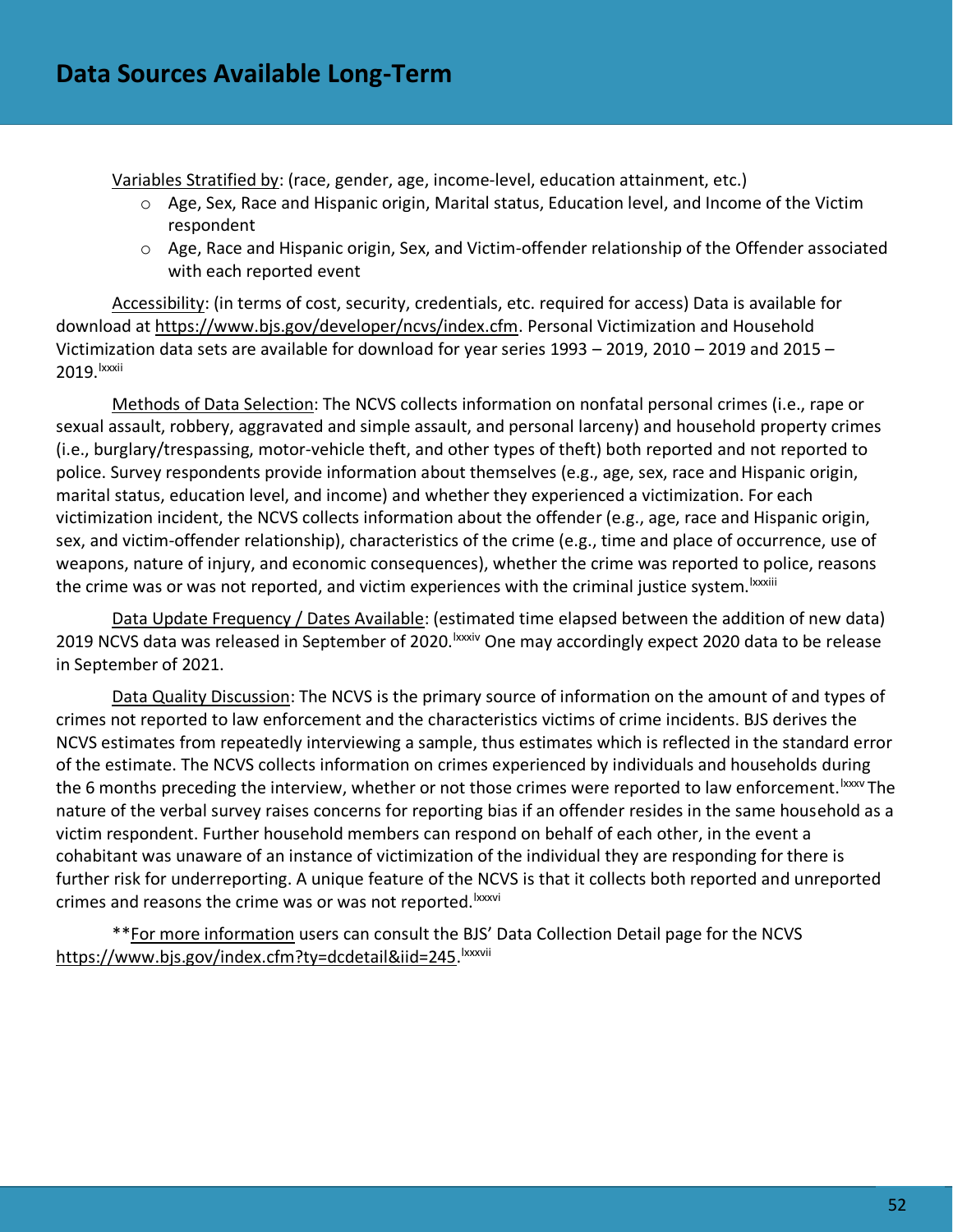# **In relation to family violence...**

# Existing Secondary Data Sources

### *National*

### Name: **WISQARS – Fatal Injury Reportslxxxviii**

Oversight Authority: Centers for Disease Control and Prevention<sup>Ixxxix</sup>

Population in database: Individuals whose deaths were reported as caused by specific, injury-related ICD-10 codes.

### Variables Included:

- o Intent or Manner of Injury
- o Cause or Mechanism of Injury
- o Census Region or State
- o Report Years to Include (1999 2018)
- o Race
- o Sex
- o Age
- o Ethnicity
- o Metro / Non-Metro Indication
- o ICD-10 Codes Included

#### Main violence/firearm variable:

- o Intent or Manner of Injury (*Violence-related*)
- o Cause or Mechanism of Injury *(Firearm*)

#### Other related variables: None

Unit of Analysis available: (in terms of state-level, county-level or individual-level, etc.) State-Level

Variables Stratified by: (race, gender, age, income-level, education attainment, etc.)

- o Age or Age group
- o Race
- o Sex
- o Year of Report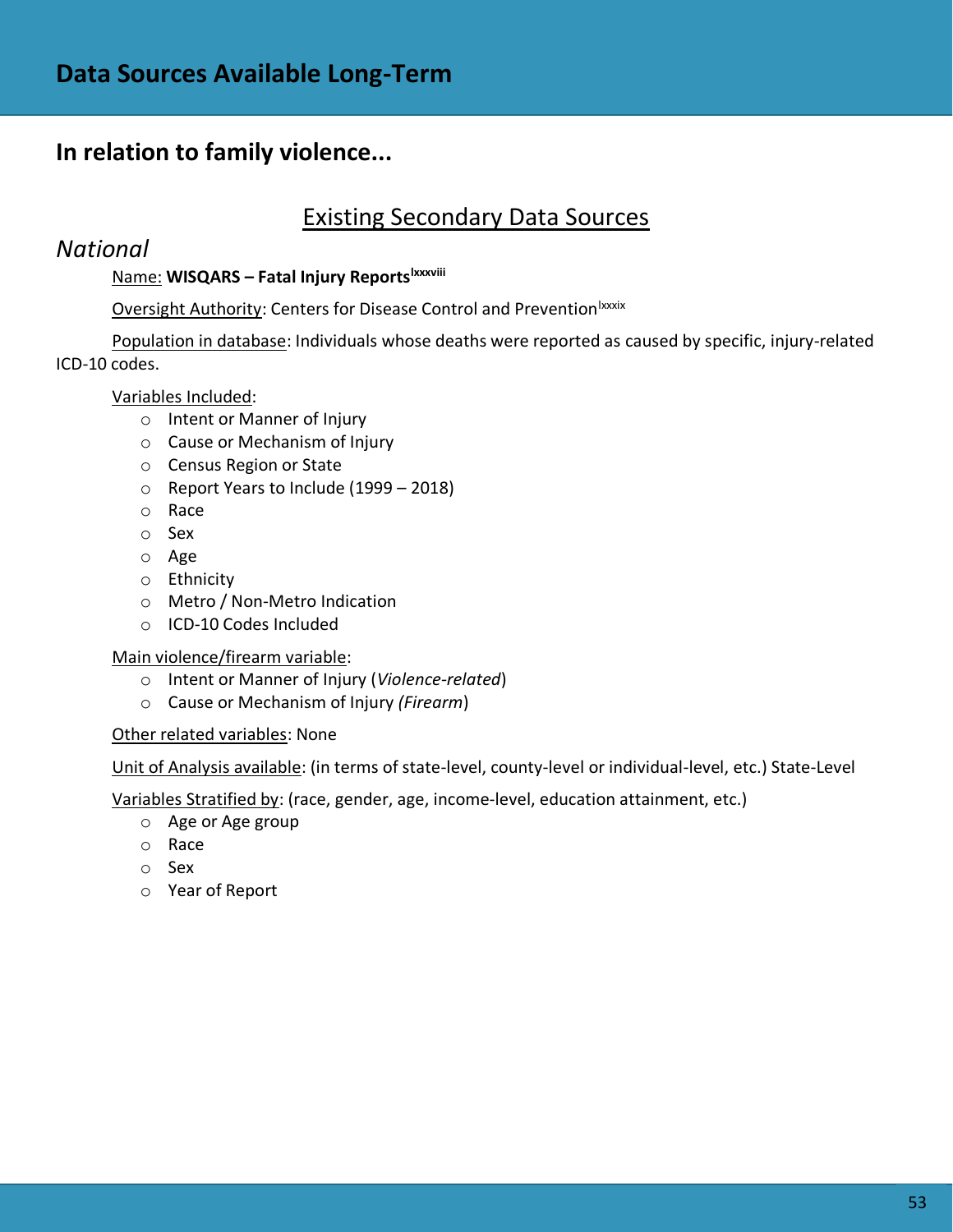Accessibility: (in terms of cost, security, credentials, etc. required for access) "The National Center for Health Statistics (NCHS) in an agreement with the National Association of Public Health Statistics and Information Systems (NAPHSIS) has implemented a new, more restrictive rule for reporting state- and countylevel death data for years 2008 and later from NVSS in order to avoid inadvertent disclosure of a decedent's identity. Therefore, the Statistics, Programming and Economics Branch, Division of Analysis, Research, and Practice Integration, NCIPC has modified WISQARS to accommodate the new data suppression rule, i.e., no figure, including totals, should be less than 10 in tabulations for sub-national geographic areas, regardless of the number of years combined with the 2008 and later data. Tabulations, charts, and maps produced by WISQARS using only NVSS death data for years prior to 2008 are not affected by this new rule. Therefore, queries of state-level data for years 1999 through 2007 will remain unrestricted; queries of state-level data that include 2008 or later are restricted. As a WISQARS user, please read the following data use restrictions and click "I Agree." You will then be given access to this WISQARS module."<sup>xc</sup>

Methods of Data Selection: "WISQARS can be used to query death data for the years 1999 - 2018, of which the underlying cause of death is specified using ICD-10 codes."xci

Data Update Frequency / Dates Available: "NCHS collects, compiles, verifies and prepares these data for release to the public. The process takes approximately 18 months after the end of a given year."<sup>xcii</sup> This in mind, the 2019 and 2020 Fatal Injury Reports are expected to become available in the late summer of 2020 and 2021, respectively.

Data Quality Discussion: Data is WISQARS is inclusive of a variety of outcomes and is sourced from a variety of trusted sources (e.g. national health surveys and health data repositories) and meant to be usable for the public, researchers, policy makers and members of the media. [https://search.proquest.com/openview/bed295da0afe144f18622ab2e4197fb4/1?pq](https://search.proquest.com/openview/bed295da0afe144f18622ab2e4197fb4/1?pq-origsite=gscholar&cbl=2041067)[origsite=gscholar&cbl=2041067](https://search.proquest.com/openview/bed295da0afe144f18622ab2e4197fb4/1?pq-origsite=gscholar&cbl=2041067)

\*\*For more information users can consult: Terms of data use can be found at https://webappa.cdc.gov/sasweb/ncipc/DataRestriction inj.html. Purpose of, data sources used for, and procedures involved in processing WISQARS Fatal Injury Reports data are available at [https://www.cdc.gov/injury/wisqars/fatal\\_help/data\\_sources.html.](https://www.cdc.gov/injury/wisqars/fatal_help/data_sources.html)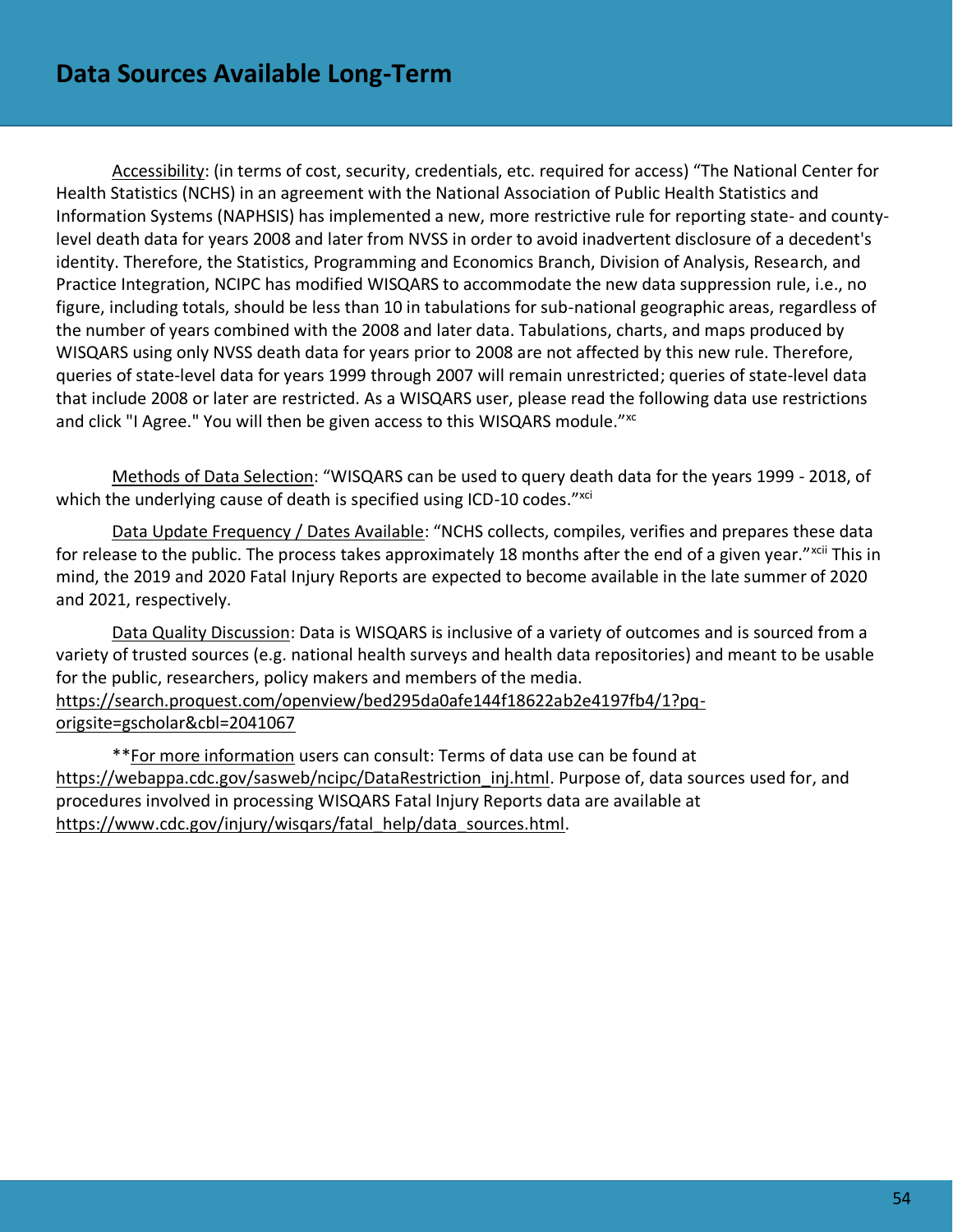# **In relation to family violence...**

# Existing Secondary Data Sources

### *National*

### Name: **WISQARS – National Violent Death Reporting Systemxciii**

Oversight Authority: Centers for Disease Control and Prevention<sup>xciv</sup>

Population in database: Individuals whose deaths were reported as caused by specific, injury-related ICD-10 codes.

Variables Included:

- $\circ$  Over 600 unique variables are for de-identified, case-level microdata across multiple states
- o narrative data from law enforcement that describe the events of each incident
- $\circ$  medical examiner or coroner reports that describe the events of each incident<sup>xcv</sup>

### Main violence/firearm variable:

- o Intent or Manner of Injury (*Violence-related*)
- o Cause or Mechanism of Injury *(Firearm*)

Unit of Analysis available: (in terms of state-level, county-level or individual-level, etc.) Individual-Level

Variables Stratified by: (race, gender, age, income-level, education attainment, etc.)

- o Age or Age group
- o Race
- o Sex
- o Year of Report

Accessibility: (in terms of cost, security, credentials, etc. required for access) "Descriptive data can be accessed free of charge from [Web-Based Injury Statistics Query and Reporting System \(WISQARS\).](https://wisqars.cdc.gov:8443/nvdrs/nvdrsDisplay.jsp) The NVDRS [Restricted Access Database \(RAD\)](https://www.cdc.gov/violenceprevention/nvdrs/publications.html) is also available to researchers who meet specific criteria:"xcvi

- o "Have a Ph.D., Dr. P.H., M.D., ScD, D.O., or other doctoral level degree
	- o Hold a research position or faculty appointment at his/her institution
	- $\circ$  Home institution must be a research organization, government agency, or institution of higher education. This includes research foundations or grant-making organizations.
	- $\circ$  Agree to comply with NVDRS RAD security, confidentiality, and data protection requirements, as outlined during the review process
	- o Local, county, and state government employees, regardless of degree or research position, are also eligible to apply for the NVDRS RAD.

Eligible investigators must prepare and submit a proposal. The ability of the principal investigator to conduct the proposed analyses and to comply with NVDRS RAD security, confidentiality, and data protection requirements are considered during the proposal package review process."xcvii Proposal information can be found at

[https://www.cdc.gov/violenceprevention/datasources/nvdrs/datapublications.html?CDC\\_AA\\_refVal=https%3](https://www.cdc.gov/violenceprevention/datasources/nvdrs/datapublications.html?CDC_AA_refVal=https%3A%2F%2Fwww.cdc.gov%2Fviolenceprevention%2Fnvdrs%2Fdatapublications.html) [A%2F%2Fwww.cdc.gov%2Fviolenceprevention%2Fnvdrs%2Fdatapublications.html](https://www.cdc.gov/violenceprevention/datasources/nvdrs/datapublications.html?CDC_AA_refVal=https%3A%2F%2Fwww.cdc.gov%2Fviolenceprevention%2Fnvdrs%2Fdatapublications.html) . Completed proposals may be submitted via email to [nvdrs-rad@cdc.gov.](mailto:nvdrs-rad@cdc.gov)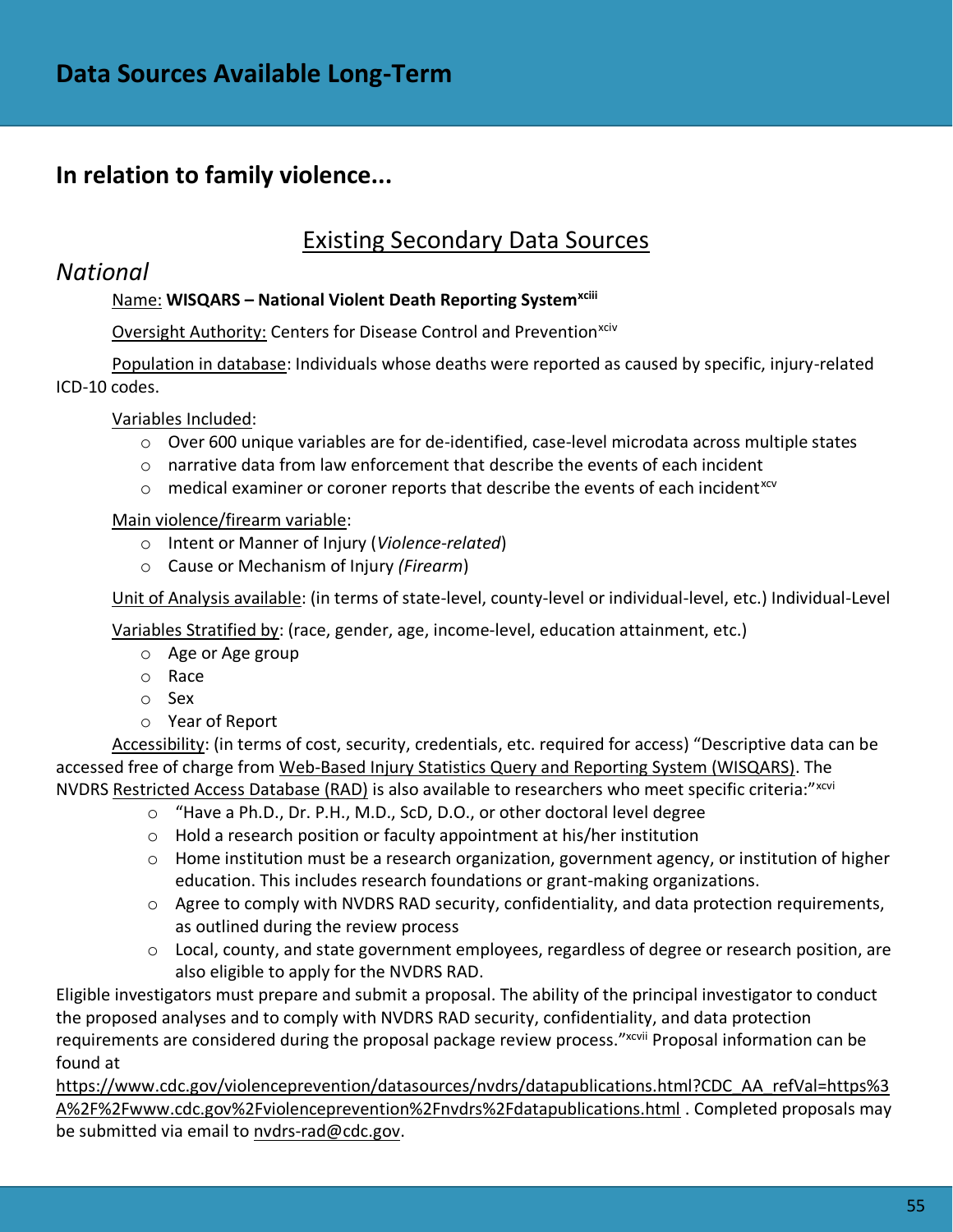Methods of Data Selection: "NVDRS collects facts from death certificates, coroner/medical examiner reports, law enforcement reports, and toxicology reports into one anonymous database. Data elements collected provide valuable context about violent deaths, such as relationship problems; mental health conditions and treatment; toxicology results; and life stressors, including recent money- or work-related problems or physical health problems."xcviii

Data Update Frequency / Dates Available: On January 26, 2016, the CDC "updated its Restricted Access Database (RAD) to include 2013 data from the National Violent Death Reporting System (NVDRS)."xcix One would anticipate 2019 and 2020 data to become available in early 2022 and early 2023, respectively.

Data Quality Discussion: Data is WISQARS is inclusive of a variety of outcomes and is sourced from a variety of trusted sources (e.g. national health surveys and health data repositories) and meant to be usable for the public, researchers, policy makers and members of the media. [https://search.proquest.com/openview/bed295da0afe144f18622ab2e4197fb4/1?pq](https://search.proquest.com/openview/bed295da0afe144f18622ab2e4197fb4/1?pq-origsite=gscholar&cbl=2041067)[origsite=gscholar&cbl=2041067](https://search.proquest.com/openview/bed295da0afe144f18622ab2e4197fb4/1?pq-origsite=gscholar&cbl=2041067)

\*\*For more information users can consult: Terms of data use found at [https://webappa.cdc.gov/sasweb/ncipc/DataRestriction\\_inj.html](https://webappa.cdc.gov/sasweb/ncipc/DataRestriction_inj.html)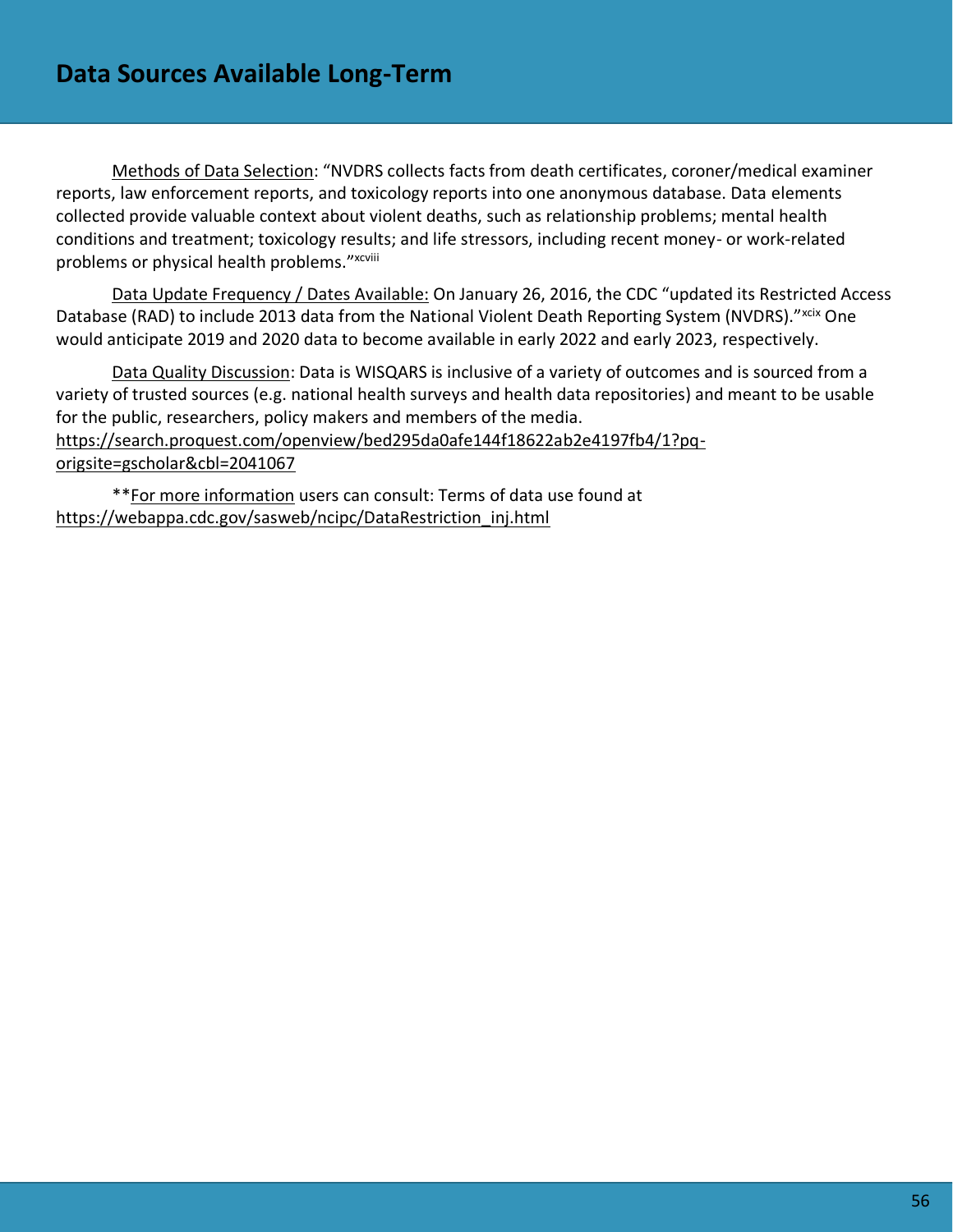### **In relation to family violence...**

### Existing Secondary Data Sources

### *National*

### Name: **WHO'S Global Health Estimates – Cause-Specific Mortality<sup>c</sup>**

#### Oversight Authority: World Health Organization<sup>ci</sup>

Population in database: The latest global, regional and country-level cause-specific mortality estimates for the year 2000, 2010, 2015 and 2016 are available for download below.

Variables Included:

- o Cause-of-death estimates (including uncertainty intervals)
- o Age
- o Sex
- o Year (*2000, 2010, 2015, 2016*)

Main violence/firearm variable:

o Cause-of-death estimates (including uncertainty intervals)

Other related variables:

- o Age
- o Sex
- o Year

Unit of Analysis available: (in terms of state-level, county-level or individual-level, etc.) Region-Level and Country-level

Variables Stratified by: (race, gender, age, income-level, education attainment, etc.)

- o Age
- o Sex

Accessibility: (in terms of cost, security, credentials, etc. required for access) Public

Methods of Data Selection: "Updated estimates of homicide deaths for WHO Member States were published by WHO for years 2000‐ 2012 in the Global status report on violence prevention 2014 (68), drawing on data from vital registration and criminal justice systems. These were projected forward to 2015 using recent trends in death registration data where available, or the trend for recent years to 2015 from the GBD2015."cii

Data Update Frequency / Dates Available: 2016 Global Health Estimates were made available in 2018. 2019 and 2020 Global Health Estimates could be expected in 2021 and 2022, respectively.

Data Quality Discussion: Methods for data collection and validation vary across included nations and included years. Details on these can be reviewed here

[https://www.who.int/healthinfo/global\\_burden\\_disease/GlobalDALY\\_method\\_2000\\_2016.pdf?ua=1](https://www.who.int/healthinfo/global_burden_disease/GlobalDALY_method_2000_2016.pdf?ua=1) .

\*\*For more information users can consult: *Global Health Estimates Technical Paper WHO/HIS/IER/GHE/2016.3. WHO methods and data sources for country‐level causes of death 2000‐2015. Department of Information, Evidence and Research. WHO, Geneva (January 2017)*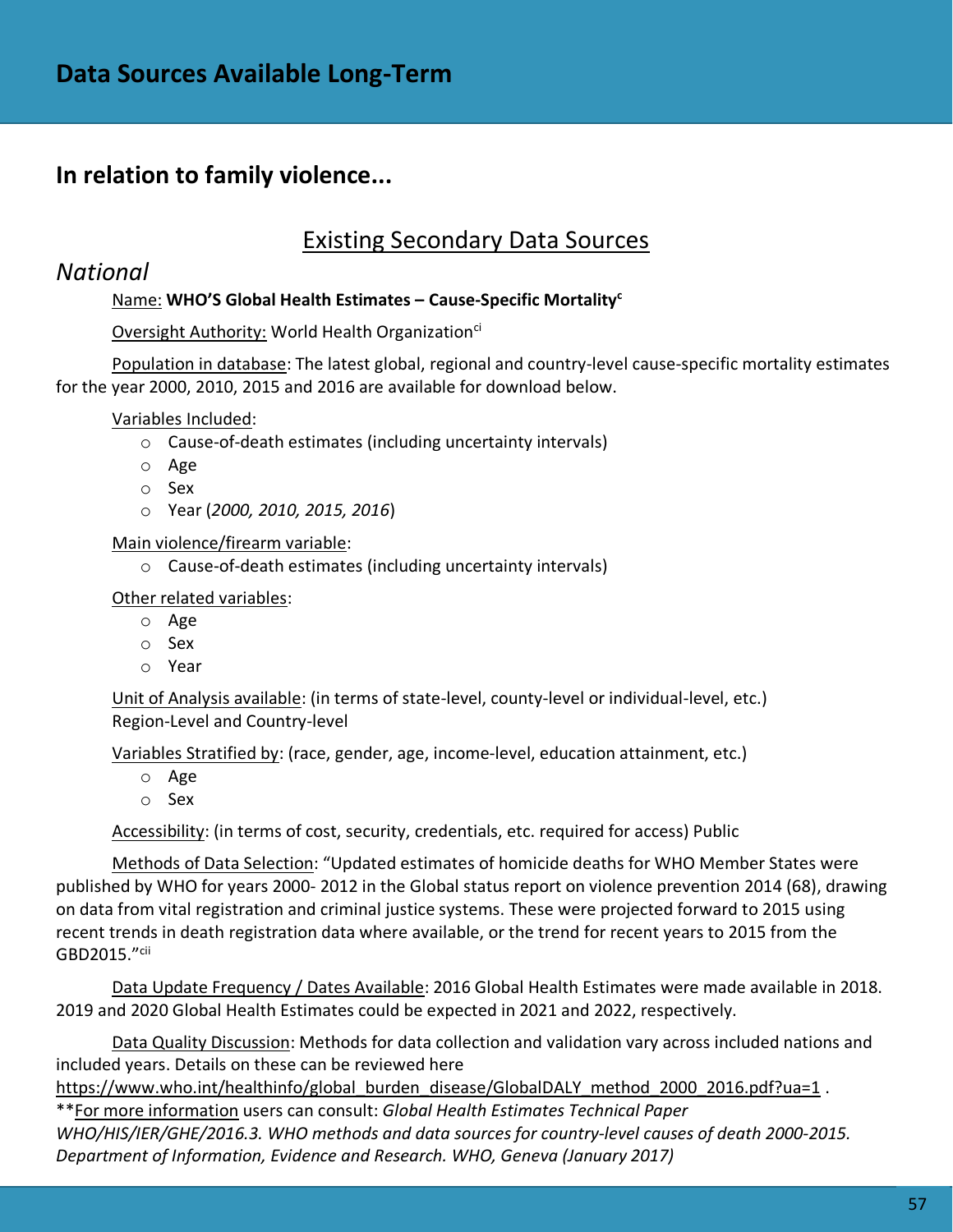### **In relation to family violence...**

### Existing Secondary Data Sources

### *National*

#### Name: **National Trauma Data Bank**

#### Oversight Authority: American College of Surgeons

Population in database: A representative sample of adult and pediatric patients receiving care at level I – V or undesignated trauma centers for injuries with a severity between 2-6 in AIS body regions 1-8. Patients with severe burns, with a pre-existing advanced directive to withhold life sustaining intervention, with select initial ED/Hospital vitals are excluded.<sup>ciii</sup>

#### Variables included:<sup>civ</sup>

- o AIS 05 source code
- o Severity of the AIS 05 source code
- AIS 98 destination code  $\sim$
- AIS 98 destination code<br>Severity of the AIS 98<br>destination code  $\circ$ destination code
- Description of the AIS 98 o ICD10 Place of Injury code  $\sim$ code
- Patient identifier  $\circ$
- AIS diagnosis value  $\sim$
- AIS diagnosis severity  $\sim$
- Version of AIS used to code  $\sim$ the incident
- o ISS body region for the AIS diagnosis code
- $\alpha$
- $\sim$ ICD CM version
- $\sim$
- $\sim$
- description
- Unique ICD CM e-code o EMS GCS Verbal<br>Description of each ICD CM o EMS GCS Motor o Unique ICD CM e-code  $\circ$
- e-code If the injury was caused  $\circ$
- intentionally
- Mechanism of injury  $\sim$
- $\circ$ Trauma type
- ICD CM diagnosis code  $\circ$ version
- Number of minutes from the  $\circ$ ED/hospital arrival until the beginning of procedure
- Number of days from the  $\circ$ ED/hospital arrival until the beginning of procedure  $\circ$ ICD CM procedure code
- value
- o ICD CM procedure code version
- Patient sex
- Patient age in years  $\sim$
- o Patient race
- o Patient ethnicity o If the injury was work-related
- o Patient occupation
- o ICD10 Primary External
	- **Cause Code**
	- o ICD10 Additional External Cause Code
	- o Protective Device(s) used
- o Airbag deployment
- **O** Report of Physical Abuse
- o Investigation of Physical Abuse
- o Caregiver at discharge
	-
- o Initial EMS Pulse Rate
- ICD CM diagnosis code value  $\overline{a}$  o Initial EMS Respiratory Rate<br>ICD CM diagnosis code  $\overline{a}$  o EMS Oxygen Saturation
	-
	- o EMS GCS Eye
		-
		-
	- o EMS GCS Total
	- o Time to EMS Response
	- o EMS Time spent at scene
	- o Time from dispatch
	- o Interfacility Transfer
	- o Pre-Hospital Cardiac Arrest o Trauma Center Criteria: GCS  $< 13$
	- o Trauma Center Criteria: SBP  $< 90$
	- o Trauma Center Criteria: Respiratory Rate <10 or >29 or need for ventilatory support
	- o Trauma Center Criteria: All penetrating injuries
	- o Trauma Center Criteria: Chest wall instability or deformity
- o Trauma Center Criteria: 2 or more proximal long bone fractures
- o Trauma Center Criteria: Crushed, degloved, mangled or pulseless extremity
- o Trauma Center Criteria: Amputation proximal to the wrist or ankle
- o Trauma Center Criteria: Pelvic fracture
- o Trauma Center Criteria: Open or depressed skull fracture
- o Trauma Center Criteria: Paralysis
- o Vehicular, Pedestrian or Risk Injury variables
- o Time between ED/hospital arrival and discharge
- o Patient height
- o Patient weight
- o GCS Assessment Qualifier variables
- o Patient drug screen variables
- o Patient alcohol screen variables
- o ED/Hospital discharge disposition
- o Comorbid Condition variables
- o Total ICU Length of Stay
- o Hospital complication variables
- o Hospital Teaching Status
- o Hospital type
- o Bed size
- o ACS verification level
- o Pediatric verification level
- o State designation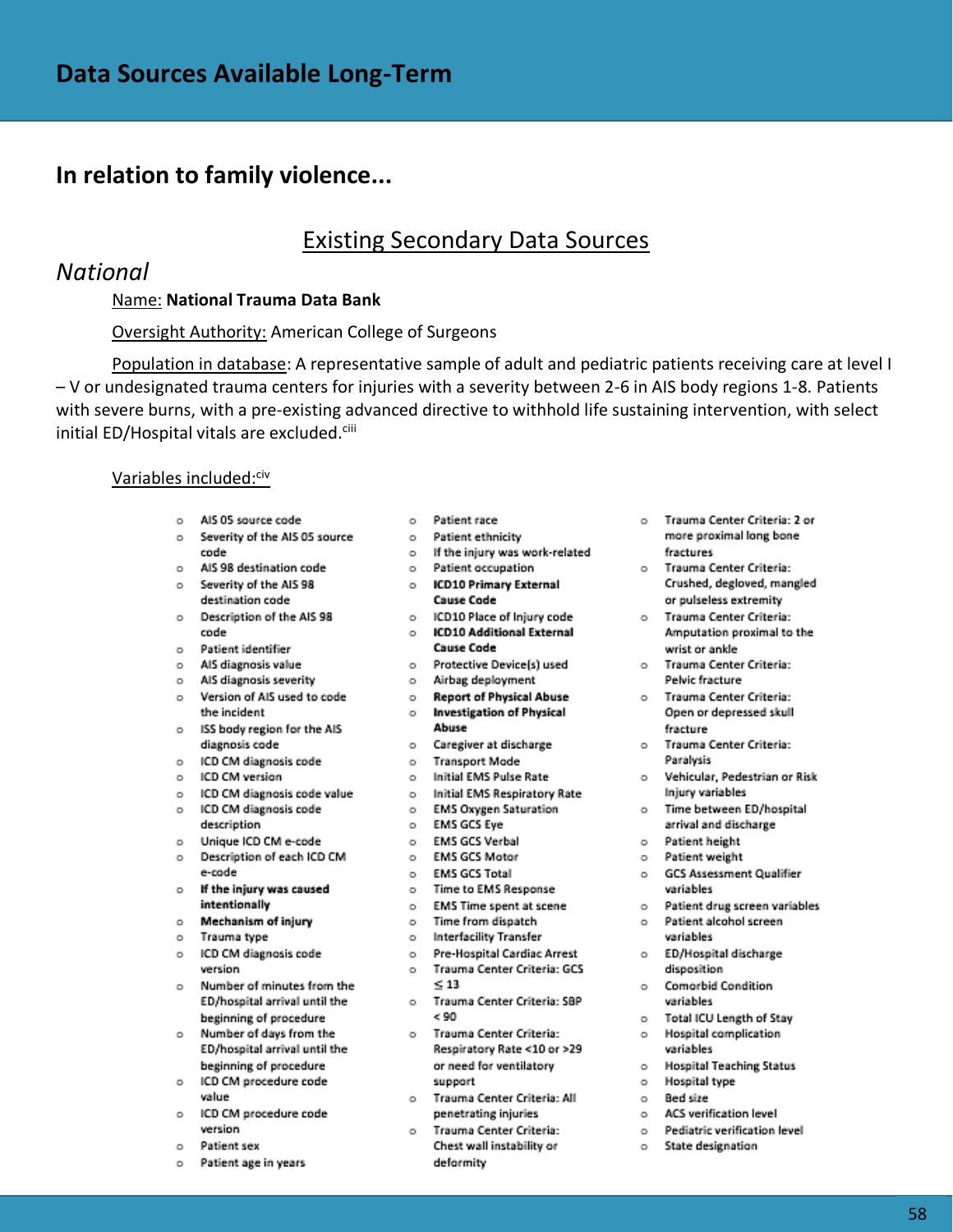Main violence/firearm variable:

- o If the injury was caused intentionally
- o Report of Physical Abuse
- o ICD10 Primary External Cause Code
- o ICD10 Additional External Cause Code

Other related variables:

- o Investigation of Physical Abuse
- o Mechanism of Injury (*firearm, etc.)*
- o Comorbid condition variables

Unit of Analysis available: (in terms of state-level, county-level or individual-level, etc.)

o Individual level

Variables Stratified by: (race, gender, age, income-level, education attainment, etc.)

- o Patient sex
- o Patient age
- o Patient race

o

o

- o Patient ethnicity
- o Patient's primary payer

Accessibility: (in terms of cost, security, credentials, etc. required for access) All potential recipients of the dataset must complete an application (available here: [https://www.facs.org/quality-](https://www.facs.org/quality-programs/trauma/tqp/center-programs/ntdb/datasets)

[programs/trauma/tqp/center-programs/ntdb/datasets](https://www.facs.org/quality-programs/trauma/tqp/center-programs/ntdb/datasets) ) and a fee of \$500 per year requested is required. One can expect to have a response on a submitted application within 15 business days of completion. $\alpha$ 

Methods of Data Selection: The U.S. trauma registry is assembles individual-level data contributed by trauma centers who voluntarily contribute during each specified year.

Data Update Frequency / Dates Available: The 2017 report was made available in March of 2020, it is likely the 2020 report would be made available in early 2023. $\frac{1}{2}$ 

Data Quality Discussion: Data contained in this dataset is de-identified and are validated at the time of submission using the validation system and rules defined in the NTDS Data Dictionary.<sup>cvii</sup>

\*\*For more information users can consult: See [https://www.facs.org/quality](https://www.facs.org/quality-programs/trauma/tqp/center-programs/ntdb)[programs/trauma/tqp/center-programs/ntdb,](https://www.facs.org/quality-programs/trauma/tqp/center-programs/ntdb) or for operational definitions used in the data set see [https://www.facs.org/quality-programs/trauma/tqp/center-programs/ntdb/ntds.](https://www.facs.org/quality-programs/trauma/tqp/center-programs/ntdb/ntds)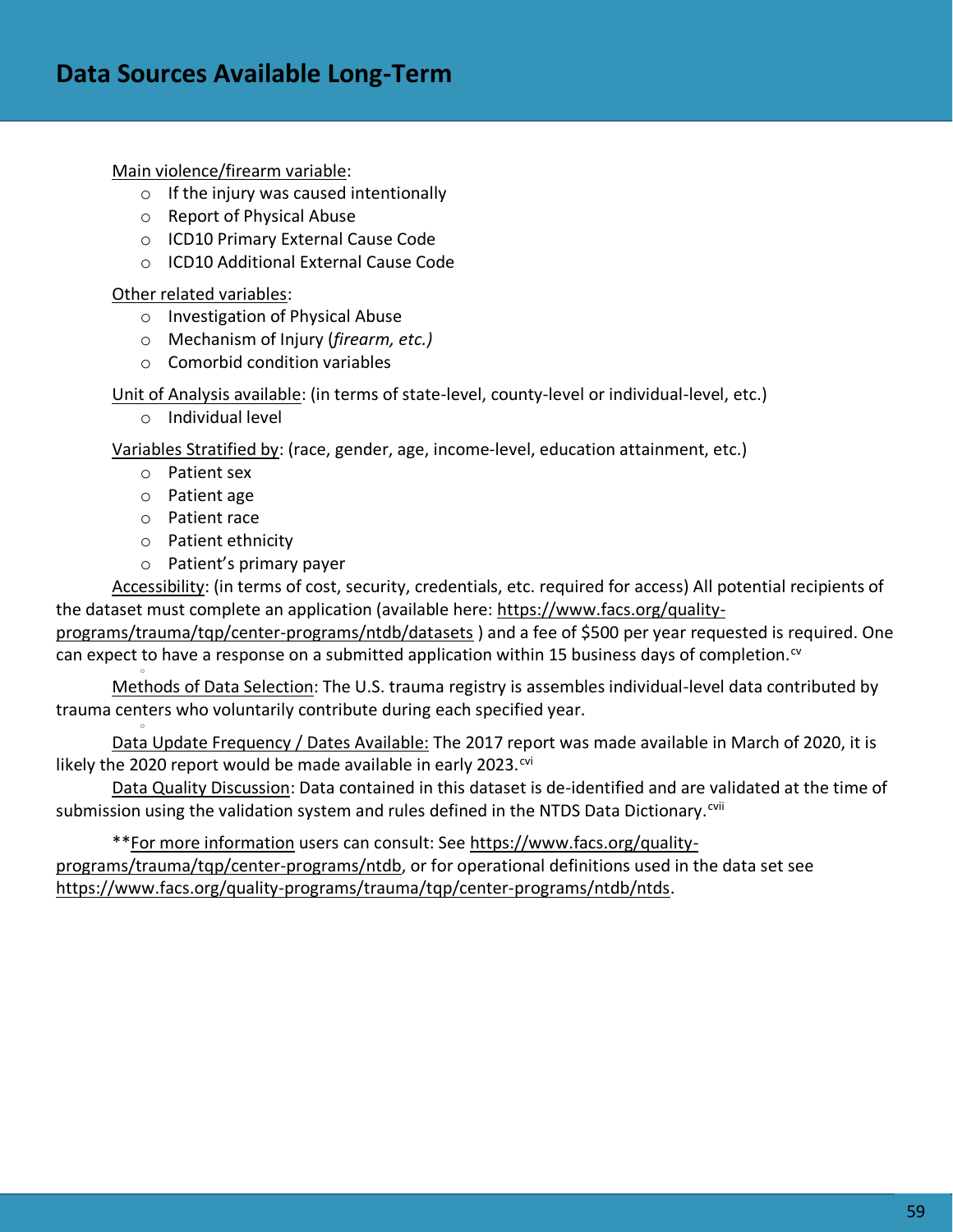### **In relation to family violence...**

### Existing Secondary Data Sources

### *National*

### Name: **HCUP National Emergency Department Sample of 2020**

#### Oversight Authority: AHRQ

Population in database (e.g. hospitalizations, gun purchases, etc.): 20% stratified sample of all discharges from non-rehabilitation and non-long-term acute care hospitals

### <u>Variables Included</u>:<sup>cviii</sup>

- o ICD-10-CM/PCS diagnosis, procedure and external cause of morbidity (Oct. 2015 onward)
- o ICD-9-CM diagnosis, procedures and external cause of injury codes (Oct. 2015 onward)
- o Current Procedural Terminology, 4 th edition procedure codes on ED visits that do not result in an admission to the same hospital
- o Identification of injury-related ED visits and, for ICD-9-CM data only,

the mechanism, intent and severity of injury

- o Discharge status
- o Patient demographics characteristics (e.g., sex, age, urban-rural designation of residence, national quartile of median household income for patient's ZIP code)
- o Expected payment source (e.g., Medicare, Medicaid, private

insurance, self-pay, no charge, and other insurance types)

- o Total ED charges (for ED visits) and total hospital charges (for inpatient stays for ED visits that result in admission)
- o Hospital characteristics (e.g., region, trauma center indicator, urban-rural location, teaching status)

#### Main violence/firearm variable:

o Cause of injury per ICD codes

Other related variables (in list form):

o None

Unit of Analysis available: (in terms of state-level, county-level or individual-level, etc.)

o Individual level

Variables Stratified by: (race, gender, age, income-level, education attainment, etc.)

- o Age
- o Gender
- o Rural-urban residence status
- o Patient's ZIP code
- o Expected payment source
- o Hospital characteristics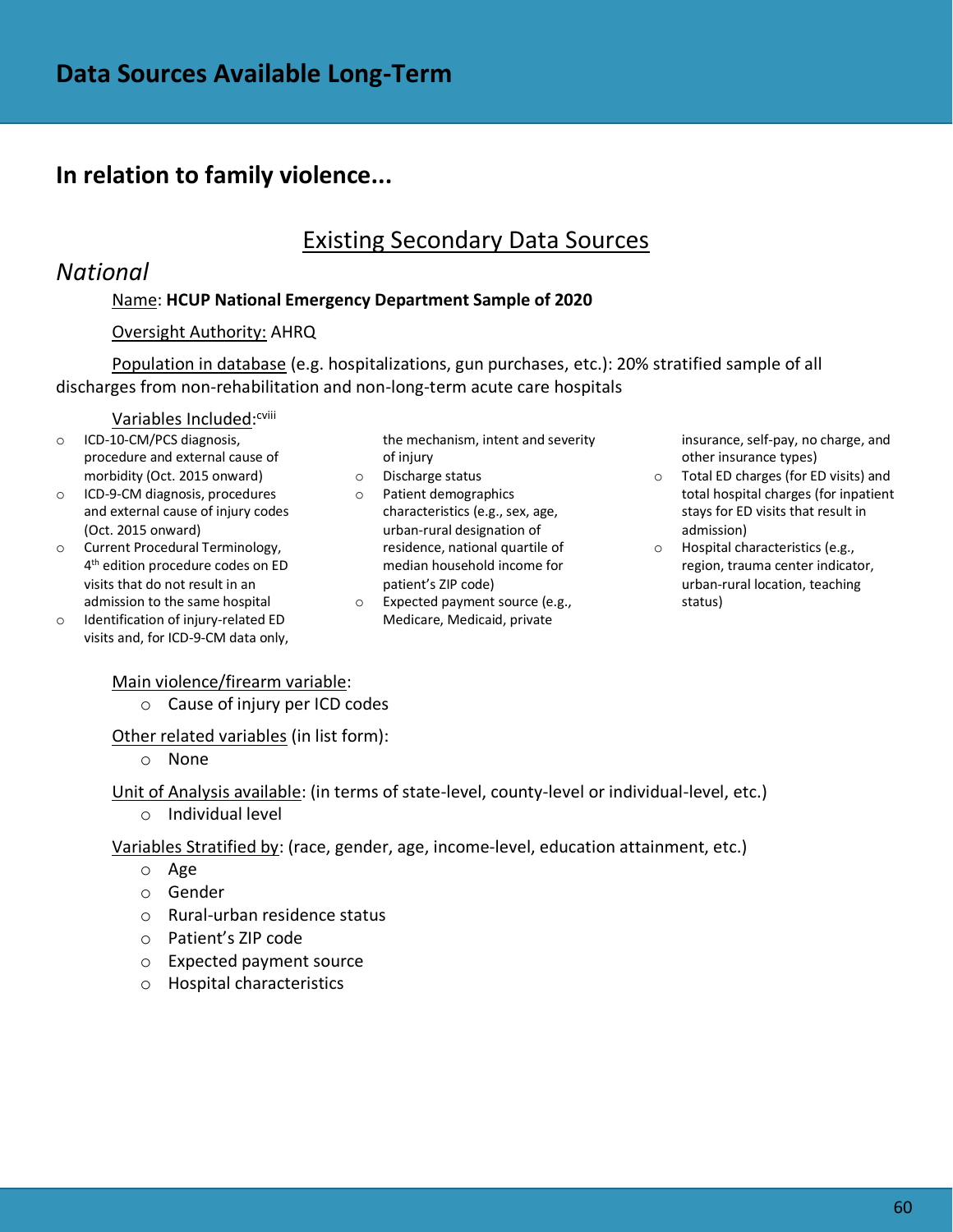Accessibility: (in terms of cost, security, credentials, etc. required for access) NEDS releases for data years 2006 through 2017 are available for purchase through the [HCUP Central Distributor.](https://www.hcup-us.ahrq.gov/tech_assist/centdist.jsp) All HCUP data users, including data purchasers and collaborators, must complete the online [HCUP Data Use Agreement](https://www.hcup-us.ahrq.gov/tech_assist/dua.jsp)  [Training Tool,](https://www.hcup-us.ahrq.gov/tech_assist/dua.jsp) and must read and sign the Data Use Agreement for Nationwide Databases [\(PDF](https://www.hcup-us.ahrq.gov/team/NationwideDUA.pdf) file, 85 KB; [HTML\)](https://www.hcup-us.ahrq.gov/team/NationwideDUA.jsp). Questions regarding purchasing databases can be directed to the HCUP Central Distributor: email: [HCUPDistributor@AHRQ.gov,](mailto:HCUPDistributor@AHRQ.gov) phone: (866) 556-4287 (toll free), fax: (866) 792-5313 (toll free). The NEDS data set is extremely large. The data are distributed as comma-separated value (CSV) files delivered via secure digital download from the Online HCUP Central Distributor. The files are compressed and encrypted with SecureZIP® from PKWARE.

To load and analyze the NEDS data on a computer, users will need the following:

- The password provided by the HCUP Central Distributor
- A hard drive with 50 to 100 (GB) of space available
- A third-party zip utility such as ZIP Reader, Secure ZIP®, WinZip®, or Stuffit Expander®
- SAS®, SPSS®, Stata® or similar analysis software

The data set includes weights for producing national and regional estimates. NEDS documentation and tools, including programs for loading the CSV file into SAS, SPSS, or Stata, are also available on the [NEDS Database](https://www.hcup-us.ahrq.gov/db/nation/neds/nedsdbdocumentation.jsp)  [Documentation](https://www.hcup-us.ahrq.gov/db/nation/neds/nedsdbdocumentation.jsp) page.

Please note the following based on the software you plan to use:

- In total, the CSV version of the NEDS is 12 gigabytes (GB).
- The NEDS files loaded into SAS are about 10 GB. Most SAS data steps will require twice the storage of the file, so that the input and output files can coexist. The largest use of space typically occurs during a sort, which requires workspace approximately three times the size of the file. Thus, the NEDS files would require approximately 30 GB of available workspace to perform a sort.
- The NEDS files loaded into SPSS are about 27 GB.
- Because Stata loads the entire file into memory, it may not be possible to load every data element in the NEDS Core file into Stata. Stata users will need to maximize memory and use the " skip" option to select a subset of variables. More details are provided in the [Stata load programs.](https://www.hcup-us.ahrq.gov/db/nation/neds/nedsstataloadprog.jsp)

With a file this size and without careful planning, space could easily become a problem in a multi-step program with the NEDS. It is not unusual to have several versions of a file marking different steps while preparing it for analysis and more versions for the actual analyses; therefore, users should be aware that the amount of space required can escalate rapidly.

Methods of Data Selection: (narrative description) Discharge data for Emergency Department (ED visits from 984 hospitals located in 36 States and the District of Columbia (approximating a 20% stratified sample of U.S. hospital owned EDs). Demographic data such as hospital and patient characteristics, geographic area, and the nature of ED visits (e.g., common reasons for ED visits, including injuries) are included. Charge information for 87% of ED visits, regardless of the expected payer. Adult and pediatric trauma centers as well children's hospitals with trauma centers are among facilities that contribute data.<sup>cix</sup>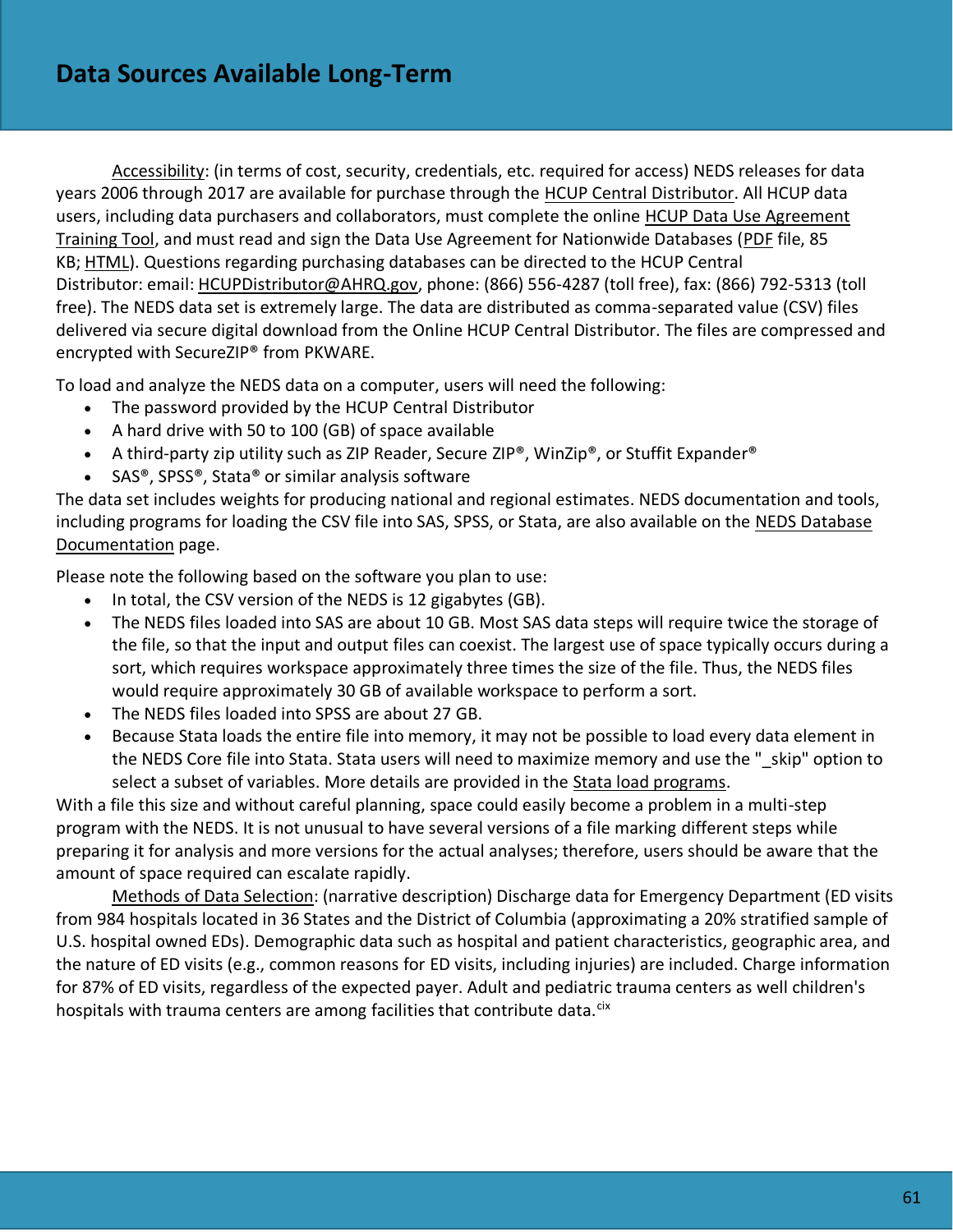Data Update Frequency / Dates Available: (estimated time elapsed between the addition of new data) Data from 2017 is currently available. Data from 2019 and 2020 can be anticipated in 2022 and 2023, respectively.

Data Quality Discussion: NEDS data are available from 2006 through 2017, which allows researchers to analyze trends over time. A large sample size, which provides sufficient data for analysis across hospital types and the study of relatively uncommon disorders and procedures.

\*\*For more information users can consult: Nationwide Emergency Department Overview page at <https://www.hcup-us.ahrq.gov/nedsoverview.jsp> .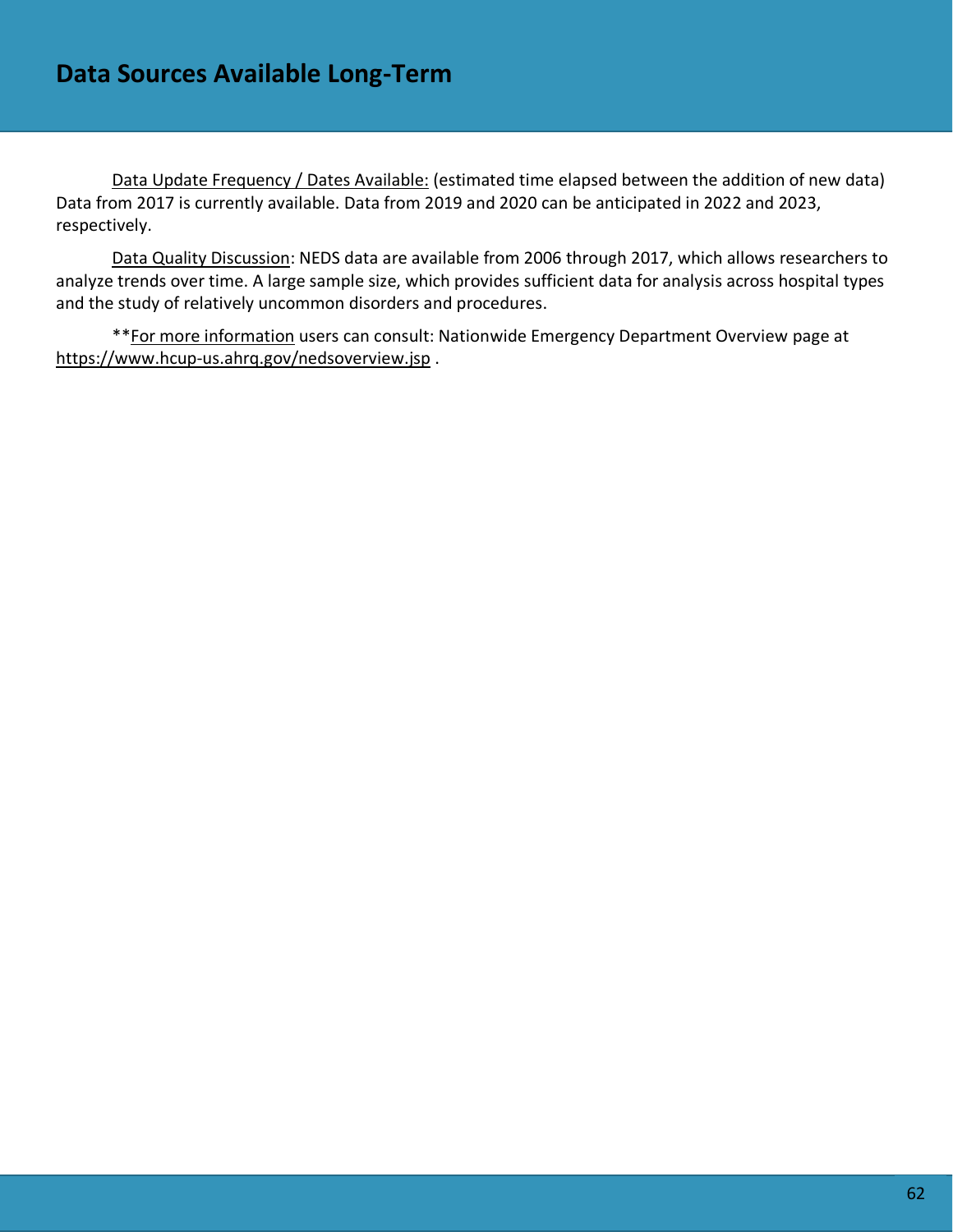### **In relation to family violence...**

### Existing Secondary Data Sources

### *National*

### Name: **HCUP Nationwide Inpatient Sample of 2020**

#### Oversight Authority: AHRQ

Population in database (e.g. hospitalizations, gun purchases, etc.): 20% stratified sample of all discharges from non-rehabilitation and non-long-term acute care hospitals

#### Variables Included: cx

- o ICD-10-CM/PCS diagnosis, procedure and external cause of morbidity (Oct. 2015 onward)
- o ICD-9-CM diagnosis, procedures and external cause of injury codes (Oct. 2015 onward)
- o Identification of injury-related inpatient stays and, for ICD-9-CM

#### Main violence/firearm variable:

o Cause of injury per ICD codes

Other related variables (in list form):

o None

Unit of Analysis available: (in terms of state-level, county-level or individual-level, etc.) o Individual level

Variables Stratified by: (race, gender, age, income-level, education attainment, etc.)

- o Age
- o Gender
- o Rural-urban residence status
- o Patient's ZIP code
- o Expected payment source
- o Hospital characteristics
- data only, the mechanism, intent and severity of injury
- o Discharge status
- o Patient demographics characteristics (e.g., sex, age, urban-rural designation of residence, national quartile of median household income for patient's ZIP code)
- o Expected payment source (e.g., Medicare, Medicaid, private insurance, self-pay, no charge, and other insurance types)
- o Total hospital charges
- o Hospital characteristics (e.g., region, trauma center indicator, urban-rural location, teaching status)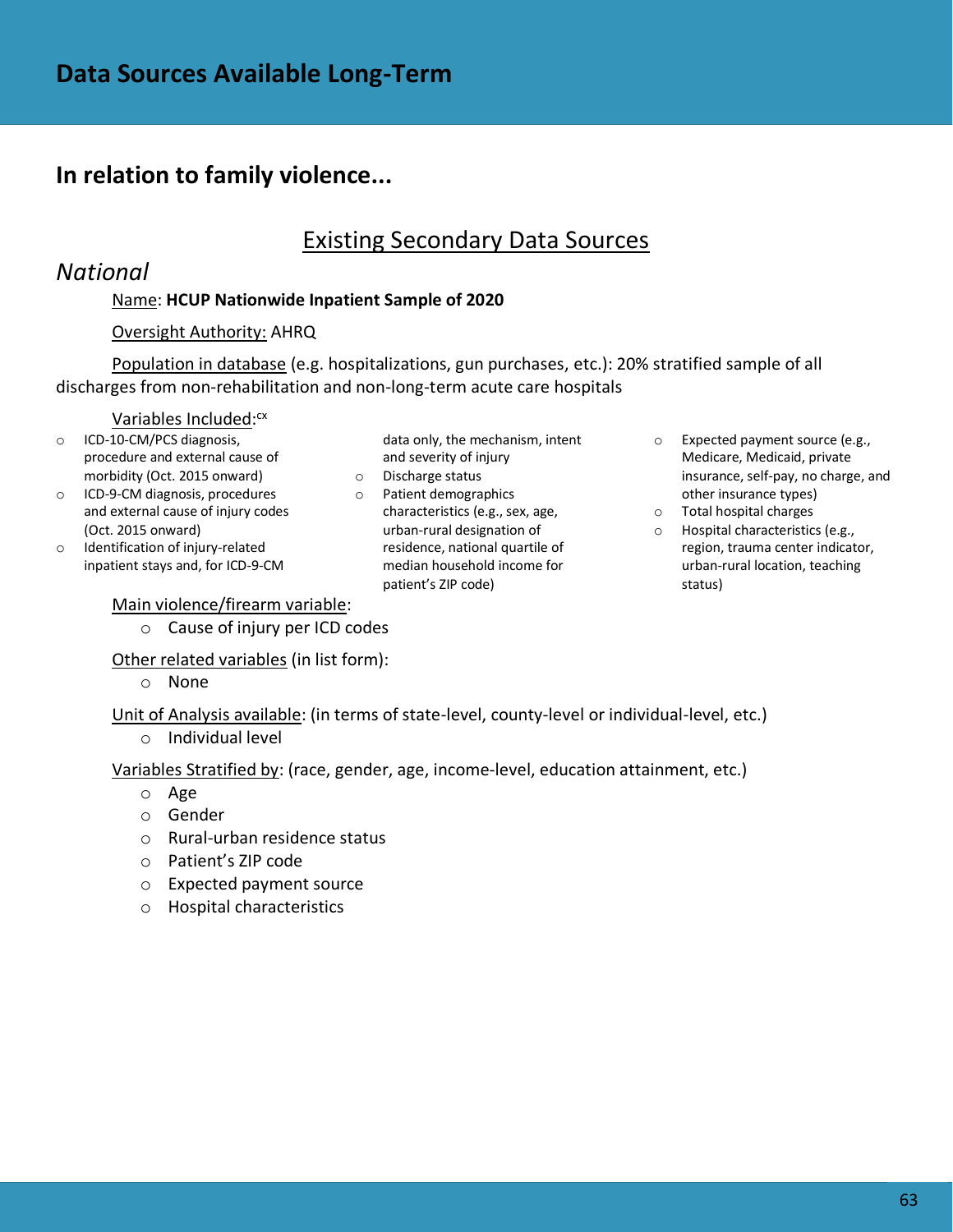Accessibility: (in terms of cost, security, credentials, etc. required for access) NIS releases for data years 1988 through 2017 are available for purchase online through the [Online HCUP Central Distributor.](https://www.hcup-us.ahrq.gov/tech_assist/centdist.jsp) All HCUP data users, including data purchasers and collaborators, must complete the online [HCUP Data Use Agreement](https://www.hcup-us.ahrq.gov/tech_assist/dua.jsp)  [Training Tool,](https://www.hcup-us.ahrq.gov/tech_assist/dua.jsp) and must read and sign the Data Use Agreement for Nationwide Databases [\(PDF](https://www.hcup-us.ahrq.gov/team/NationwideDUA.pdf) file, 85 KB; [HTML\)](https://www.hcup-us.ahrq.gov/team/NationwideDUA.jsp). Questions about purchasing databases can be directed to the HCUP Central Distributor (email: [HCUPDistributor@AHRQ.gov,](mailto:HCUPDistributor@AHRQ.gov) telephone: (866) 556-4287 (toll free), fax: (866) 792-5313 (toll free)). The NIS data set is extremely large. The data are distributed as comma-separated value (CSV) files delivered via secure digital download from the Online HCUP Central Distributor. The files are compressed and encrypted with SecureZIP® from PKWARE.

To load and analyze the NIS data on a computer, users will need the following:

- The password provided by the HCUP Central Distributor
- A hard drive with 50 to 100 (GB) of space available
- A third-party zip utility such as ZIP Reader, Secure ZIP®, WinZip®, or Stuffit Expander®
- SAS®, SPSS®, Stata® or similar analysis software

The data set includes weights for producing national and regional estimates. NIS documentation and tools, including programs for loading the CSV file into SAS, SPSS, or Stata, are also available on the [NIS Database](https://www.hcup-us.ahrq.gov/db/nation/nis/nisdbdocumentation.jsp)  [Documentation](https://www.hcup-us.ahrq.gov/db/nation/nis/nisdbdocumentation.jsp) page.

Please note the following based on the software you plan to use:

- In total, the CSV version of the NIS is 12 gigabytes (GB).
- The NIS files loaded into SAS are about 10 GB. Most SAS data steps will require twice the storage of the file, so that the input and output files can coexist. The largest use of space typically occurs during a sort, which requires workspace approximately three times the size of the file. Thus, the NIS files would require approximately 30 GB of available workspace to perform a sort.
- The NIS files loaded into SPSS are about 27 GB.
- Because Stata loads the entire file into memory, it may not be possible to load every data element in the NIS Core file into Stata. Stata users will need to maximize memory and use the " skip" option to select a subset of variables. More details are provided in the [Stata load programs.](https://www.hcup-us.ahrq.gov/db/nation/neds/nedsstataloadprog.jsp)

With a file this size and without careful planning, space could easily become a problem in a multi-step program with the NIS. It is not unusual to have several versions of a file marking different steps while preparing it for analysis and more versions for the actual analyses; therefore, users should be aware that the amount of space required can escalate rapidly.

Methods of Data Selection: (narrative description) Discharge data for inpatient visits from 984 hospitals located in 36 States and the District of Columbia (approximating a 20% stratified sample of nonrehabilitative and non-long-term acute care hospitals). Demographic data such as hospital and patient characteristics, geographic area, and the nature of stay. Charge information for 87% of visits, regardless of the expected payer. Adult and pediatric trauma centers as well children's hospitals with trauma centers are among facilities that contribute data. $<sup>cxi</sup>$ </sup>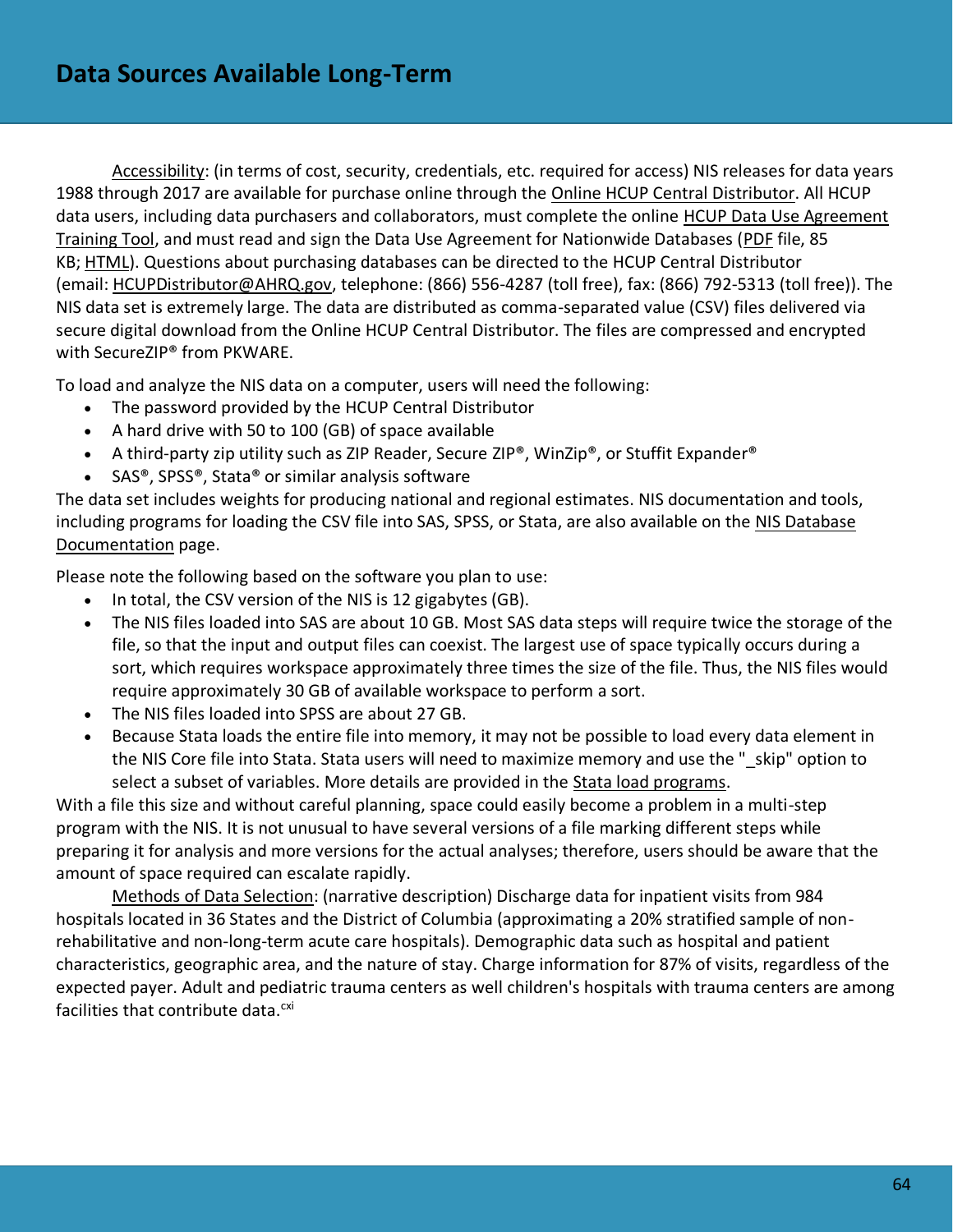Data Update Frequency / Dates Available: (estimated time elapsed between the addition of new data) Data from 2018 is currently available. Data from 2019 and 2020 can be anticipated in 2021 and 2022, respectively.

Data Quality Discussion: NIS data are available from 1988 through 2018, which allows researchers to analyze trends over time. A large sample size, which provides sufficient data for analysis across hospital types and the study of relatively uncommon disorders and procedures.

\*\*For more information users can consult: Nationwide Inpatient Sample Overview page at <https://www.hcup-us.ahrq.gov/nisoverview.jsp>.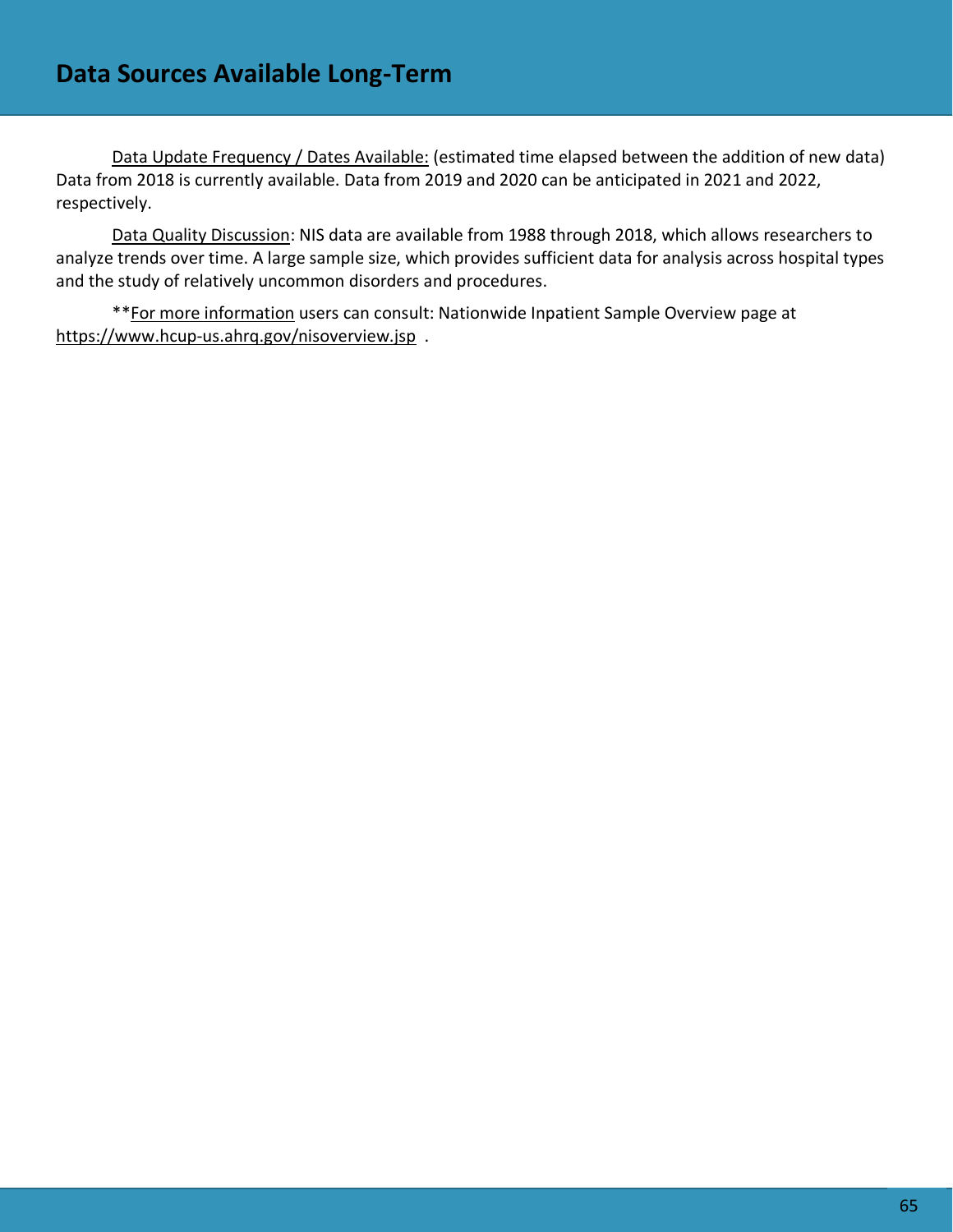**In relation to family violence...**

Existing Secondary Data Sources

*State/Local*

**NONE**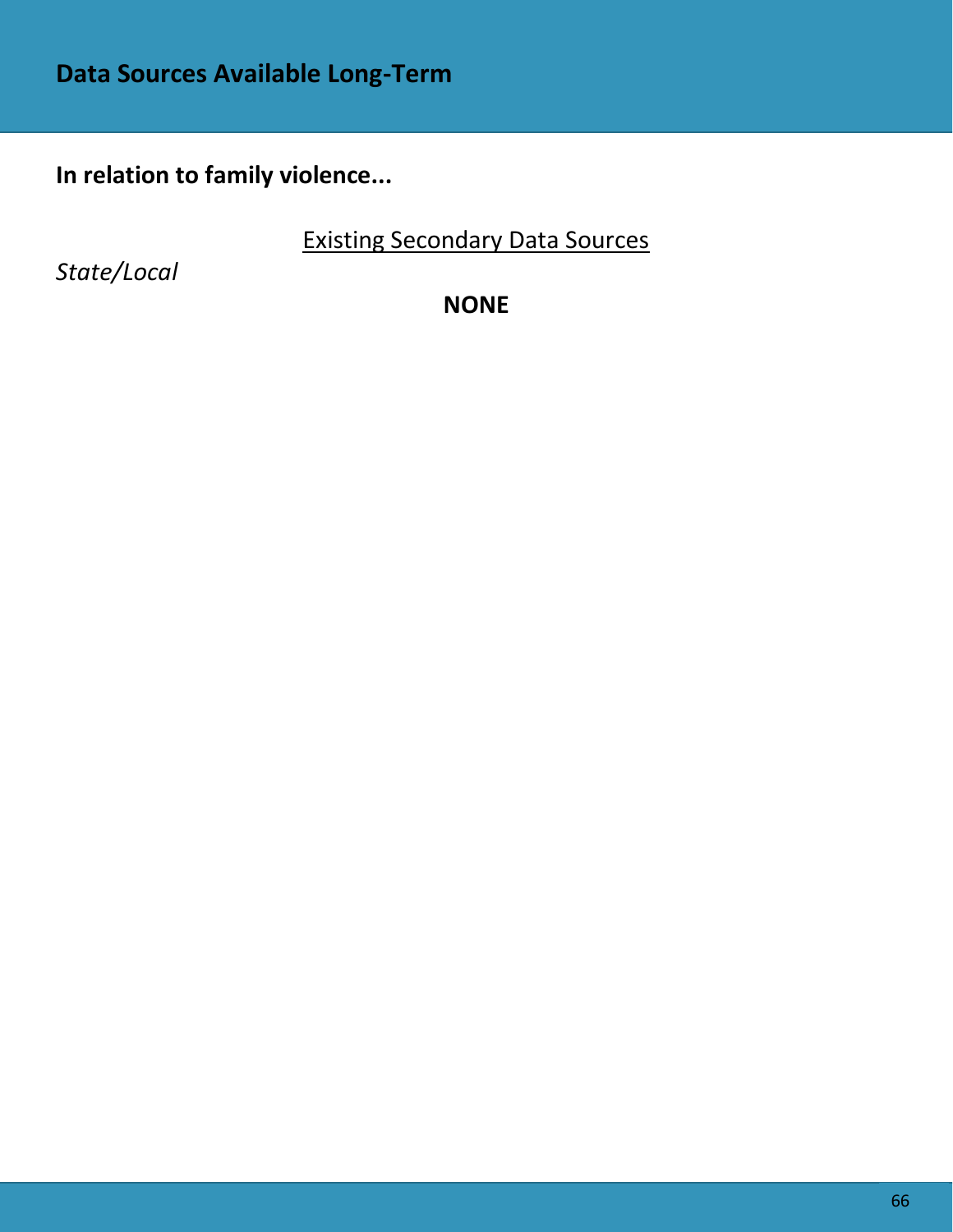# **Glossary of Variables**

| 9-1-1 Calls for Service                                                                      | pg. 6, 11, 14                                                                                |
|----------------------------------------------------------------------------------------------|----------------------------------------------------------------------------------------------|
| Aggravated Assault / Homicide                                                                | pg. 20, 29, 57                                                                               |
| Bodily injury type                                                                           | pg. 18, 20, 23, 25, 27, 30, 32, 34, 37, 40, 42, 51, 53, 55, 58,<br>60, 63                    |
| Cause-of-death estimates                                                                     | pg. 5, 25, 27, 29, 40, 42, 48, 53, 55, 57                                                    |
| Census region                                                                                | pg. 25, 40, 53                                                                               |
| Child maltreatment                                                                           |                                                                                              |
| maltreatment type                                                                            | pg. 48                                                                                       |
| presence of domestic violence                                                                | pg. 48                                                                                       |
| presence of financial problems                                                               | pg. 48                                                                                       |
| presence of inadequate housing                                                               | pg. 48                                                                                       |
| presence of public assistance                                                                | pg. 48                                                                                       |
| report source                                                                                | pg. 48                                                                                       |
| <b>Domestic Violence</b>                                                                     |                                                                                              |
| Hotline calls                                                                                | pg. 44                                                                                       |
| Request for services                                                                         | pg. 44                                                                                       |
| Victim count                                                                                 | pg. 44                                                                                       |
| Firearms (Guns)                                                                              |                                                                                              |
| deaths related to firearms                                                                   | pg. 5                                                                                        |
| injuries related to firearms                                                                 | pg. 5                                                                                        |
| license county                                                                               | pg. 4                                                                                        |
| license district                                                                             | pg. 4                                                                                        |
| license region                                                                               | pg. 4                                                                                        |
| location of firearm purchase denials                                                         | pg. 3                                                                                        |
| number of firearm purchase denials                                                           | pg. 3                                                                                        |
| permits                                                                                      | pg. 3                                                                                        |
| shots fired                                                                                  | pg. 8                                                                                        |
| type of firearm                                                                              | pg. 3                                                                                        |
| type of firearm license held                                                                 | pg. 4                                                                                        |
| Group A offenses                                                                             | pg. 20                                                                                       |
| Group B offenses                                                                             | pg. 20                                                                                       |
| ICD 10 Additional External Cause                                                             | pg. 23, 32, 58                                                                               |
| ICD 10 Primary External Cause                                                                | pg. 23, 25, 27, 32, 34, 37, 40, 42, 53, 55, 58, 60, 63                                       |
| <b>Incident Circumstances</b>                                                                |                                                                                              |
| (officer involvement, home invasions, defensive use<br>of firearms, unintentional shootings) | pg. 5                                                                                        |
| <b>Individual Characteristics</b>                                                            |                                                                                              |
| Age                                                                                          | pg. 5, 18, 20, 21, 23, 25, 27, 29, 30, 32, 34, 37, 40, 42, 48,<br>51, 53, 55, 57, 58, 60, 63 |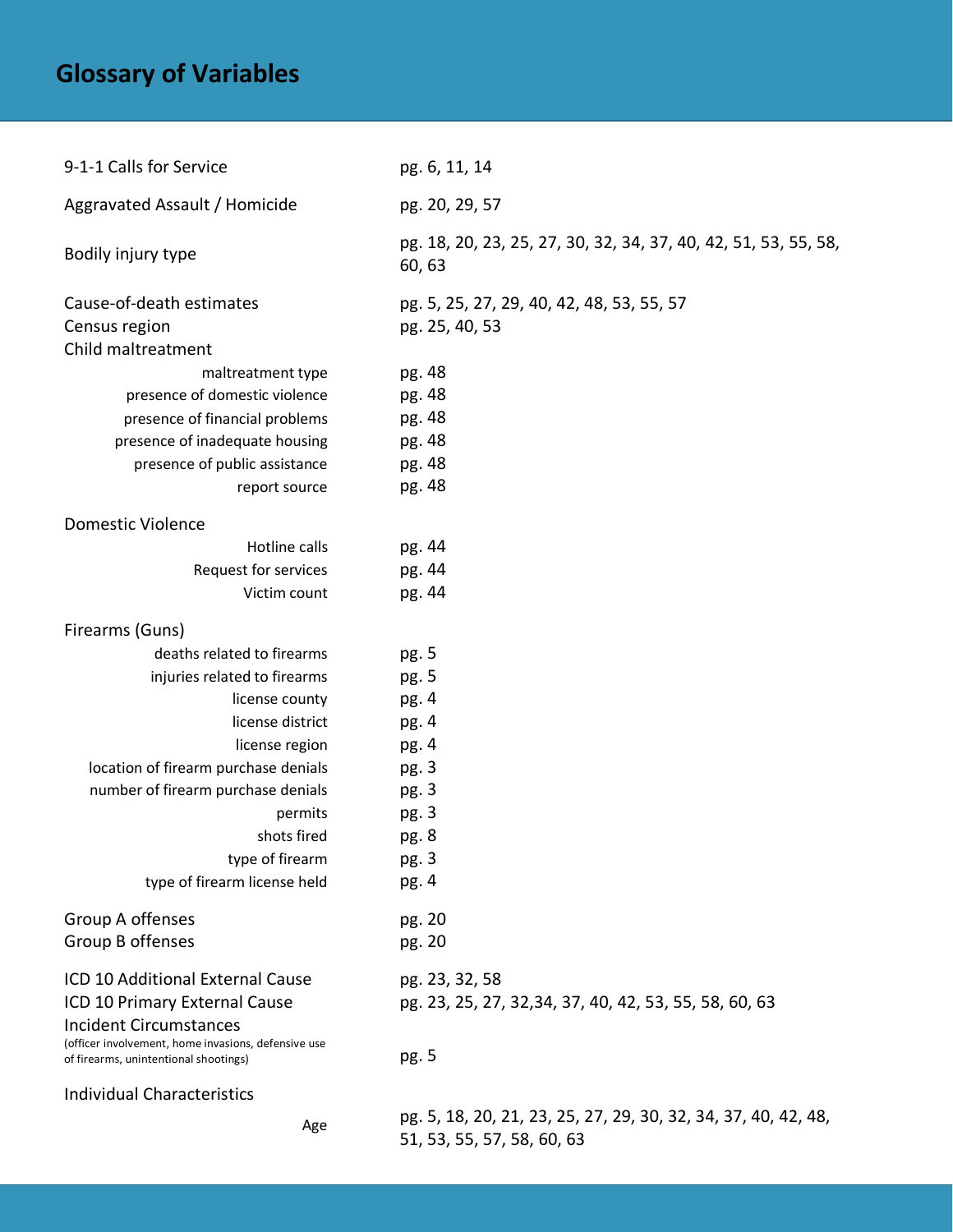# **Glossary of Variables**

| Comorbid conditions<br>Ethnicity<br>Gender<br>Race<br><b>Resident Status</b><br>Rural-urban residence | pg. 23, 32, 58<br>pg. 18, 21, 24, 25, 40, 48, 53<br>pg. 18, 20, 23, 25, 27, 29, 30, 33, 34, 37, 40, 42, 48, 51, 53,<br>55, 57, 58, 60, 63<br>pg. 6, 20, 23, 25, 27, 30, 32, 40, 42, 48, 51, 53, 55, 58<br>pg. 20<br>pg. 34, 37, 60, 63 |
|-------------------------------------------------------------------------------------------------------|----------------------------------------------------------------------------------------------------------------------------------------------------------------------------------------------------------------------------------------|
| Intent                                                                                                | pg. 23, 25, 27, 32, 34, 37, 40, 42, 53, 55, 58, 60, 63                                                                                                                                                                                 |
| Jurisdiction                                                                                          | pg. 20                                                                                                                                                                                                                                 |
| Mechanism of Injury<br>Metro-/Non-Metro                                                               | pg. 20, 22, 24, 28, 29, 31, 33, 42, 44, 50<br>pg. 25, 40, 53                                                                                                                                                                           |
| Offender bias<br>Originating agency identifier                                                        | pg. 20<br>pg. 20                                                                                                                                                                                                                       |
| Payer<br>Physical Abuse                                                                               | pg. 24, 32, 34, 37<br>pg. 23, 32, 48, 58                                                                                                                                                                                               |
| Suspected Substance use                                                                               | pg. 20                                                                                                                                                                                                                                 |
| Severity of Injury                                                                                    | pg. 18, 23, 30, 32, 34, 37, 51, 58, 60                                                                                                                                                                                                 |
| <b>UCR Offense code</b>                                                                               | pg. 20                                                                                                                                                                                                                                 |
| Weapon involved                                                                                       | pg. 20                                                                                                                                                                                                                                 |
| ZIP code                                                                                              | pg. 23, 29, 31, 53, 55                                                                                                                                                                                                                 |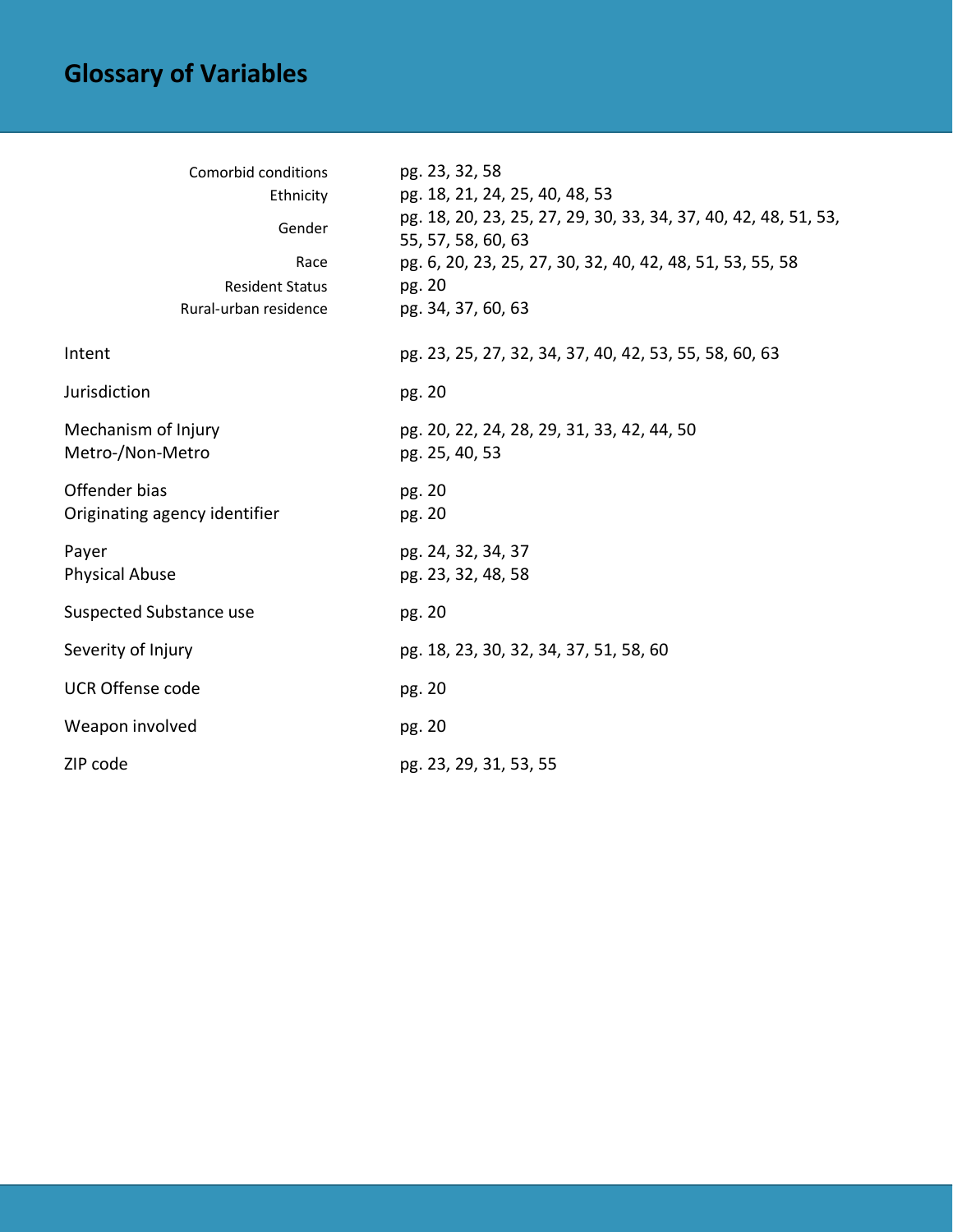# **Resources Consulted**

<sup>i</sup> <https://www.gunviolencearchive.org/past-tolls> ii [https://www.who.int/healthinfo/global\\_burden\\_disease/GlobalCOD\\_method\\_2000\\_2015.pdf?ua=1](https://www.who.int/healthinfo/global_burden_disease/GlobalCOD_method_2000_2015.pdf?ua=1) iii *Carr, Jillian and Doleac, Jennifer L., The Geography, Incidence, and Underreporting of Gun Violence: New Evidence Using Shotspotter Data (April 26, 2016). Available at SSRN: <https://ssrn.com/abstract=2770506> or [http://dx.doi.org/10.2139/ssrn.2770506](https://dx.doi.org/10.2139/ssrn.2770506)* iv Cities - ShotSpotter. (2020, June 28). Retrieved fro[m https://www.shotspotter.com/cities](https://www.shotspotter.com/cities) <sup>v</sup> <https://www.thetrace.org/2020/04/gun-ownership-state-estimates-rand/> vi <https://www.bjs.gov/index.cfm?ty=dcdetail&iid=245> vii <https://www.bjs.gov/index.cfm?ty=dcdetail&iid=245> viii <https://www.icpsr.umich.edu/web/NACJD/series/95/variables> ix <https://www.bjs.gov/developer/ncvs/index.cfm> <sup>x</sup> <https://www.bjs.gov/index.cfm?ty=dcdetail&iid=245> xi <https://www.ojp.gov/library/publications/criminal-victimization-2019> xii [https://www.bjs.gov/content/pub/pdf/ntcm\\_2014.pdf](https://www.bjs.gov/content/pub/pdf/ntcm_2014.pdf) xiii [https://www.bjs.gov/content/pub/pdf/ntcm\\_2014.pdf](https://www.bjs.gov/content/pub/pdf/ntcm_2014.pdf) xiv <https://www.bjs.gov/index.cfm?ty=dcdetail&iid=245> xv <https://www.fbi.gov/services/cjis/ucr> xvi <https://nij.ojp.gov/topics/articles/sources-crime-data-uniform-crime-reports-and-national-incident-based-reporting> xvii[https://www.icpsr.umich.edu/web/ICPSR/search/studies?start=0&sort=score%20desc%2CTITLE\\_SORT%20asc&SERIESFULL\\_FACET](https://www.icpsr.umich.edu/web/ICPSR/search/studies?start=0&sort=score%20desc%2CTITLE_SORT%20asc&SERIESFULL_FACET_Q=128%7CNational%20Incident-Based%20Reporting%20System%20(NIBRS)%20Series&ARCHIVE=ICPSR&PUBLISH_STATUS=PUBLISHED&rows=50&q=NIBRS) [\\_Q=128%7CNational%20Incident-](https://www.icpsr.umich.edu/web/ICPSR/search/studies?start=0&sort=score%20desc%2CTITLE_SORT%20asc&SERIESFULL_FACET_Q=128%7CNational%20Incident-Based%20Reporting%20System%20(NIBRS)%20Series&ARCHIVE=ICPSR&PUBLISH_STATUS=PUBLISHED&rows=50&q=NIBRS)[Based%20Reporting%20System%20\(NIBRS\)%20Series&ARCHIVE=ICPSR&PUBLISH\\_STATUS=PUBLISHED&rows=50&q=NIBRS](https://www.icpsr.umich.edu/web/ICPSR/search/studies?start=0&sort=score%20desc%2CTITLE_SORT%20asc&SERIESFULL_FACET_Q=128%7CNational%20Incident-Based%20Reporting%20System%20(NIBRS)%20Series&ARCHIVE=ICPSR&PUBLISH_STATUS=PUBLISHED&rows=50&q=NIBRS) xviii <https://ucr.fbi.gov/nibrs/2017/tables/data-tables> xix <https://ucr.fbi.gov/nibrs/2018/tables/data-tables> xx <https://www.fbi.gov/file-repository/ucr/ucr-2019-1-nibrs-user-manual.pdf/view> xxi *Bibel, D. (2015). Considerations and Cautions Regarding NIBRS Data: A View From the Field. Justice Research and Policy, 16(2), 185–194. doi: 10.1177/1525107115623943* xxii <https://www.fbi.gov/services/cjis/cjis-link/fbi-releases-2018-nibrs-crime-data> xxiii <https://ucr.fbi.gov/nibrs/2018> xxiv *Bibel, D. (2015). Considerations and Cautions Regarding NIBRS Data: A View From the Field. Justice Research and Policy, 16(2), 185–194. doi: 10.1177/1525107115623943* xxv <https://www.fbi.gov/file-repository/ucr/ucr-2019-1-nibrs-user-manual.pdf/view> xxvi <https://www.bjs.gov/ucrdata/abouttheucr.cfm> xxvii <https://www.facs.org/quality-programs/trauma/tqp/center-programs/ntdb/datasets> xxviii <https://web4.facs.org/TQIPFiles/TQP%20PUF%20User%20Manual%202017.pdf> xxix <https://www.facs.org/quality-programs/trauma/tqp/center-programs/ntdb/datasets> xxx <https://web4.facs.org/TQIPFiles/TQP%20PUF%20User%20Manual%202017.pdf> xxxi <https://web4.facs.org/TQIPFiles/TQP%20PUF%20User%20Manual%202017.pdf> xxxii <https://webappa.cdc.gov/sasweb/ncipc/mortrate.html> xxxiii <https://www.cdc.gov/injury/wisqars/index.html> xxxiv [https://webappa.cdc.gov/sasweb/ncipc/DataRestriction\\_inj.html](https://webappa.cdc.gov/sasweb/ncipc/DataRestriction_inj.html) xxxv [https://webappa.cdc.gov/sasweb/ncipc/DataRestriction\\_inj.html](https://webappa.cdc.gov/sasweb/ncipc/DataRestriction_inj.html) xxxvi [https://www.cdc.gov/injury/wisqars/fatal\\_help/data\\_sources.html](https://www.cdc.gov/injury/wisqars/fatal_help/data_sources.html) xxxvii <https://www.cdc.gov/injury/wisqars/nvdrs.html> xxxviii <https://www.cdc.gov/injury/wisqars/index.html> xxxix [https://ccpr.ucla.edu/wp-content/uploads/sites/36/2018/02/NVDRS\\_NewInvestigatorResearch\\_2018.pdf](https://ccpr.ucla.edu/wp-content/uploads/sites/36/2018/02/NVDRS_NewInvestigatorResearch_2018.pdf) xl[https://www.cdc.gov/violenceprevention/datasources/nvdrs/index.html?CDC\\_AA\\_refVal=https%3A%2F%2Fwww.cdc.gov%2Fviole](https://www.cdc.gov/violenceprevention/datasources/nvdrs/index.html?CDC_AA_refVal=https%3A%2F%2Fwww.cdc.gov%2Fviolenceprevention%2Fnvdrs%2Findex.html) [nceprevention%2Fnvdrs%2Findex.html](https://www.cdc.gov/violenceprevention/datasources/nvdrs/index.html?CDC_AA_refVal=https%3A%2F%2Fwww.cdc.gov%2Fviolenceprevention%2Fnvdrs%2Findex.html) xli[https://www.cdc.gov/violenceprevention/datasources/nvdrs/datapublications.html?CDC\\_AA\\_refVal=https%3A%2F%2Fwww.cdc.g](https://www.cdc.gov/violenceprevention/datasources/nvdrs/datapublications.html?CDC_AA_refVal=https%3A%2F%2Fwww.cdc.gov%2Fviolenceprevention%2Fnvdrs%2Fdatapublications.html) [ov%2Fviolenceprevention%2Fnvdrs%2Fdatapublications.html](https://www.cdc.gov/violenceprevention/datasources/nvdrs/datapublications.html?CDC_AA_refVal=https%3A%2F%2Fwww.cdc.gov%2Fviolenceprevention%2Fnvdrs%2Fdatapublications.html) xlii[https://www.cdc.gov/violenceprevention/datasources/nvdrs/index.html?CDC\\_AA\\_refVal=https%3A%2F%2Fwww.cdc.gov%2Fviole](https://www.cdc.gov/violenceprevention/datasources/nvdrs/index.html?CDC_AA_refVal=https%3A%2F%2Fwww.cdc.gov%2Fviolenceprevention%2Fnvdrs%2Findex.html) [nceprevention%2Fnvdrs%2Findex.html](https://www.cdc.gov/violenceprevention/datasources/nvdrs/index.html?CDC_AA_refVal=https%3A%2F%2Fwww.cdc.gov%2Fviolenceprevention%2Fnvdrs%2Findex.html)

xliii <http://www.sprc.org/news/2013-nvdrs-restricted-access-database-now-available>

xliv Global Health Estimates 2016: Deaths by Cause, Age, Sex, by Country and by Region, 2000-2016. Geneva, World Health Organization; 2018.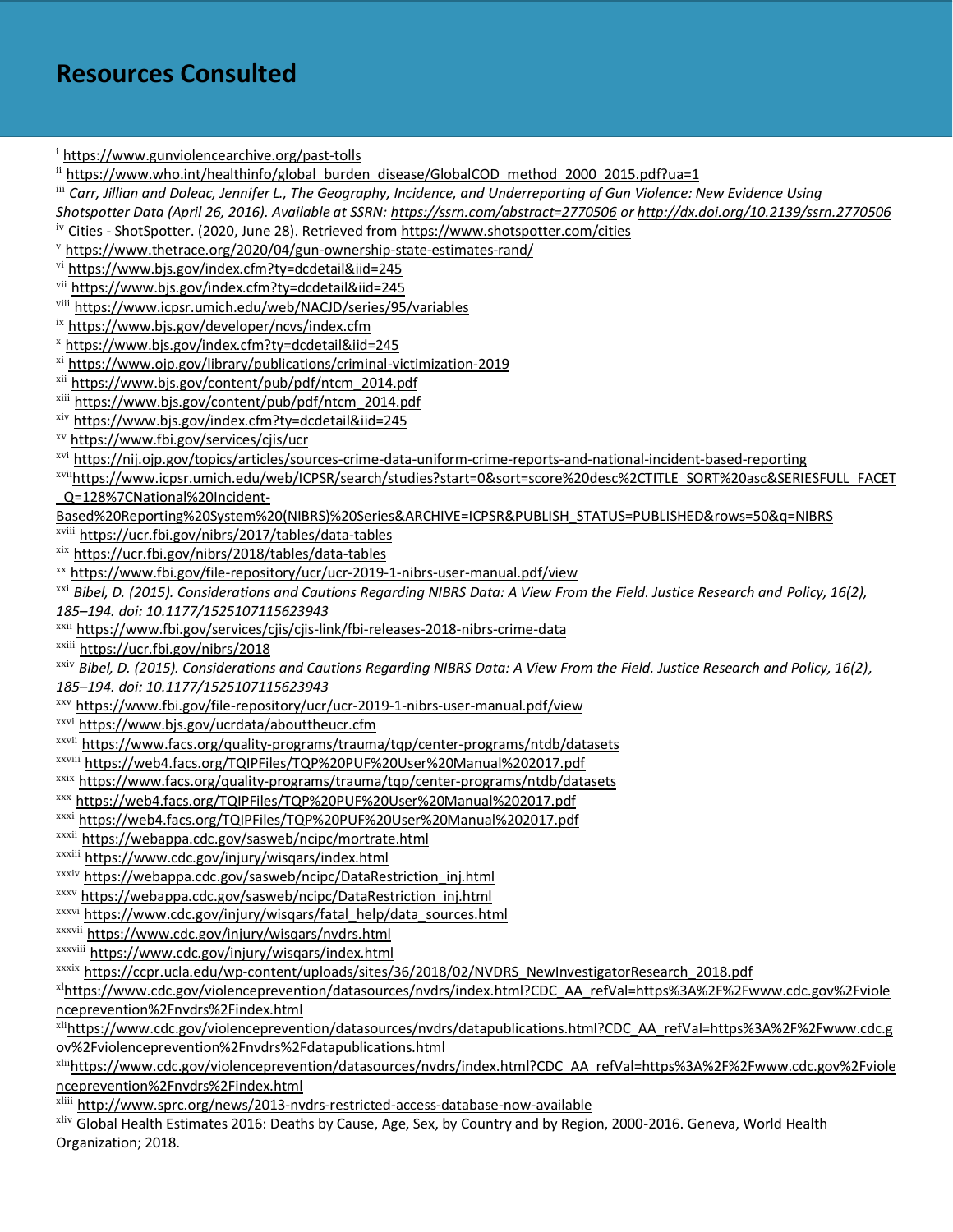xlv Global Health Estimates 2016: Deaths by Cause, Age, Sex, by Country and by Region, 2000-2016. Geneva, World Health Organization; 2018.

xlvi [https://www.who.int/healthinfo/global\\_burden\\_disease/GlobalCOD\\_method\\_2000\\_2015.pdf?ua=1](https://www.who.int/healthinfo/global_burden_disease/GlobalCOD_method_2000_2015.pdf?ua=1) xlvii <https://www.bjs.gov/index.cfm?ty=dcdetail&iid=245> xlviii <https://www.bjs.gov/index.cfm?ty=dcdetail&iid=245> xlix <https://www.icpsr.umich.edu/web/NACJD/series/95/variables> <sup>1</sup> <https://www.bjs.gov/developer/ncvs/index.cfm> li <https://www.bjs.gov/index.cfm?ty=dcdetail&iid=245> lii <https://www.ojp.gov/library/publications/criminal-victimization-2019> liii [https://www.bjs.gov/content/pub/pdf/ntcm\\_2014.pdf](https://www.bjs.gov/content/pub/pdf/ntcm_2014.pdf) liv [https://www.bjs.gov/content/pub/pdf/ntcm\\_2014.pdf](https://www.bjs.gov/content/pub/pdf/ntcm_2014.pdf) lv <https://www.bjs.gov/index.cfm?ty=dcdetail&iid=245> lvi <https://www.facs.org/quality-programs/trauma/tqp/center-programs/ntdb/datasets> lvii <https://web4.facs.org/TQIPFiles/TQP%20PUF%20User%20Manual%202017.pdf> lviii <https://www.facs.org/quality-programs/trauma/tqp/center-programs/ntdb/datasets> lix <https://web4.facs.org/TQIPFiles/TQP%20PUF%20User%20Manual%202017.pdf> <sup>1x</sup> <https://web4.facs.org/TQIPFiles/TQP%20PUF%20User%20Manual%202017.pdf> lxi <https://www.hcup-us.ahrq.gov/nedsoverview.jsp#data> <sup>1xii</sup> <https://www.hcup-us.ahrq.gov/nedsoverview.jsp> lxiii <https://www.hcup-us.ahrq.gov/nedsoverview.jsp#data> <sup>lxiv</sup> https://www.hcup-us.ahrq.gov/nisoverview.jsp lxv <https://webappa.cdc.gov/sasweb/ncipc/mortrate.html> lxvi <https://www.cdc.gov/injury/wisqars/index.html> lxvii [https://webappa.cdc.gov/sasweb/ncipc/DataRestriction\\_inj.html](https://webappa.cdc.gov/sasweb/ncipc/DataRestriction_inj.html) lxviii [https://webappa.cdc.gov/sasweb/ncipc/DataRestriction\\_inj.html](https://webappa.cdc.gov/sasweb/ncipc/DataRestriction_inj.html) lxix [https://www.cdc.gov/injury/wisqars/fatal\\_help/data\\_sources.html](https://www.cdc.gov/injury/wisqars/fatal_help/data_sources.html) lxx <https://www.cdc.gov/injury/wisqars/nvdrs.html> lxxi <https://www.cdc.gov/injury/wisqars/index.html> <sup>Ixxii</sup> [https://ccpr.ucla.edu/wp-content/uploads/sites/36/2018/02/NVDRS\\_NewInvestigatorResearch\\_2018.pdf](https://ccpr.ucla.edu/wp-content/uploads/sites/36/2018/02/NVDRS_NewInvestigatorResearch_2018.pdf) lxxiii[https://www.cdc.gov/violenceprevention/datasources/nvdrs/index.html?CDC\\_AA\\_refVal=https%3A%2F%2Fwww.cdc.gov%2Fviol](https://www.cdc.gov/violenceprevention/datasources/nvdrs/index.html?CDC_AA_refVal=https%3A%2F%2Fwww.cdc.gov%2Fviolenceprevention%2Fnvdrs%2Findex.html) [enceprevention%2Fnvdrs%2Findex.html](https://www.cdc.gov/violenceprevention/datasources/nvdrs/index.html?CDC_AA_refVal=https%3A%2F%2Fwww.cdc.gov%2Fviolenceprevention%2Fnvdrs%2Findex.html) lxxiv[https://www.cdc.gov/violenceprevention/datasources/nvdrs/datapublications.html?CDC\\_AA\\_refVal=https%3A%2F%2Fwww.cdc.](https://www.cdc.gov/violenceprevention/datasources/nvdrs/datapublications.html?CDC_AA_refVal=https%3A%2F%2Fwww.cdc.gov%2Fviolenceprevention%2Fnvdrs%2Fdatapublications.html) [gov%2Fviolenceprevention%2Fnvdrs%2Fdatapublications.html](https://www.cdc.gov/violenceprevention/datasources/nvdrs/datapublications.html?CDC_AA_refVal=https%3A%2F%2Fwww.cdc.gov%2Fviolenceprevention%2Fnvdrs%2Fdatapublications.html) lxxv[https://www.cdc.gov/violenceprevention/datasources/nvdrs/index.html?CDC\\_AA\\_refVal=https%3A%2F%2Fwww.cdc.gov%2Fviol](https://www.cdc.gov/violenceprevention/datasources/nvdrs/index.html?CDC_AA_refVal=https%3A%2F%2Fwww.cdc.gov%2Fviolenceprevention%2Fnvdrs%2Findex.html) [enceprevention%2Fnvdrs%2Findex.html](https://www.cdc.gov/violenceprevention/datasources/nvdrs/index.html?CDC_AA_refVal=https%3A%2F%2Fwww.cdc.gov%2Fviolenceprevention%2Fnvdrs%2Findex.html) lxxvi <http://www.sprc.org/news/2013-nvdrs-restricted-access-database-now-available> lxxvii <https://www.acf.hhs.gov/cb/resource/about-ncands> lxxviii <https://www.acf.hhs.gov/cb/resource/about-ncands> lxxix <https://www.bjs.gov/index.cfm?ty=dcdetail&iid=245> lxxx <https://www.bjs.gov/index.cfm?ty=dcdetail&iid=245> lxxxi <https://www.icpsr.umich.edu/web/NACJD/series/95/variables> lxxxii <https://www.bjs.gov/developer/ncvs/index.cfm> lxxxiii <https://www.bjs.gov/index.cfm?ty=dcdetail&iid=245> lxxxiv <https://www.ojp.gov/library/publications/criminal-victimization-2019> lxxxv [https://www.bjs.gov/content/pub/pdf/ntcm\\_2014.pdf](https://www.bjs.gov/content/pub/pdf/ntcm_2014.pdf) lxxxvi [https://www.bjs.gov/content/pub/pdf/ntcm\\_2014.pdf](https://www.bjs.gov/content/pub/pdf/ntcm_2014.pdf) lxxxvii <https://www.bjs.gov/index.cfm?ty=dcdetail&iid=245> lxxxviii <https://webappa.cdc.gov/sasweb/ncipc/mortrate.html> lxxxix <https://www.cdc.gov/injury/wisqars/index.html> xc [https://webappa.cdc.gov/sasweb/ncipc/DataRestriction\\_inj.html](https://webappa.cdc.gov/sasweb/ncipc/DataRestriction_inj.html) xci [https://webappa.cdc.gov/sasweb/ncipc/DataRestriction\\_inj.html](https://webappa.cdc.gov/sasweb/ncipc/DataRestriction_inj.html) xcii [https://www.cdc.gov/injury/wisqars/fatal\\_help/data\\_sources.html](https://www.cdc.gov/injury/wisqars/fatal_help/data_sources.html) xciii <https://www.cdc.gov/injury/wisqars/nvdrs.html> xciv <https://www.cdc.gov/injury/wisqars/index.html> xcv [https://ccpr.ucla.edu/wp-content/uploads/sites/36/2018/02/NVDRS\\_NewInvestigatorResearch\\_2018.pdf](https://ccpr.ucla.edu/wp-content/uploads/sites/36/2018/02/NVDRS_NewInvestigatorResearch_2018.pdf) xcvi[https://www.cdc.gov/violenceprevention/datasources/nvdrs/index.html?CDC\\_AA\\_refVal=https%3A%2F%2Fwww.cdc.gov%2Fviol](https://www.cdc.gov/violenceprevention/datasources/nvdrs/index.html?CDC_AA_refVal=https%3A%2F%2Fwww.cdc.gov%2Fviolenceprevention%2Fnvdrs%2Findex.html) [enceprevention%2Fnvdrs%2Findex.html](https://www.cdc.gov/violenceprevention/datasources/nvdrs/index.html?CDC_AA_refVal=https%3A%2F%2Fwww.cdc.gov%2Fviolenceprevention%2Fnvdrs%2Findex.html)